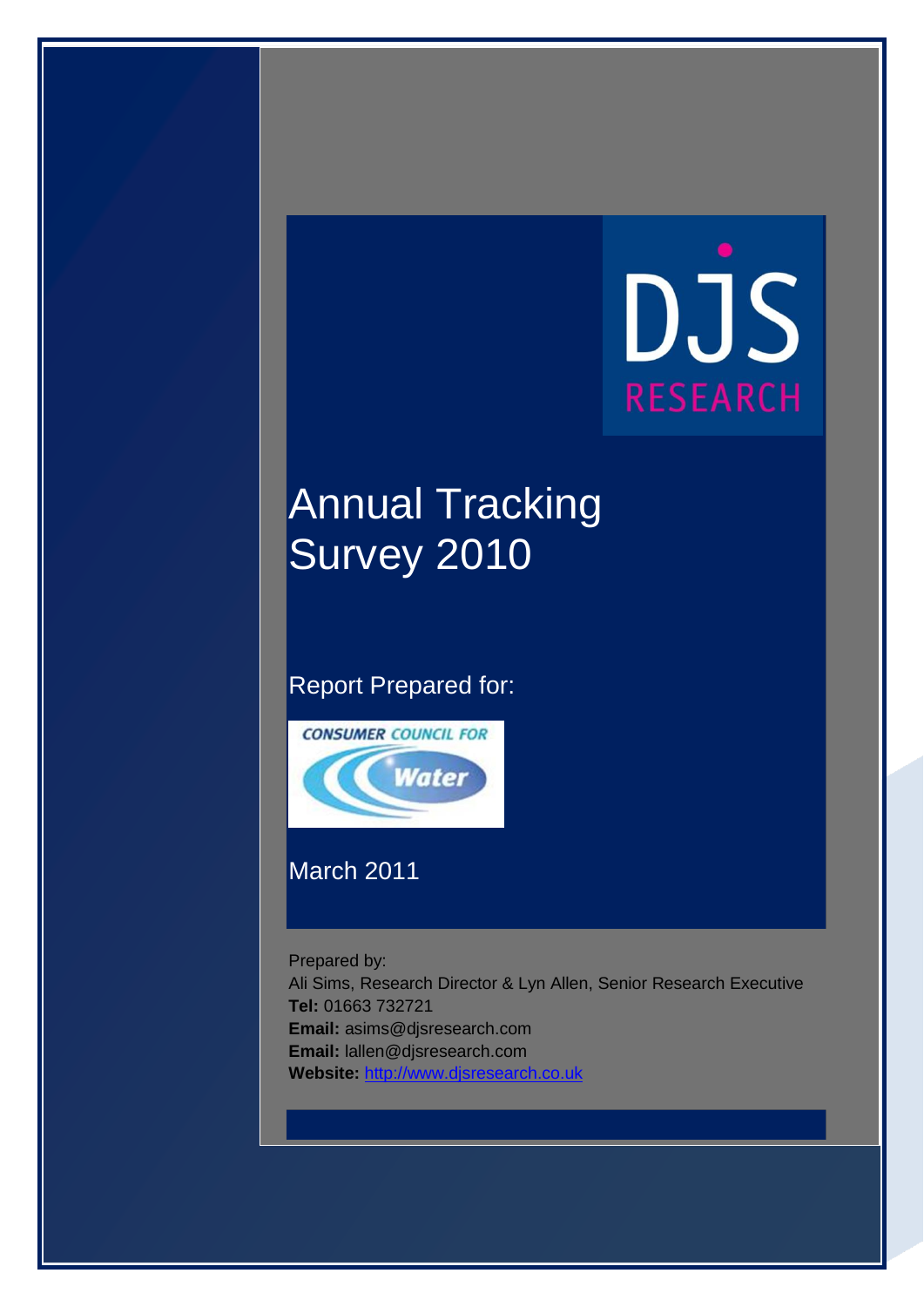# <span id="page-1-0"></span>**Table of Contents**

| 1.           |     |  |
|--------------|-----|--|
|              | 1.1 |  |
|              | 1.2 |  |
|              | 1.3 |  |
|              | 1.4 |  |
|              | 1.5 |  |
|              | 1.6 |  |
|              | 1.7 |  |
| $\mathbf{2}$ |     |  |
|              | 2.1 |  |
|              | 2.2 |  |
|              | 2.3 |  |
|              | 2.4 |  |
|              | 2.5 |  |
|              | 2.6 |  |
|              | 2.7 |  |
|              |     |  |
|              | 3.1 |  |
|              | 3.2 |  |
|              | 3.3 |  |
|              | 3.4 |  |
|              | 3.5 |  |
|              | 3.6 |  |
| 4.           |     |  |
|              | 4.1 |  |
|              | 4.2 |  |
|              | 4.3 |  |
|              | 4.4 |  |
|              | 4.5 |  |
|              | 4.6 |  |
|              | 4.7 |  |
|              | 4.8 |  |
|              | 4.9 |  |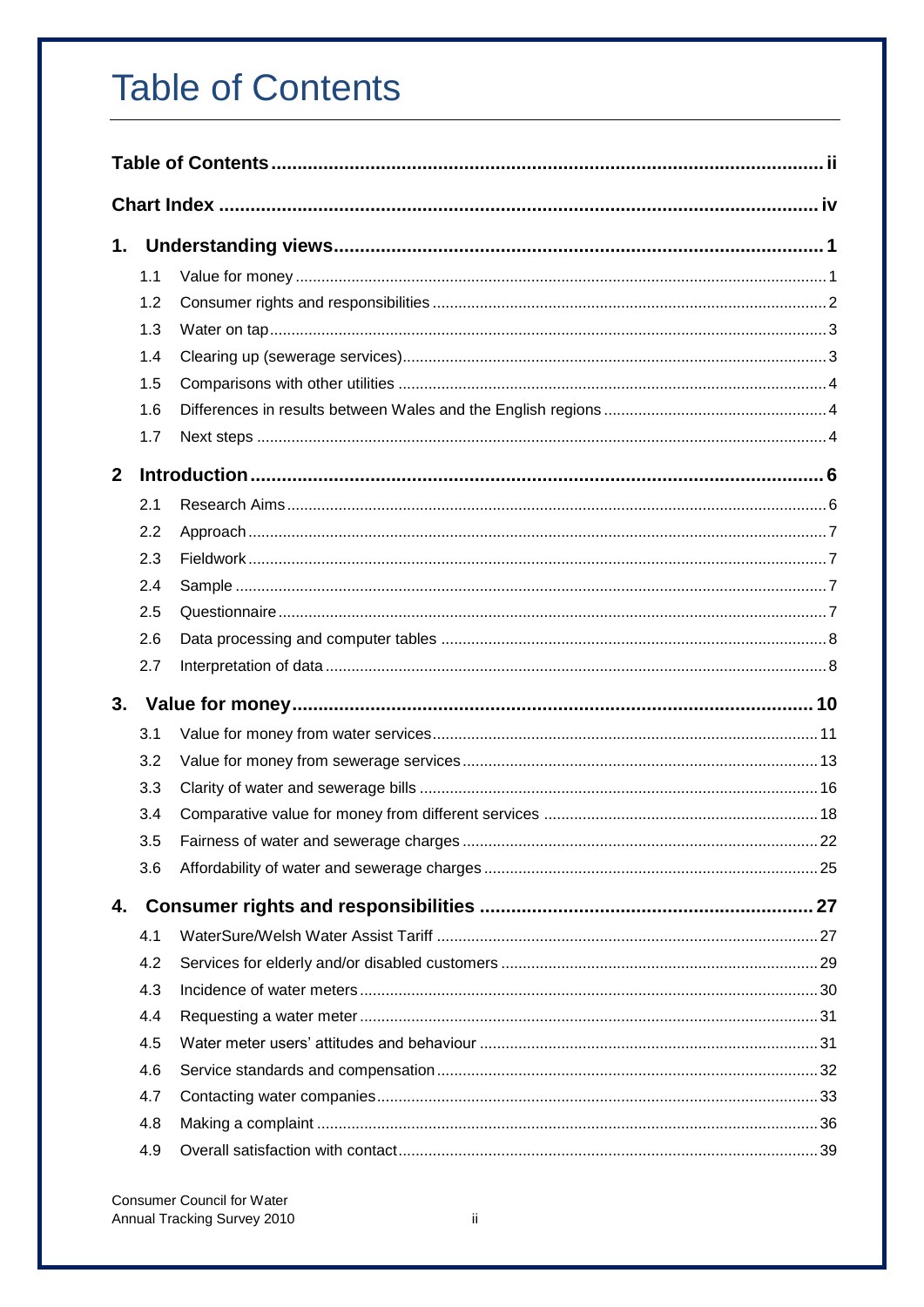| 5. |     |  |
|----|-----|--|
|    | 5.1 |  |
|    | 5.2 |  |
|    | 5.3 |  |
|    | 5.4 |  |
|    | 5.5 |  |
| 6. |     |  |
|    | 6.1 |  |
|    | 6.2 |  |
| 7. |     |  |
|    | 7.1 |  |
|    | 7.2 |  |
|    | 7.3 |  |
| 8. |     |  |
|    | 8.1 |  |
| 9. |     |  |
|    |     |  |
|    |     |  |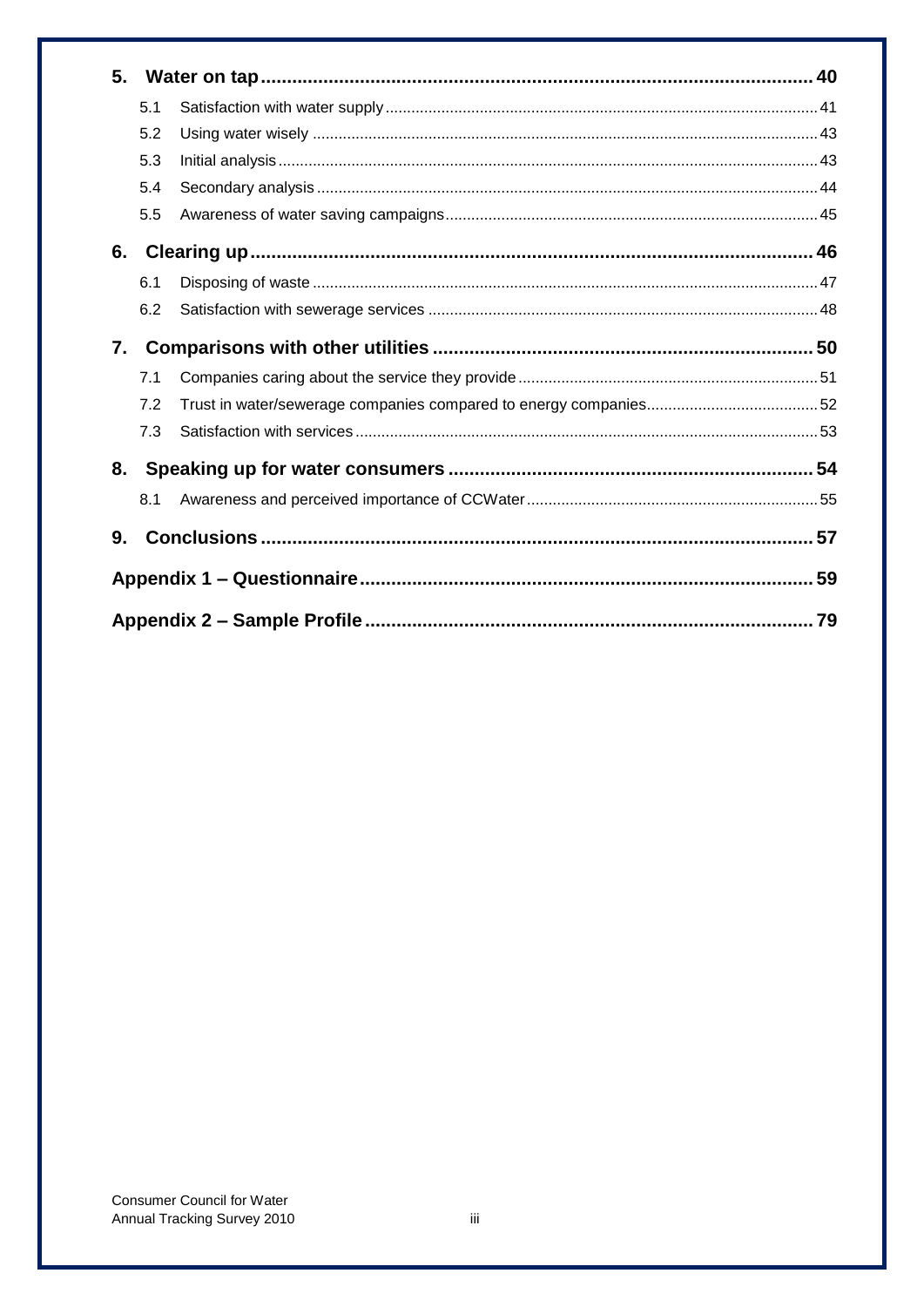# <span id="page-3-0"></span>Chart Index

| $\mathbf{2}$ |                   |                                                                                         |    |
|--------------|-------------------|-----------------------------------------------------------------------------------------|----|
|              | Table 1           |                                                                                         |    |
| 3.           |                   |                                                                                         |    |
|              | Chart 3.1         |                                                                                         |    |
|              | Chart 3.2         |                                                                                         |    |
|              | Chart 3.3         |                                                                                         |    |
|              | Chart 3.4         | Satisfaction with value for money of sewerage services by region20                      |    |
|              | Chart 3.5         |                                                                                         |    |
|              | Chart 3.6         | Agreement that the water and sewerage bill makes it clear how much needs to be paid     |    |
|              |                   |                                                                                         |    |
|              | Chart 3.7         | Agreement that the water and sewerage bill makes it clear how the final amount of the   |    |
|              |                   |                                                                                         |    |
|              | Chart 3.8         |                                                                                         |    |
|              | Chart 3.9         | Satisfaction with value for money from different services over time25                   |    |
|              | <b>Chart 3.10</b> | Proportion of respondents more satisfied with value for money from energy supplier than |    |
|              |                   |                                                                                         |    |
|              | <b>Chart 3.11</b> | Reasons customers think that their energy supplier represents better value for money    |    |
|              |                   |                                                                                         |    |
|              | <b>Chart 3.12</b> |                                                                                         |    |
|              | <b>Chart 3.13</b> |                                                                                         |    |
|              | <b>Chart 3.14</b> |                                                                                         |    |
|              | <b>Chart 3.15</b> |                                                                                         |    |
|              | <b>Chart 3.16</b> | Likelihood of the customers contacting the water company if they are worried about      |    |
|              |                   |                                                                                         |    |
| 4.           |                   | <b>Consumer rights and responsibilities </b>                                            | 33 |
|              | Chart 4.1         |                                                                                         |    |
|              | Chart 4.2         |                                                                                         |    |
|              | Chart 4.3         |                                                                                         |    |
|              | Chart 4.4         | Aware of compensation rights if the water and/or sewerage company fails to meet         |    |
|              |                   |                                                                                         |    |
|              | Chart 4.5         |                                                                                         |    |
|              | Chart 4.6         |                                                                                         |    |
|              | Chart 4.7         |                                                                                         |    |
|              | Chart 4.8         |                                                                                         |    |
|              | Chart 4.9         |                                                                                         |    |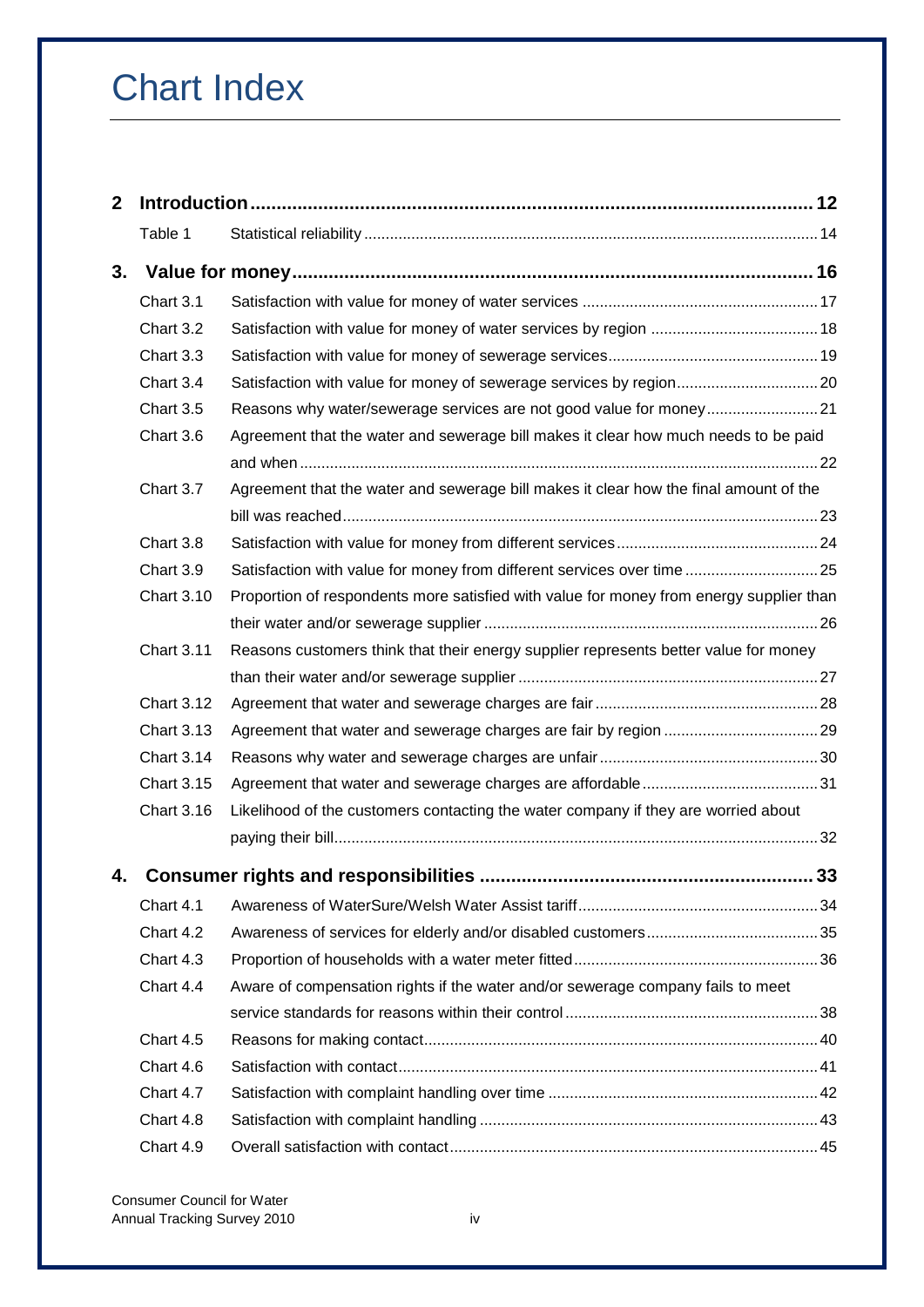| 5. |           |                                                                                  |  |
|----|-----------|----------------------------------------------------------------------------------|--|
|    | Chart 5.1 |                                                                                  |  |
|    | Chart 5.2 |                                                                                  |  |
|    | Chart 5.3 |                                                                                  |  |
|    | Chart 5.4 |                                                                                  |  |
| 6. |           |                                                                                  |  |
|    | Chart 6.1 | Awareness of what is acceptable to dispose of down the toilet, sink or drain  47 |  |
|    | Chart 6.2 |                                                                                  |  |
|    | Chart 6.3 |                                                                                  |  |
|    |           |                                                                                  |  |
| 7. |           |                                                                                  |  |
|    | Chart 7.1 | Agreement that companies care about the service they give to customers 51        |  |
|    | Chart 7.2 |                                                                                  |  |
|    | Chart 7.3 |                                                                                  |  |
| 8. |           |                                                                                  |  |
|    | Chart 8.1 |                                                                                  |  |
|    | Chart 8.2 | Importance of having a consumer body representing customers' interests56         |  |
|    |           |                                                                                  |  |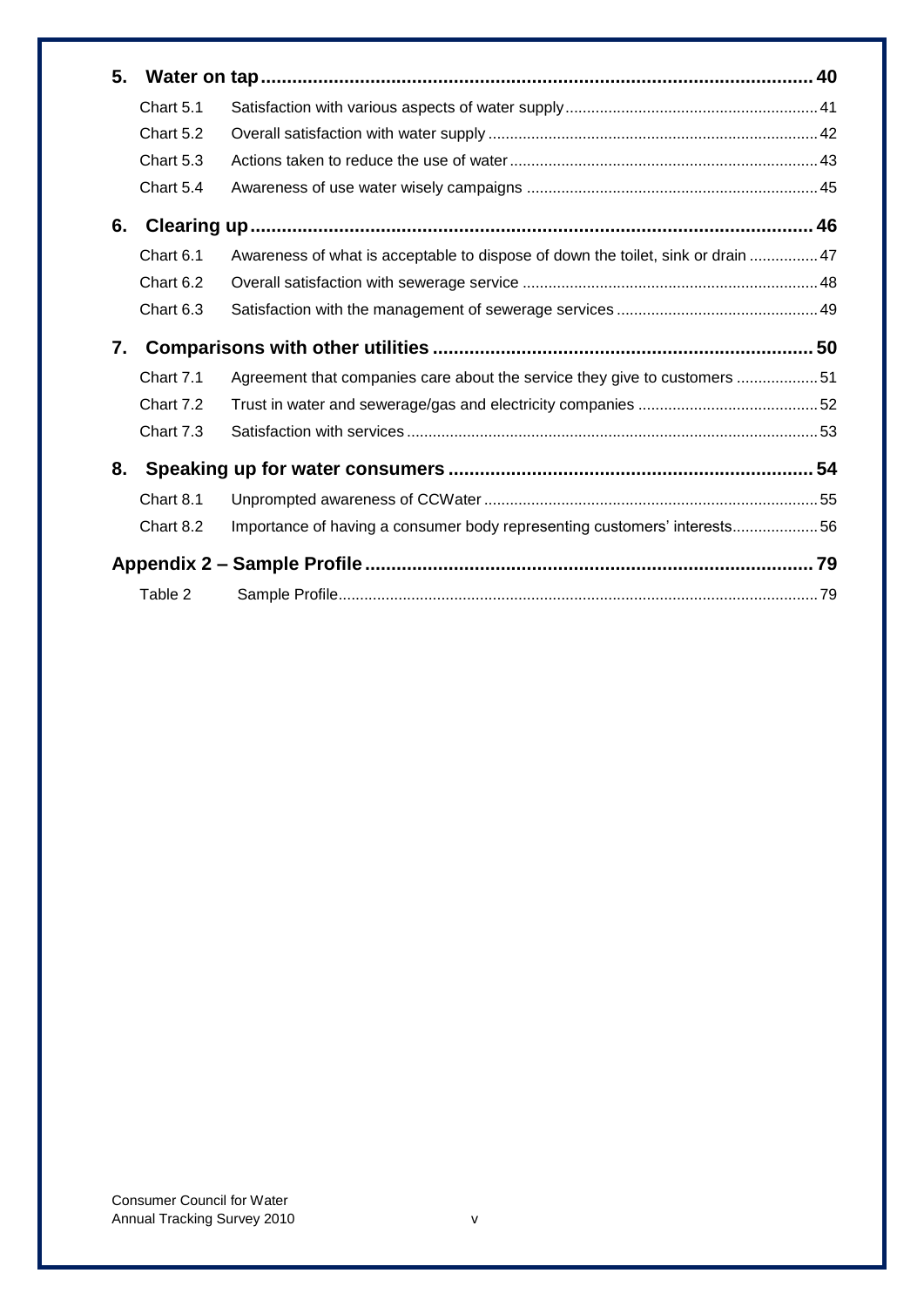# CCWater Tracking Research 2010 Executive Summary

## <span id="page-5-0"></span>1. Understanding views

- 1.0.1 Understanding the views and opinions of consumers is essential for the effective delivery of the Consumer Council for Water"s (CCWater) business objectives. An on-going understanding of consumers' views enables CCWater to continue to provide a strong voice for water consumers in England and Wales.
- 1.0.2 In 2006 CCWater undertook an initial survey of consumer views on water and sewerage services. From 2007-2009 FDS International continued this survey and in 2010 DJS Research was commissioned to undertake the project, building on previous results and tracking changes in the views of water and sewerage customers over time.
- 1.0.3 A total of 2012 telephone interviews were conducted with water and sewerage bill payers across England and Wales in December 2010. At least 200 interviews took place in each water and sewerage company region of England and Wales. Where reference is made to a region in the following findings, this is a water and sewerage company region rather than any other geographic or administrative unit.
- 1.0.4 This Executive Summary details some of the key findings from the 2010 survey. Where there are significant differences between 2010 and 2009 this is noted. The relevant paragraphs are shown in brackets at the end of each point:

#### <span id="page-5-1"></span>**1.1 Value for money**

- 1.1.1 Almost three quarters of respondents (72%) say that they are satisfied with the value for money of their water services, and a similar proportion (73%) say that they are satisfied with the value for money of their sewerage services. (Paragraphs 3.1.1/3.2.1)
- 1.1.2 As in previous years, respondents in the South West are least satisfied with value for money (46% for water services, 53% for sewerage services). (3.1.5/3.2.5)
- 1.1.3 There is very little difference between the net satisfaction scores (those saying very and fairly satisfied) for water and sewerage companies (72% and 73% respectively) and energy suppliers (74%). (3.4.1)
- 1.1.4 Two thirds of customers (66%) feel that the charges they pay are fair and nearly one in five (19%) feel they are unfair. (3.5.1)
	- However, in the South West of England only 39% of respondents feel their charges are fair. (3.5.4)
- 1.1.5 Three quarters of customers (75%) say that their bills are affordable and 14% feel they are unaffordable (3.6.1).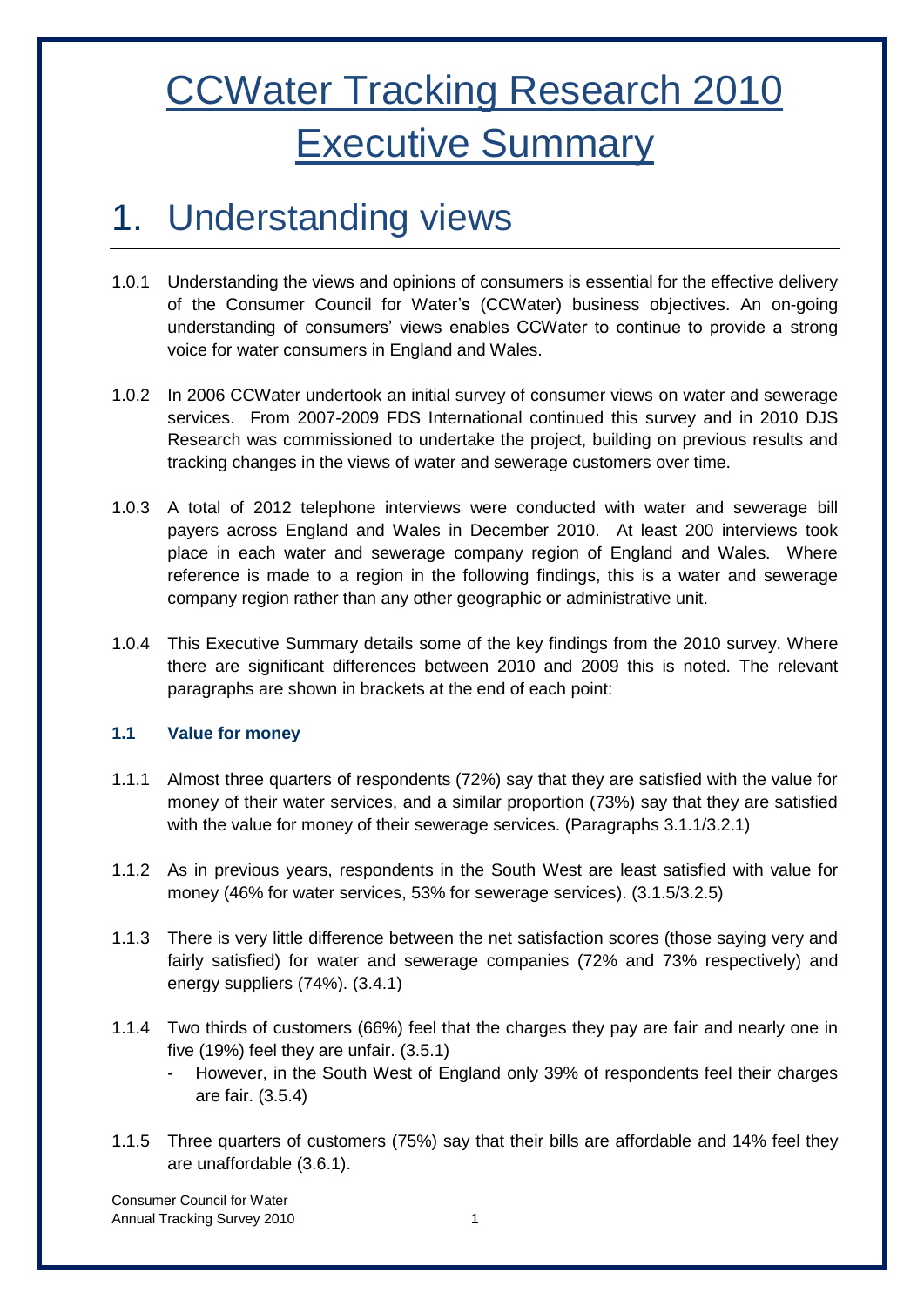- In the South West, 62% consider their charges affordable and 25% feel they are unaffordable. This contrasts with Yorkshire region where 82% think their charges are affordable and 9% unaffordable. (3.6.2)
- 1.1.6 Four fifths of customers (81%) agree that their water and sewerage bill makes it clear how much needs to be paid and when. Slightly fewer (74%) agree that it is clear how the final amount of their bill was reached. (3.3.1/3.3.5)

#### <span id="page-6-0"></span>**1.2 Consumer rights and responsibilities**

- 1.2.1 One in twenty respondents (5%) are aware of the WaterSure/Welsh Water Assist Tariff (this has decreased from 9% in 2009). (4.1.1)
	- Awareness is highest in Wales and the Wessex region of England (both 9%) and lowest in the Northumbria region (1%). (4.1.3/4.1.4)
- 1.2.2 One in six respondents (18%) would like to know more about the WaterSure/Welsh Water Assist Tariff (this has increased from 13% in 2009). (4.1.2)
	- This was highest in the Midlands region of England where 22% said they would like to know about the tariffs. (4.1.2)
- 1.2.3 One in eight respondents (13%) say that they are aware of their water company"s services for elderly and/or disabled customers (this has decreased from 24% in 2009). (4.2.1)
- 1.2.4 One third (34%) of respondents have a water meter; respondents in the Eastern and South West regions are the most likely to be metered, and those in the North West and Northumbria the least likely. (4.3.1)
- 1.2.5 In this particular sample, significantly more customers of water only companies have a water meter than do customers of water and sewerage companies (46% compared with 33%). (4.3.2)
- 1.2.6 Levels of metering are significantly higher among older respondents and smaller households. (4.3.3/4.3.4)
	- 59% of those aged 75+ and 39% of 61-75 year olds have a meter fitted in their property, compared with 28% of under 60"s. (4.3.3)
	- 47% of one person households have a meter fitted, compared with 39% of 2 person households, 32% of one parent families and 23% of two parent families. (4.3.4)
- 1.2.7 Over one third (35%) claim to be aware that under certain circumstances they may be entitled to compensation for service failures. This is significantly lower than in 2009 when it was 41%. (4.6.1).
	- Awareness is highest in the South West of England (49%) (4.6.2)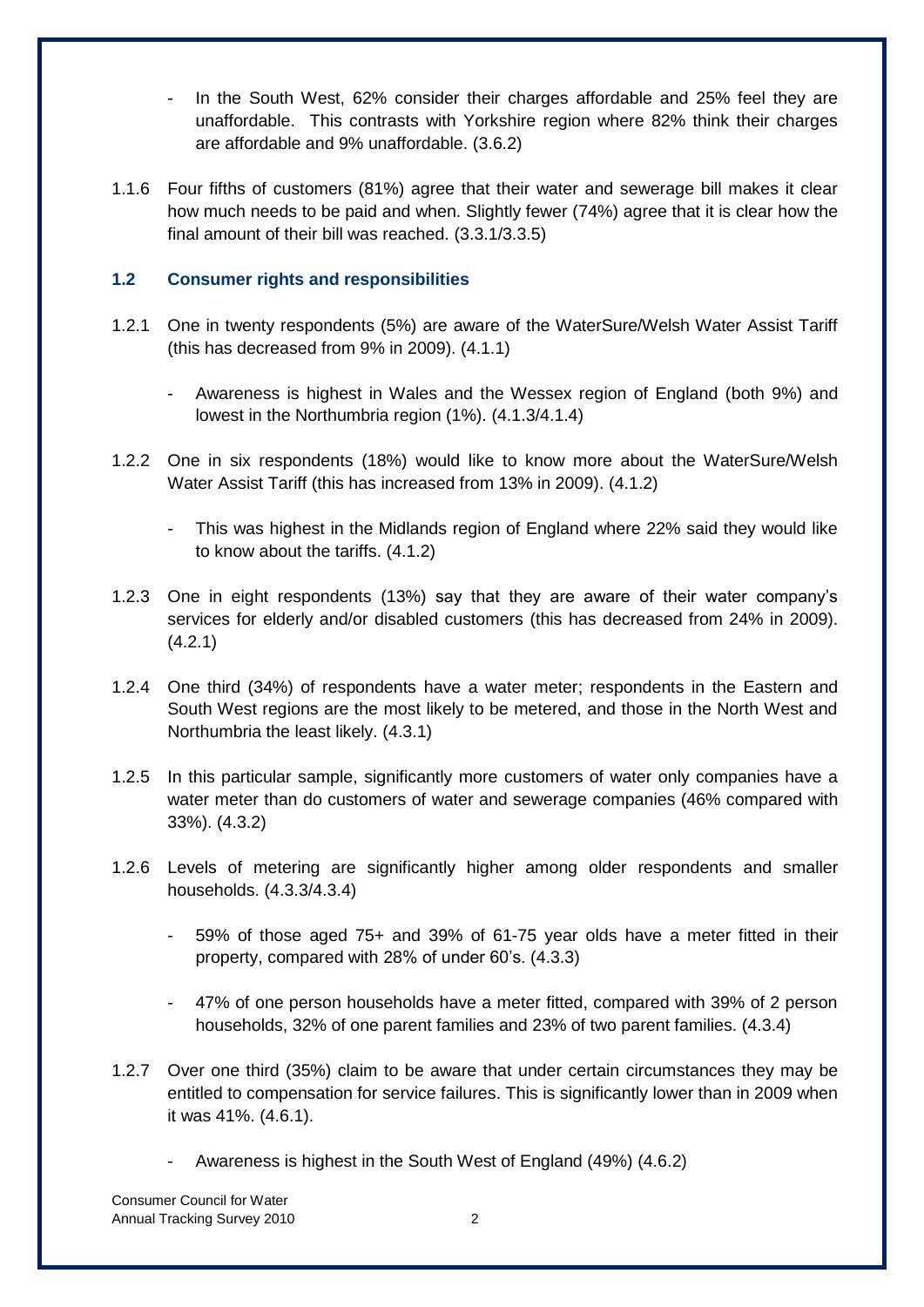- 1.2.8 Overall 9% of respondents say that they have contacted their water company to make an enquiry and 3% have made a complaint in the past 12 months. (4.7.1/4.8.1)
- 1.2.9 Of these, 70% say that overall they are satisfied with the contact with their water company. (4.9.1)

#### <span id="page-7-0"></span>**1.3 Water on tap**

- 1.3.1 Respondents are very satisfied overall with their water supply (94%) (5.1.6).
- 1.3.2 There are also high levels of satisfaction for all aspects of water supply, with customers most satisfied with the reliability of their water supply (97%) and least satisfied with the hardness/softness of their water (68%). (5.1.1)
	- There are wide ranging regional variations in satisfaction with hardness/softness of water which are likely to reflect regional differences in the type of tap water people receive. Satisfaction ranges from 52% in Thames region to 87% in Wales and the North West of England. (5.1.3)
- 1.3.3 Less than half of respondents (47%) say they have seen publicity campaigns designed to encourage people to use water wisely over the past year. (5.5.1)
- 1.3.4 Three quarters (76%) say that they have taken specific actions, including having a water meter fitted, to reduce their use of water over the past year (this has increased from 70% in 2009). This means that nearly one in four respondents (24%) did not report doing anything to use water wisely. (5.3.1)
- 1.3.5 The proportion of households reporting no water saving activity increases from 24% to 27% when respondents who gave having a water meter fitted as their *only* water saving activity are excluded from the proportion actively reducing their use of water. (5.4.1)
- 1.3.6 After excluding those who gave having a water meter fitted as their *only* water saving activity, 27% of metered households and 26% of unmetered households did not report undertaking any water saving activities. (5.4.2)

#### <span id="page-7-1"></span>**1.4 Clearing up (sewerage services)**

- 1.4.1 Just over nine in ten (91%) respondents say that overall they are satisfied with their sewerage services, compared with 87% in 2009. Only 3% say that overall they are dissatisfied with their sewerage services. (6.2.1)
- 1.4.2 Satisfaction with different elements of sewerage services has increased over the past year and comparatively few (between 4% and 7%) are dissatisfied with any aspect of their sewerage services. (6.2.1)
- 1.4.3 There is confusion among one fifth of customers (20%) about what can be disposed of down the toilet, sink or drain, however, this has fallen from 29% in 2009. (6.1.1)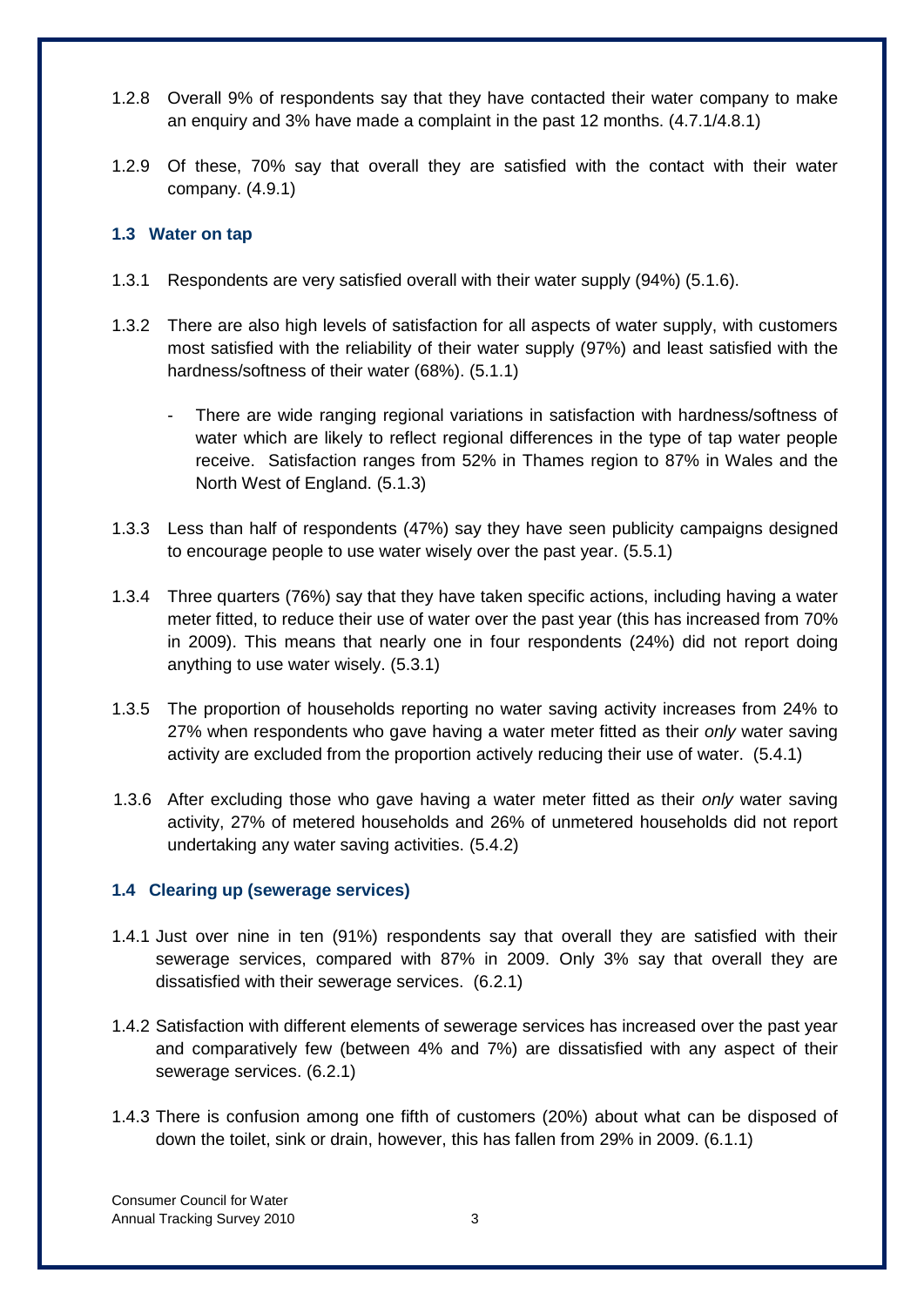#### <span id="page-8-0"></span>**1.5 Comparisons with other utilities**

- 1.5.1 Overall satisfaction for water and sewerage companies and landline suppliers has changed very little since 2008 and levels of satisfaction with water and sewerage companies, energy suppliers and landline suppliers are almost aligned this year (88% water & sewerage company compared with 89% energy supplier and 88% landline supplier) (7.3.1).
- 1.5.2 Respondents are more likely to think that their water and sewerage company cares about the service it gives them (64%) than their energy company does (61%). But the difference in this perception of the water and energy sectors is getting smaller each year. (7.1.1)
- 1.5.3 Trust in energy suppliers has increased. However customers still place significantly more trust in their water and sewerage company. (7.2.2)

#### <span id="page-8-1"></span>**1.6 Differences in results between Wales and the English regions**

- 1.6.1 When comparing overall results for customers in Wales against all of the English regions collectively, the overall picture is very similar. However, there are some minor differences in customers' views:
	- Respondents in Wales are more likely to be aware of the WaterSure/Welsh Water Assist tariff (9% compared with 5% in England). (4.1.3)
	- Respondents in Wales are more likely to be aware of the compensation entitlement should their water and/or sewerage company fail to meet certain customer service standards for reasons within their control (44% compared with 34%). (4.6.3)
	- Respondents in Wales are less likely to take action to reduce water usage (69% compared with  $77\%$ <sup>1</sup>). (5.3.3)

#### <span id="page-8-2"></span>**1.7 Next steps**

- 1.7.1 To be effective, CCWater needs to represent all water consumers, and have an understanding of how customers view water and sewerage services; the companies that provide these services; and other areas of policy/activity within the water industry which ultimately affect consumers and the bills that they pay.
- 1.7.2 CCWater will use the findings of this research to:
	- Maintain our full understanding of customers" views about all aspects of water and sewerage services.

-

 $1$  These figures include respondents who gave having a meter fitted as their only water saving action.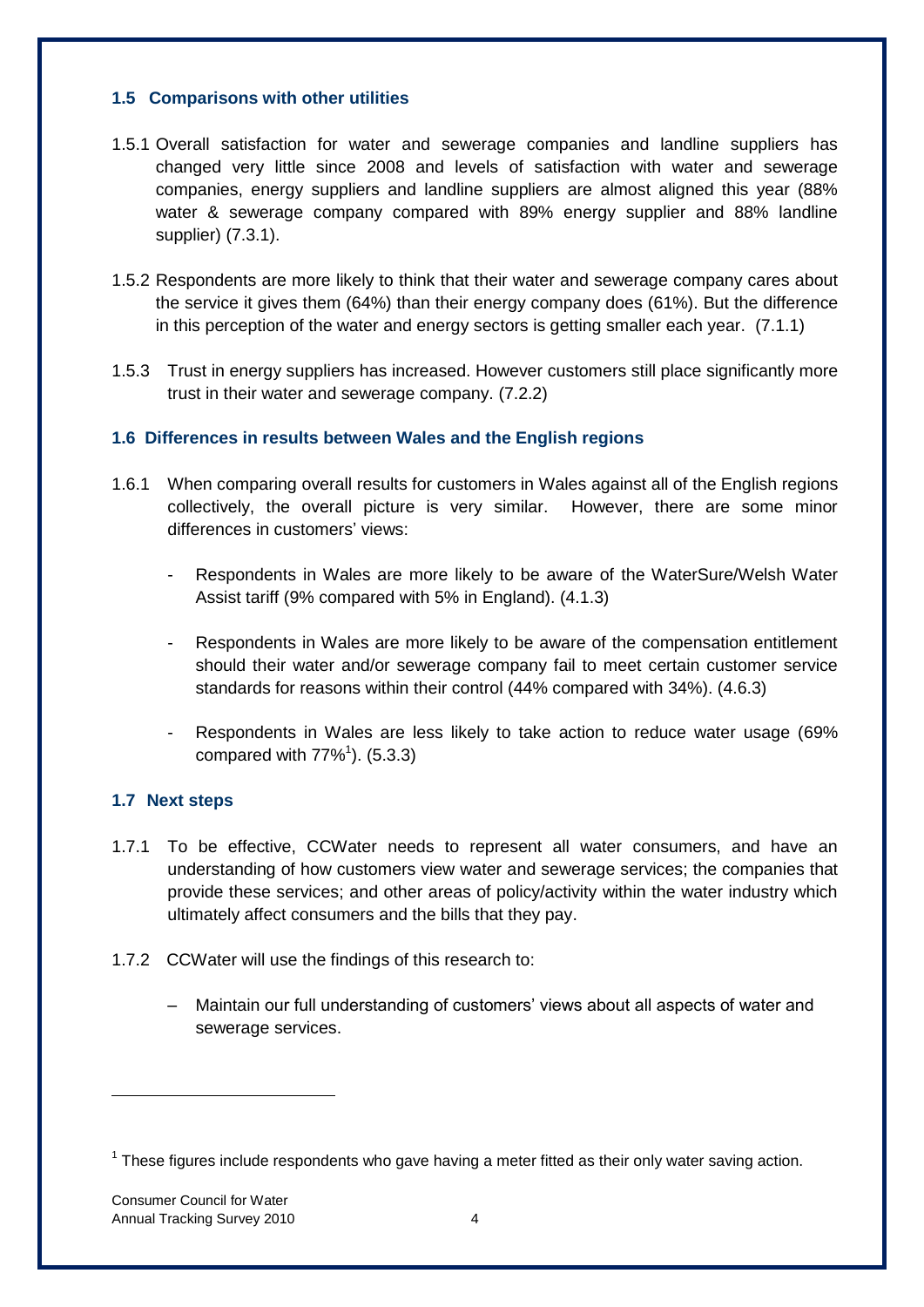- To highlight where we need to work with the water industry on areas of service where there is potential for improvement in customer perceptions or customer knowledge.
- Help identify where our activities with the water industry have made a difference to customers" perceptions.
- Help CCWater make sure its communications are right.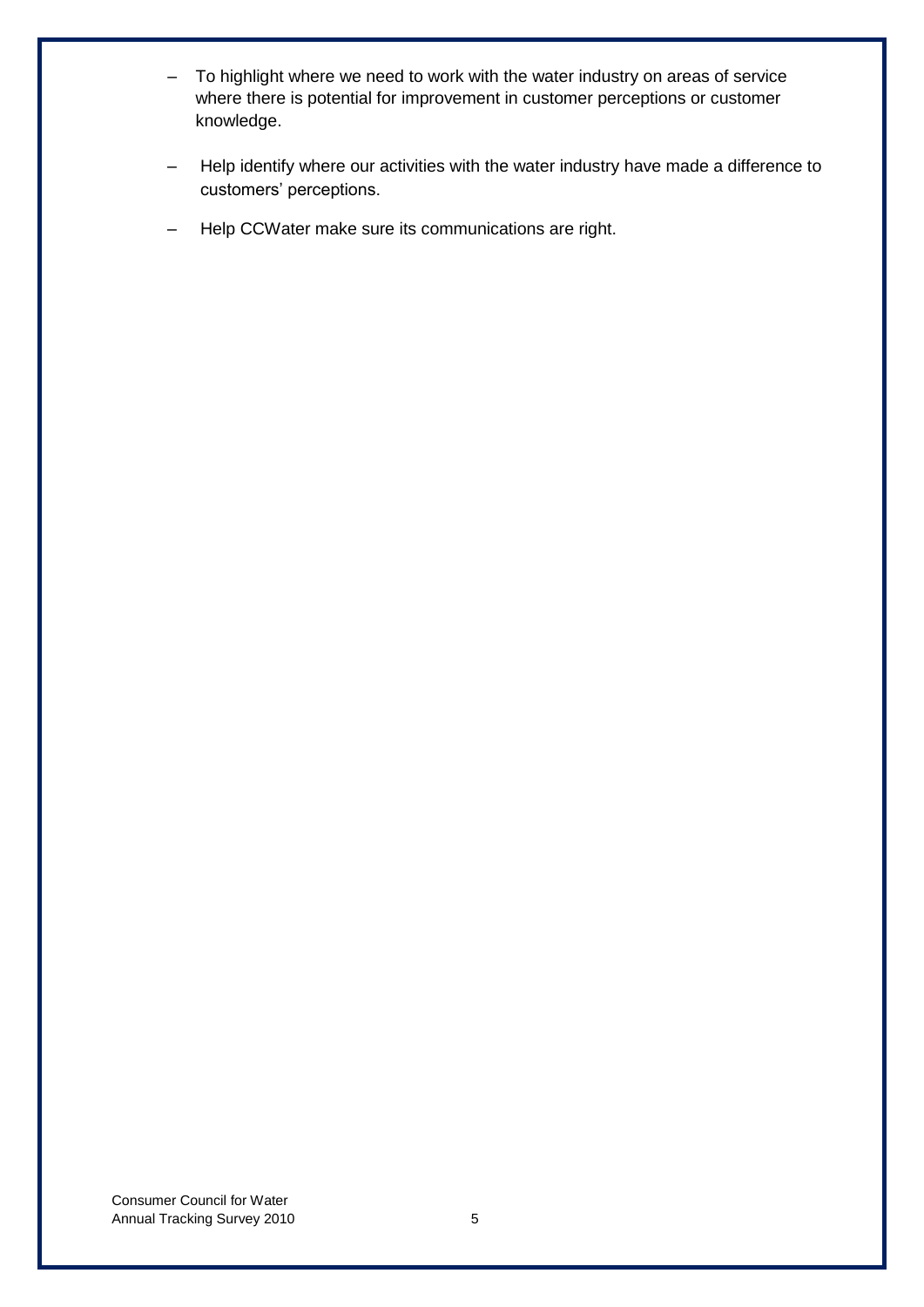# <span id="page-10-2"></span><span id="page-10-0"></span>2 Introduction

- 2.0.1 The Consumer Council for Water (CCWater) was set up in 2005 to represent the interests of consumers in the water and sewerage industry of England and Wales. The water industry is different from other utilities in that, as far as household customers are concerned, it is a regional monopoly and there is no choice of supplier. However, it is also a highly regulated industry in terms of the standards it has to meet (for example, EU standards on the quality of drinking water) and the prices it is allowed to charge customers.
- 2.0.2 Understanding the views and opinions of consumers is central to the effective delivery of CCWater"s business objectives, and to enable the organisation to continue to provide a strong national voice for water industry consumers in England and Wales.
- 2.0.3 To be effective, CCWater needs to represent all water consumers, and have an understanding of how customers view water and sewerage services; the companies that provide these services; and other areas of policy/activity within the water industry which ultimately affect consumers and the bills that they pay.
- 2.0.4 In 2006 CCWater undertook an initial survey of consumer views. From 2007 to 2009 FDS International continued this survey and in 2010 DJS Research was commissioned to undertake the project, building on previous results and tracking changes in the views of water and sewerage customers over time.

#### <span id="page-10-1"></span>**2.1 Research Aims**

- 2.1.1 The tracking research is designed to identify customer views on their water and sewerage services in order to provide an impartial, consistent and justifiable platform on which CCWater can base its future policy and activity.
- 2.1.2 The main objectives of this research are to:-
	- Understand customers" views about all aspects of water and sewerage services.
	- Measure how customers" views change over time.
	- Determine where CCWater has added value or made an impact by measuring service provision and consumer perception of CCWater"s impact and performance.
	- Help CCWater develop an effective communications strategy.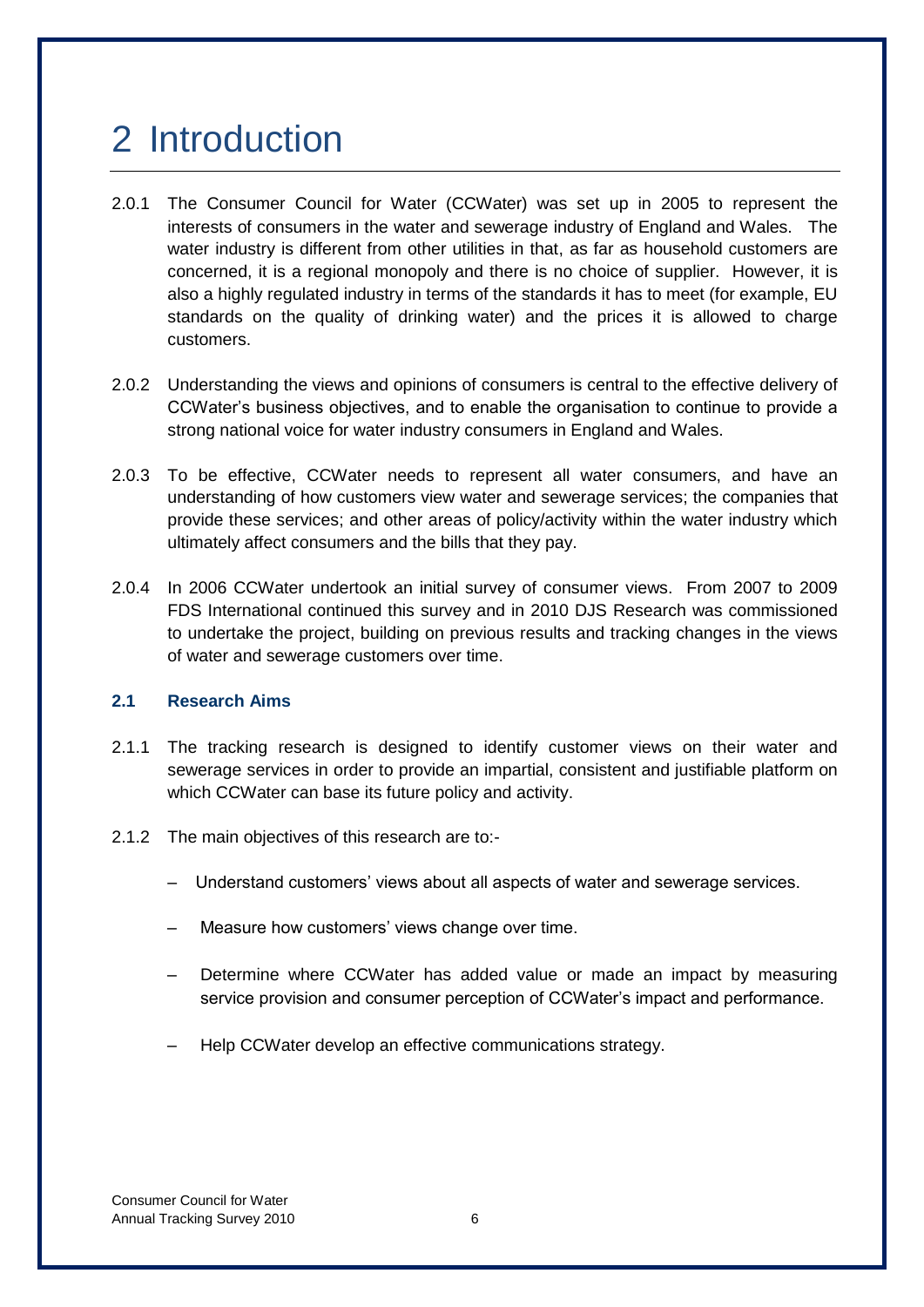#### <span id="page-11-0"></span>**2.2 Approach**

2.2.1 To be consistent with previous tracking surveys, a quantitative methodology was followed, using telephone interviewing to survey a random representative sample of households across England and Wales.

#### <span id="page-11-1"></span>**2.3 Fieldwork**

- 2.3.1 The study was carried out using CATI (Computer Aided Telephone Interviewing) from DJS"s in-house telephone unit.
- 2.3.2 A total of 2,012 interviews were achieved across England and Wales. Interviewing took place in December 2010.

#### <span id="page-11-2"></span>**2.4 Sample**

- 2.4.1 A random digit dialling (RDD) sample of residential telephone numbers across England and Wales was purchased from a DJS approved supplier, Sample Answers.
- 2.4.2 Interview quotas were set on water and sewerage company region and age of respondents. The sample was stratified by water and sewerage company region to ensure robust numbers were achieved for each of the ten regions, i.e. an equal number of interviews were achieved for each water region to enable sub-group analysis, rather than setting targets proportionate to the size of their customer base. We set a quota of 200 respondents for each of the nine water and sewerage company regions in England and 200 for Wales. Respondents were screened to ensure that we only interviewed householders who were solely or jointly responsible for paying the water and sewerage bill.
- 2.4.3 The RDD sample was purchased on a 10:1 basis (10 leads to achieve 1 interview). The sample was also designed to be representative of households across England and Wales, rather than of individuals.

#### <span id="page-11-3"></span>**2.5 Questionnaire**

- 2.5.1 In order to understand how customers" views and opinions have developed over time, it was important to maintain a great degree of consistency with the questionnaires used in previous years. Therefore, the 2010 questionnaire is largely based on previous surveys undertaken.
- 2.5.2 The questionnaire was further developed in liaison with CCWater, and additional questions were included.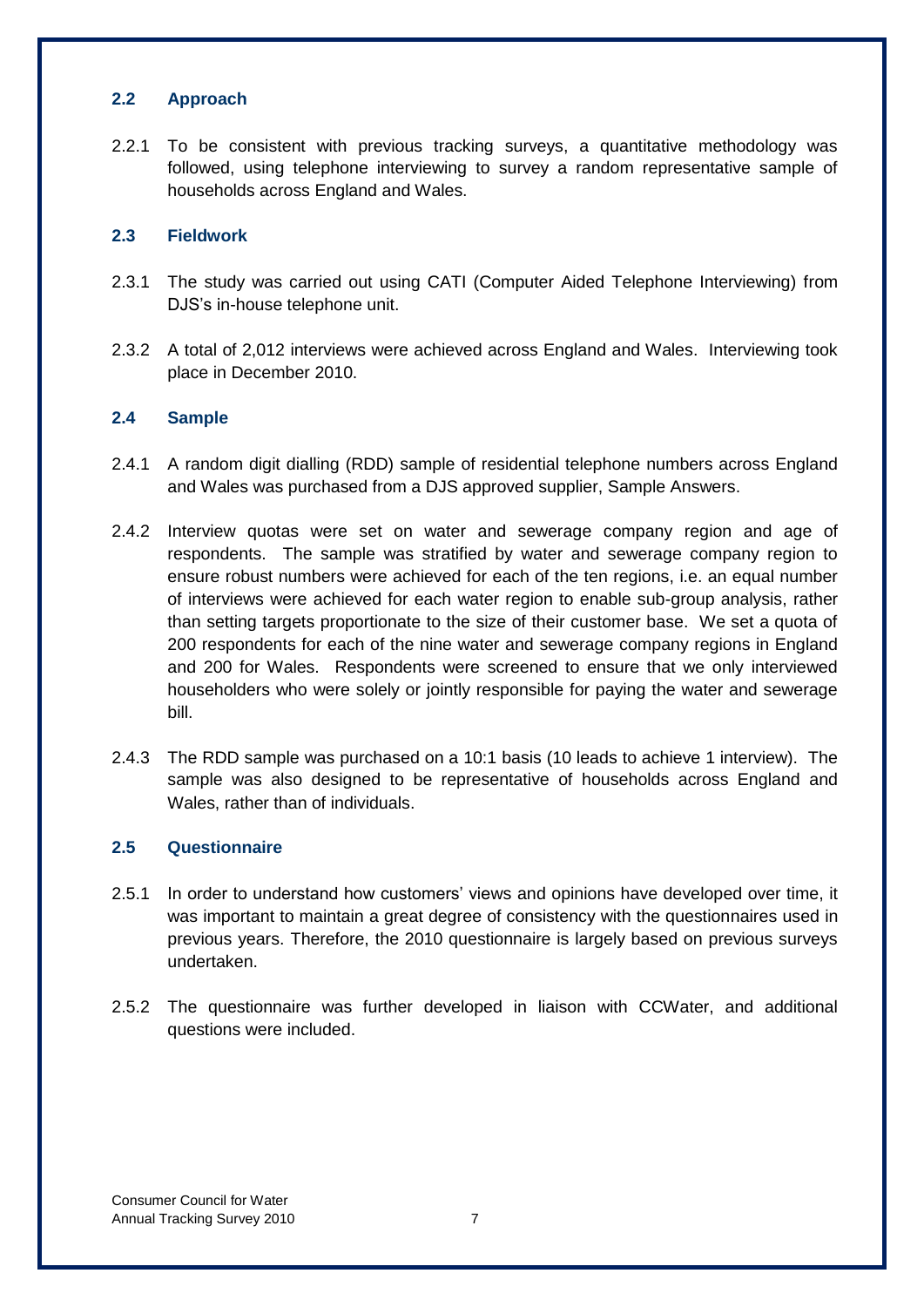2.5.3 As in previous years, the questionnaire focused on the following five key themes:

- Value for money.
- Consumer rights and responsibilities.
- Water on tap.
- Clearing up.
- Speaking up for water consumers.
- 2.5.4 The interviews lasted for around 20 minutes and a copy of the questionnaire has been appended for reference.

#### <span id="page-12-0"></span>**2.6 Data processing and computer tables**

- 2.6.1 Weighting has been applied to the data to ensure that it is representative of household water customers. With a stratified sample (as explained in paragraph 2.4.2), to enable analysis by water region, weighting was required to correct this deliberate unequal distribution of customers. A sample profile is included in the Appendix which shows the actual number of interviews achieved against the weighted data.
- 2.6.2 Computer tables have been provided to CCWater with each question analysed by subgroups agreed with CCWater.

#### <span id="page-12-1"></span>**2.7 Interpretation of data**

- 2.7.1 It should be noted that results are based on a national sample of households not a census of all households. This means all data are subject to sampling tolerances.
- 2.7.2 Where percentages do not add to 100, this may be due to rounding, the exclusion of "don"t know" categories, or multiple answers. Throughout the report, an asterisk (\*) denotes any value less than half a percent but greater than zero.
- 2.7.3 The table below shows the statistical reliability of results for a total base sample size of 2,000 and 200 (the number of interviews achieved per region):

#### <span id="page-12-2"></span>**Table 1 Statistical reliability**

|                                 |            | Approximate sampling tolerances applicable to<br>percentages at or near these levels |           |  |  |  |
|---------------------------------|------------|--------------------------------------------------------------------------------------|-----------|--|--|--|
| <b>Base size</b>                | 10% or 90% | 30% or 70%                                                                           | 50%       |  |  |  |
| 2,000 (total sample)            | $± 1\%$    | $\pm 2\%$                                                                            | $\pm 2\%$ |  |  |  |
| 200 (200 interviews per region) | ± 4%       | $\pm 6\%$                                                                            | $±7\%$    |  |  |  |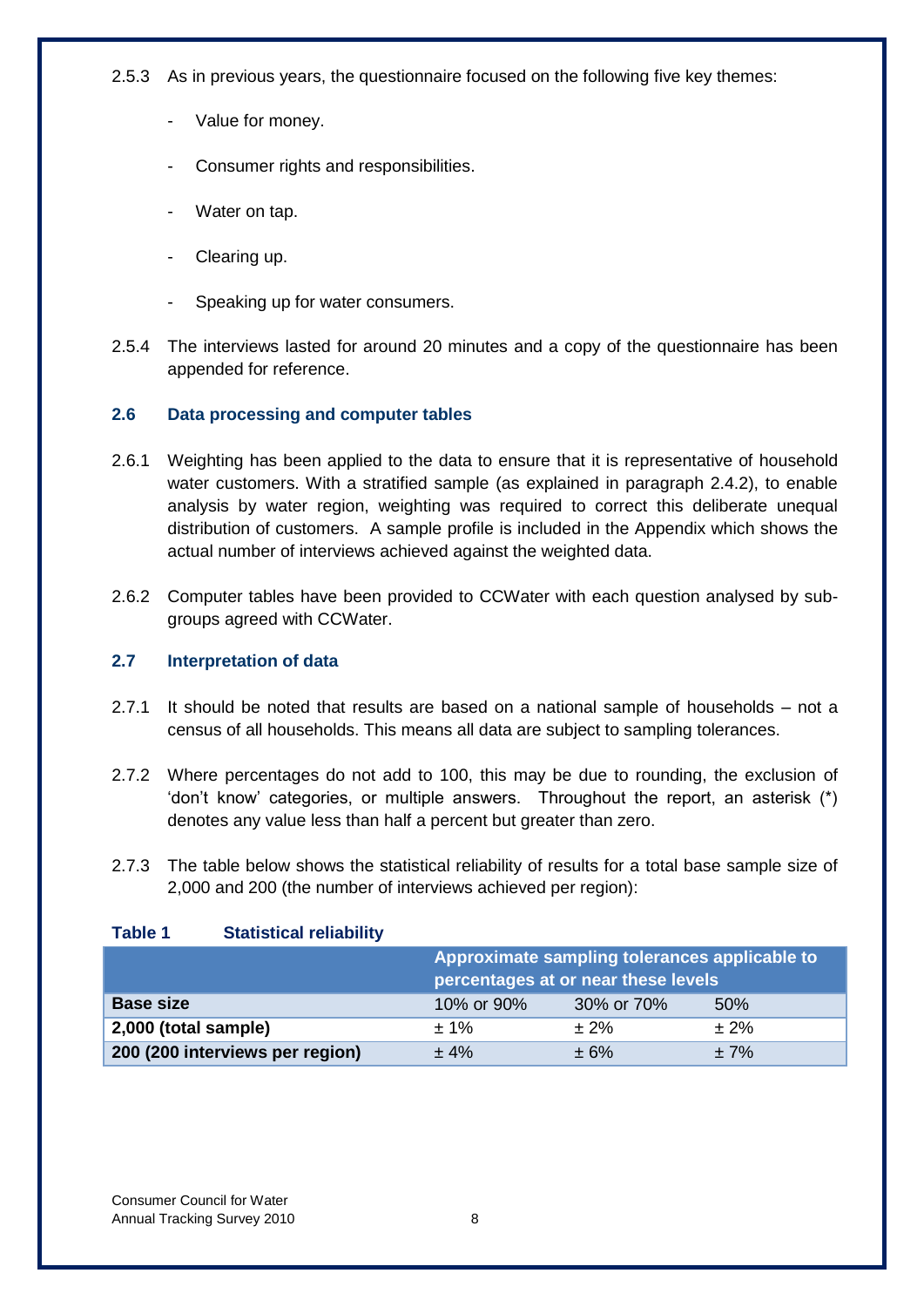- 2.7.4 Differences between social grades are highlighted throughout the report. Social grade is established by asking respondents about their current or previous occupation (if retired) and below is a brief guide to these grades:-
	- A Professional, very senior managers in business or commerce or top-level civil servants.
	- B Middle management, principal officers in civil service, top managers or owners of small businesses.
	- C1 Junior management, owners of small establishments and all others in nonmanual positions.
	- C2 All skilled manual workers and manual workers with responsibility for other people.
	- D All semi-skilled and un-skilled manual workers, apprentices and trainees to skilled workers.
	- E All those entirely dependant on the state long-term, through sickness, unemployment (for a period of longer than six months), old age or other reasons. This group also includes casual workers and those without a regular income.
- 2.7.5 Throughout the report, we have also highlighted differences between sub-groups of respondents and between 2009 and 2010 results where they are statistically significant.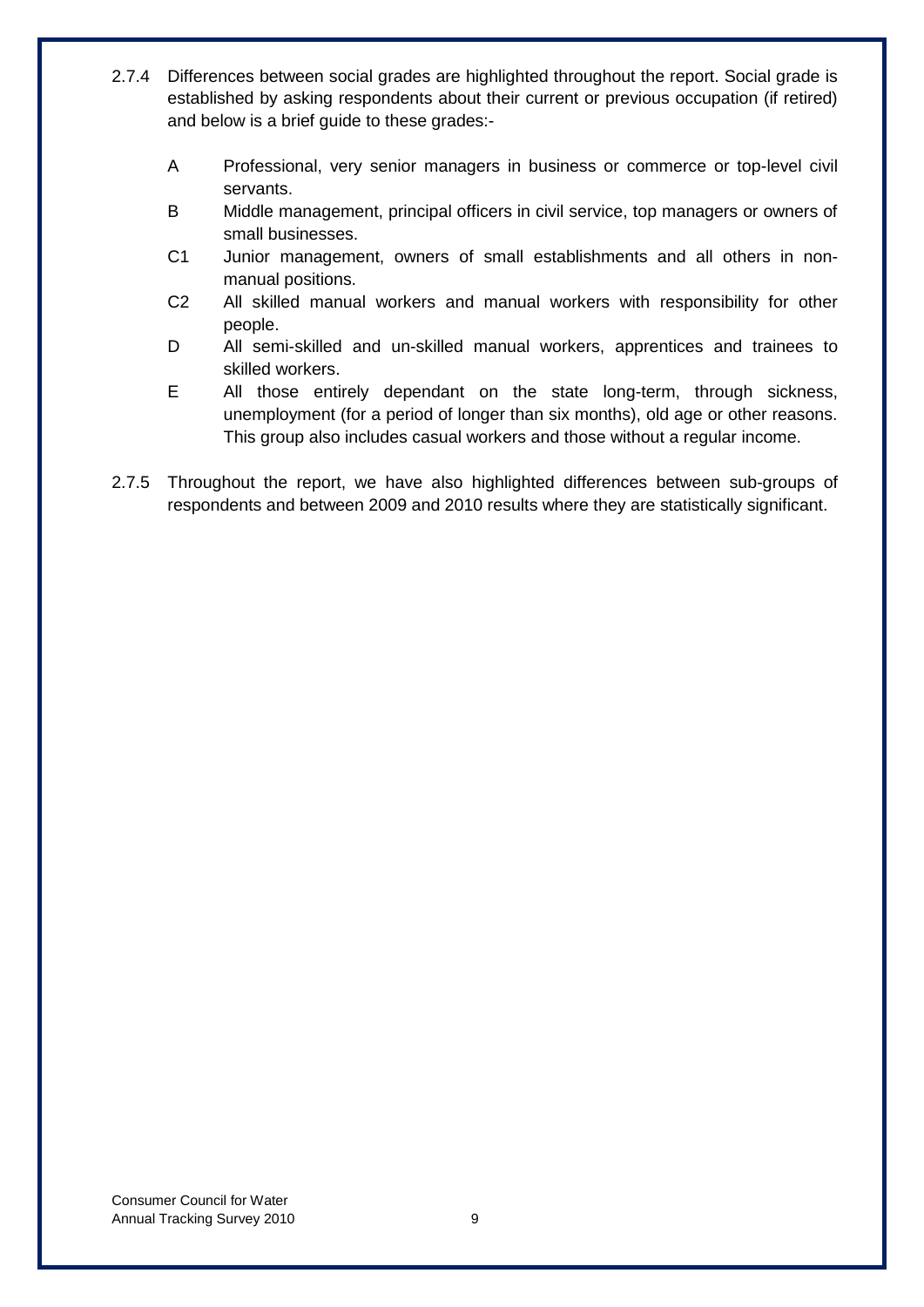## <span id="page-14-0"></span>3. Value for money

3.0.1 Customers were asked for their opinions on a number of issues relating to value for money. This includes billing, value for money from a range of different services, and affordability and fairness of water and sewerage bills.

#### **Summary**

- Almost three quarters of respondents (72%) say that they are satisfied with the value for money of their water services, and a similar proportion (73%) say that they are satisfied with the value for money of their sewerage services.
- Customers in the South West of England continue to be the least satisfied with the value for money of their water (46%) and sewerage services (53%).
- Two thirds of customers (66%) feel that the charges they pay are fair and three quarters (75%) say that their bills are affordable. This is similar to 2009 when 62% considered their charges to be fair, and 74% affordable.
- Encouragingly, four fifths of respondents (80%) would be likely to contact their water company if they were worried about paying their bills. This has increased by 7% in the last year. However, a significantly lower proportion (64%) of Black and Minority Ethnic (BME) respondents said they would be likely to make contact than non-BME respondents (83%).
- Four fifths of customers (81%) agree that their water and sewerage bill makes it clear how much needs to be paid and when. Slightly fewer (74%) agree that it is clear how the final amount of their bill was reached. Customers of water only companies perceive their bills to be clearer than customers of water and sewerage companies.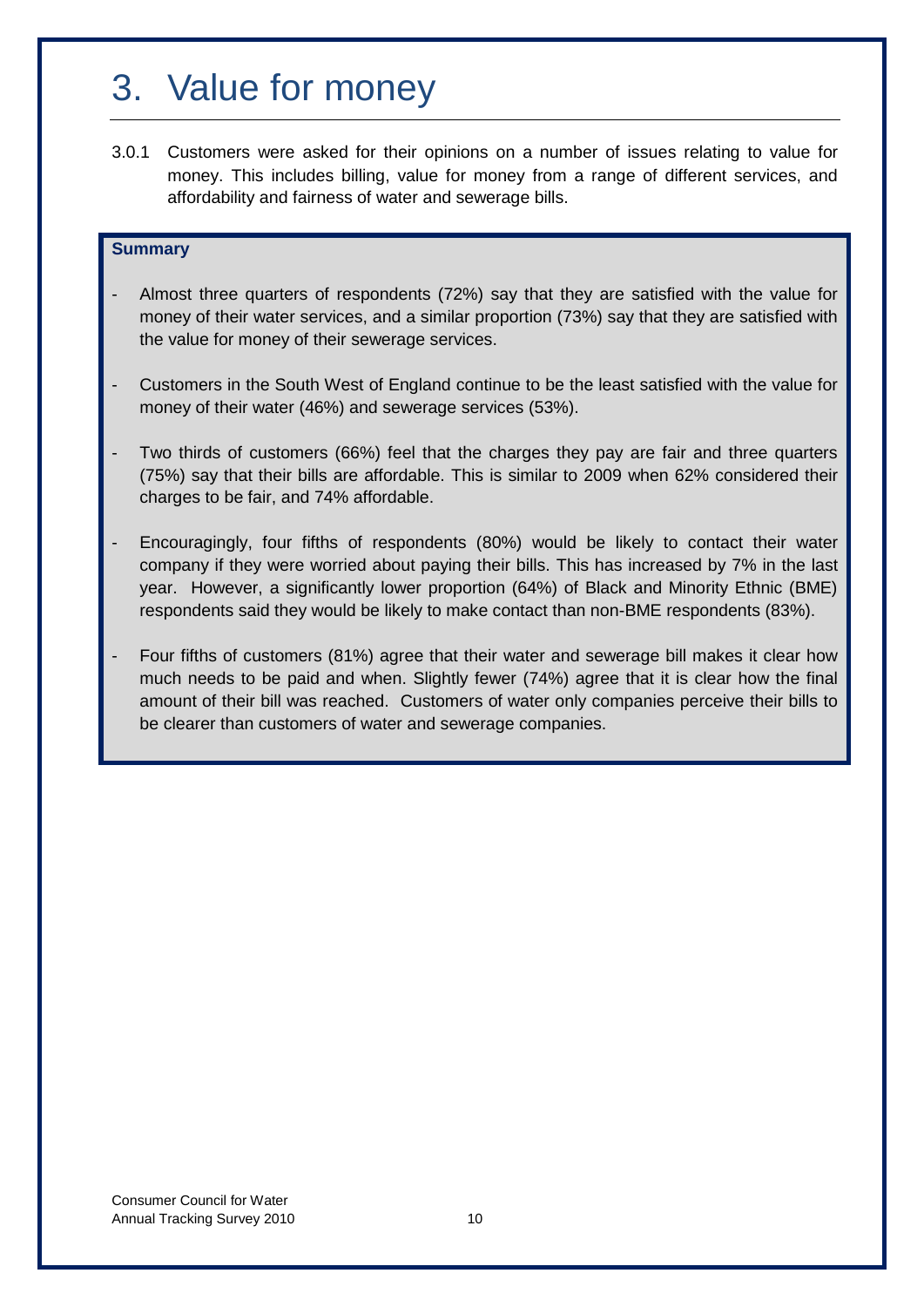#### <span id="page-15-0"></span>**3.1 Value for money from water services**

3.1.1 Almost three quarters of respondents (72%) say they are satisfied with the value for money of their water services. As shown in the chart below, this is very consistent with previous years (in 2009 the figure was 69%).



#### <span id="page-15-1"></span>**Chart 3.1 Satisfaction with value for money of water services**

- 3.1.2 There is a correlation between satisfaction with water supply and satisfaction with value for money of water services. Of those who are satisfied with the value for money of their water services, 75% are also satisfied with their water services, and just 23% are dissatisfied with their water services. Similarly, customers who are satisfied with their sewerage services are also more likely to be satisfied with value for money than those who are dissatisfied (75% compared with 45%). (Section 5)
- 3.1.3 Respondents who have made a complaint or an enquiry of their water company are significantly less satisfied with value for money than those who have not (57% who have made an enquiry compared with 74% who have not, 55% who have made a complaint compared with 73% who have not). This has been observed in all tracking surveys since 2007.
- 3.1.4 Respondents who have someone in their household with a long-term illness, health problem or disability are significantly less satisfied with the value for money of their water services than those who do not (66% compared with 74%).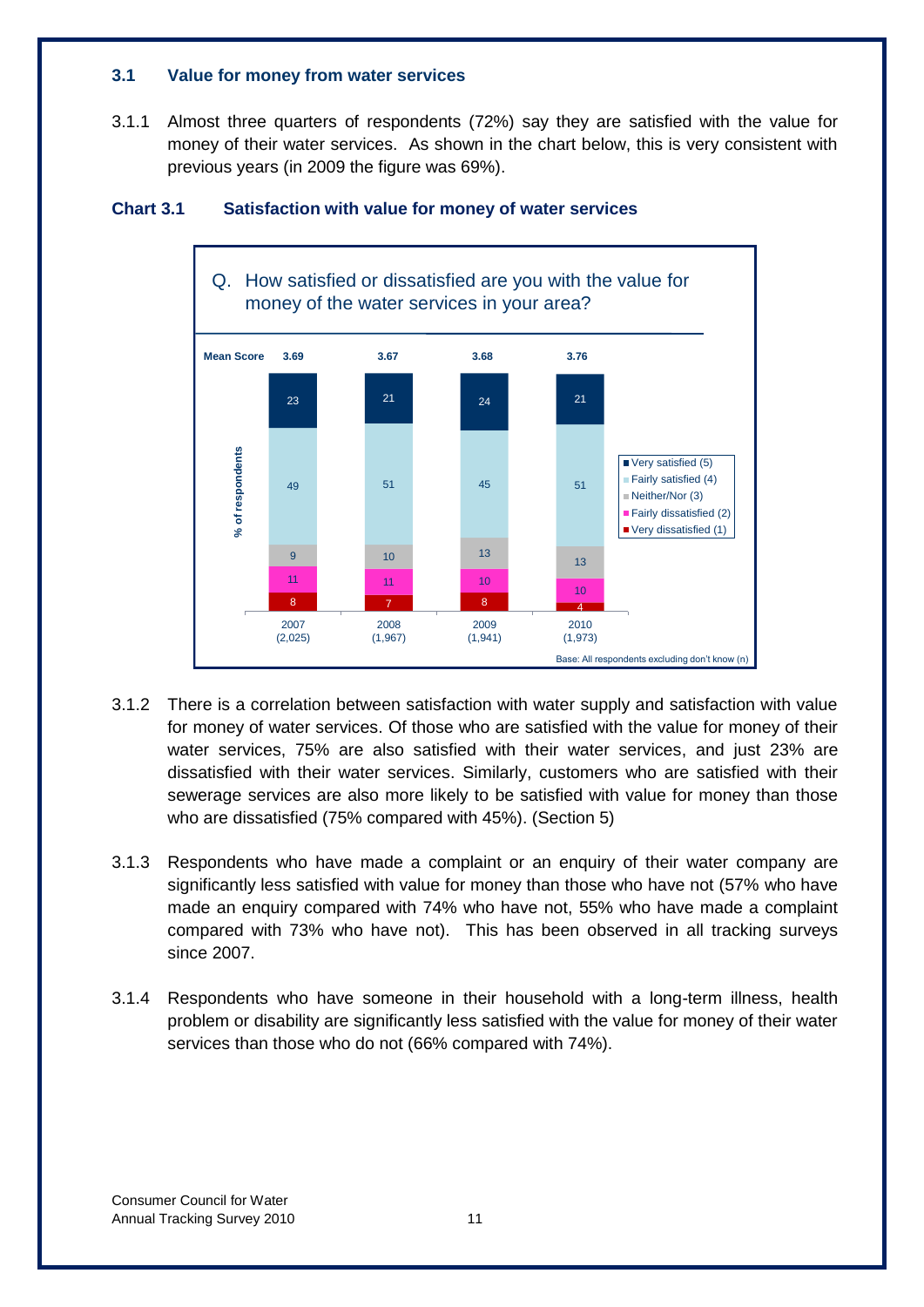3.1.5 When analysed by region, there are distinct differences in the perceived value for money of water services. Respondents in the South West are significantly less likely to be satisfied with the value for money from their water services (46% are satisfied, 41% dissatisfied). Although satisfaction levels are consistent with 2007 and 2008 results, it is an improvement on 2009 when 39% were satisfied with value for money of water services.



#### <span id="page-16-0"></span>**Chart 3.2 Satisfaction with value for money of water services by region**

- 3.1.6 Dissatisfaction among customers in the South West features on other questions. This is likely to be because the South West has the highest average bills for water and sewerage services in England and Wales.
- 3.1.7 Respondents in Yorkshire are most likely to say that they are satisfied with the value for money from their water services.
- 3.1.8 There have been no significant changes in satisfaction levels by region since the 2009 survey. However, it is notable that between 2007 and 2009, customers in Northumbria were the most satisfied with the value for money from their water services. In 2010 satisfaction for Northumbria was 71%, a fall from 79% in 2009.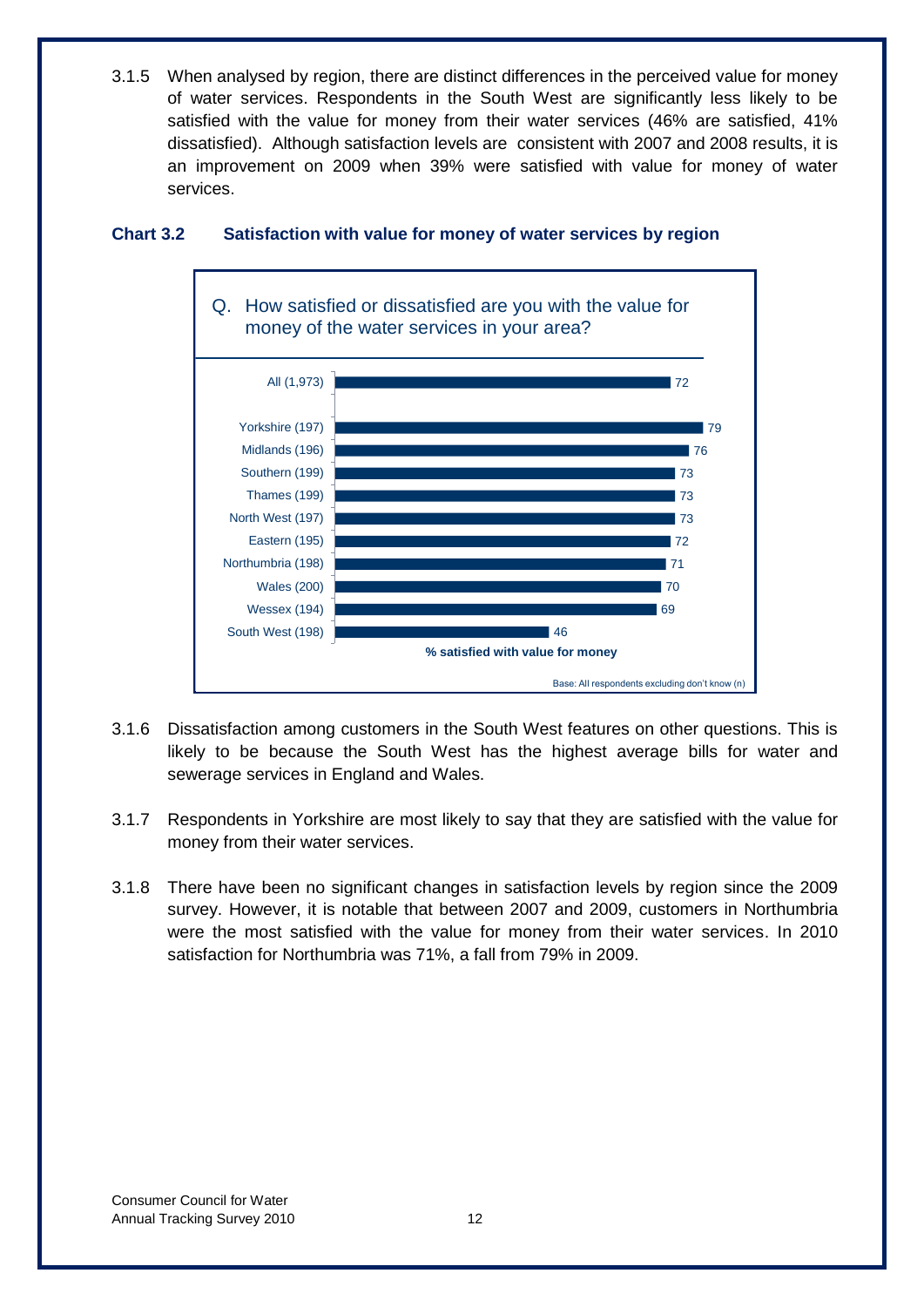#### <span id="page-17-0"></span>**3.2 Value for money from sewerage services**

3.2.1 Satisfaction with value for money from sewerage services is on a par with water services, with 73% saying that they are satisfied. There has been a fall in net dissatisfaction from 15% in 2009 to 12% this year, but otherwise the picture is consistent with last year.



#### <span id="page-17-1"></span>**Chart 3.3 Satisfaction with value for money of sewerage services**

- 3.2.2 Differences in sub-groups follow a similar pattern as for satisfaction with value for money of water services. Respondents who are satisfied with the value for money of sewerage services are also more likely to be satisfied overall with their sewerage services.
- 3.2.3 This is also true for respondents who have made an enquiry or a complaint to their water company. Those who have had no contact with the water company are significantly more satisfied with the value for money of their sewerage services than those who have had contact (74% compared with 57% who have made an enquiry, 74% compared with 53% who have made a complaint). This has been found in previous tracking surveys.
- 3.2.4 As is the case for satisfaction with value for money of water services, respondents who have someone in their household with a long-term illness, health problem or disability are significantly less satisfied with the value for money of their sewerage services than those who do not (68% compared with 74%).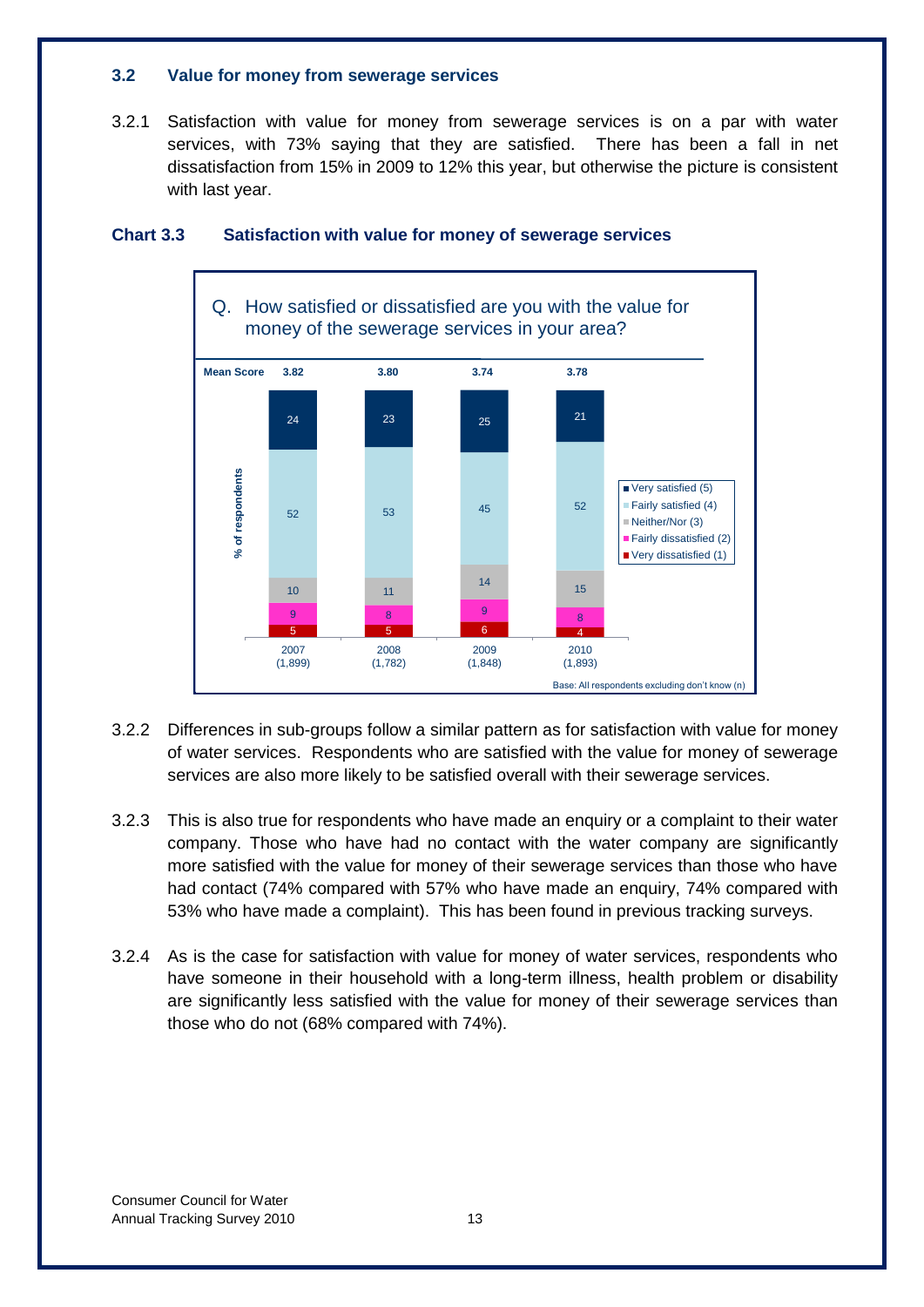3.2.5 Differences by region for satisfaction with value for money of sewerage services show the same pattern as for water services, i.e. respondents in the South West are significantly less likely to be satisfied with the value for money from their sewerage services (53%) and respondents in Yorkshire are the most likely to be satisfied (78%).

#### <span id="page-18-0"></span>**Chart 3.4 Satisfaction with value for money of sewerage services by region**



3.2.6 Customers in Northumbria have previously been most satisfied with the value for money from their sewerage services (from 2007 to 2009) but there has been a significant fall in satisfaction levels amongst customers in this area, with overall satisfaction with value for money of sewerage services falling from 80% in 2009 to 71% in 2010.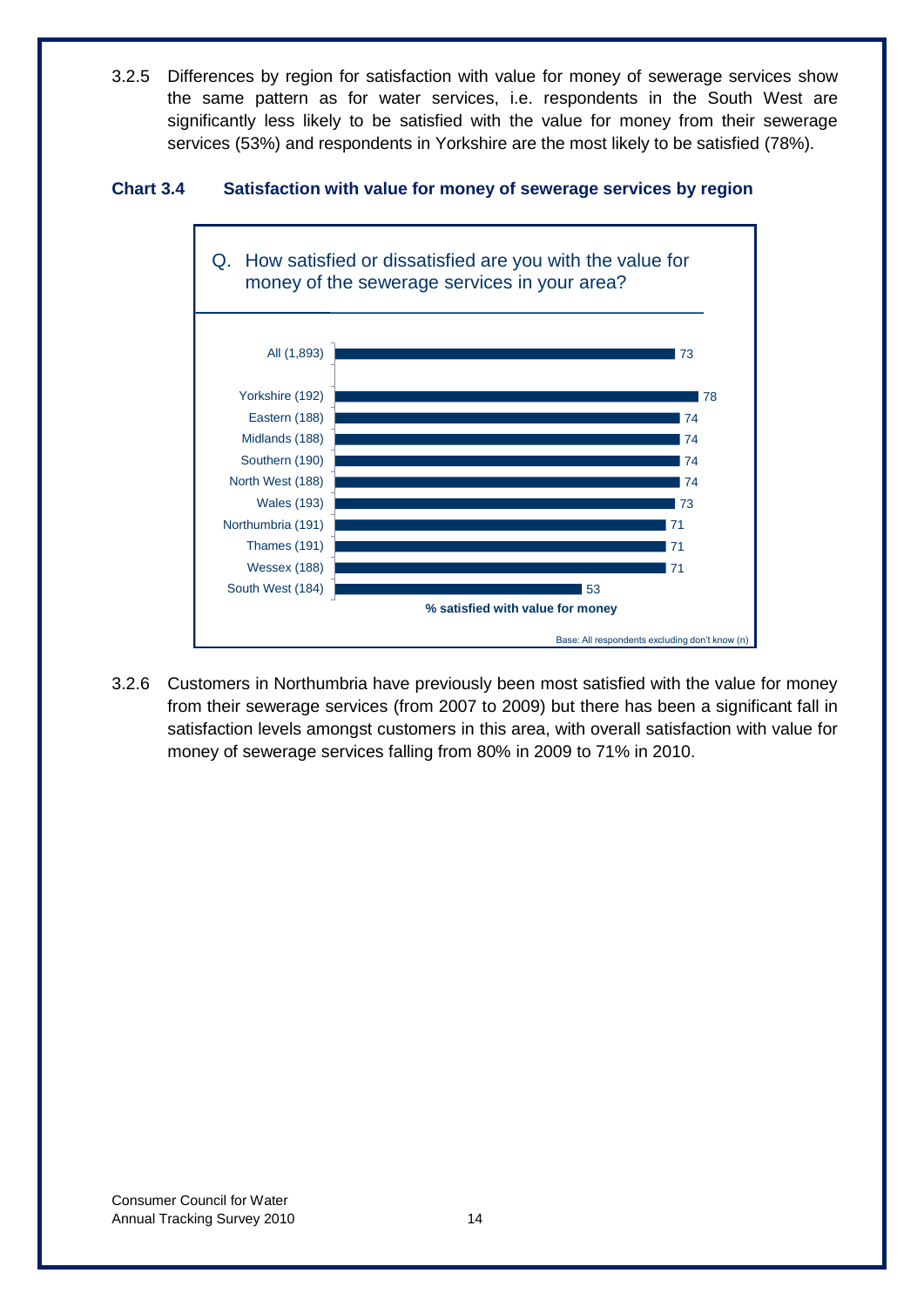3.2.7 The main reason that customers are dissatisfied with the value for money from their water and/or sewerage supplier is because of price or rising costs (57%). Just over one fifth of those dissatisfied with value for money (22%) raise the issue of fairness, saying that rates are unfair or that charges should depend on household size. This is a very similar picture to last year.

<span id="page-19-0"></span>



- 3.2.8 Respondents in the Southern and South West regions are the most likely to say that they are dissatisfied due to cost or price increases (73% and 72%).
- 3.2.9 Customers in the Northumbria and Thames regions are the most likely to say that problems with sewers and drains are the cause of their dissatisfaction (23% and 20%).
- 3.2.10 In terms of household composition, one person households are the most likely to say that they are dissatisfied due to cost or price increases (70% compared with around 55% for two person/one parent/two parent families and "other" households). Almost threequarters (73%) of one person metered households give this as a reason, compared with 68% of one person unmetered households.
- 3.2.11 There are also differences by social grade. Overall, 57% of those dissatisfied with value for money say this is because of cost or price increases, but this rises to 70% among AB respondents. They are also most likely to say that rates are unfair/(charges) should depend on household size (23% overall, 32% AB). Service issues are more prevalent amongst respondents in the DE social grade than any other (9% DE, 3% AB, 2% C1, and 7% C2).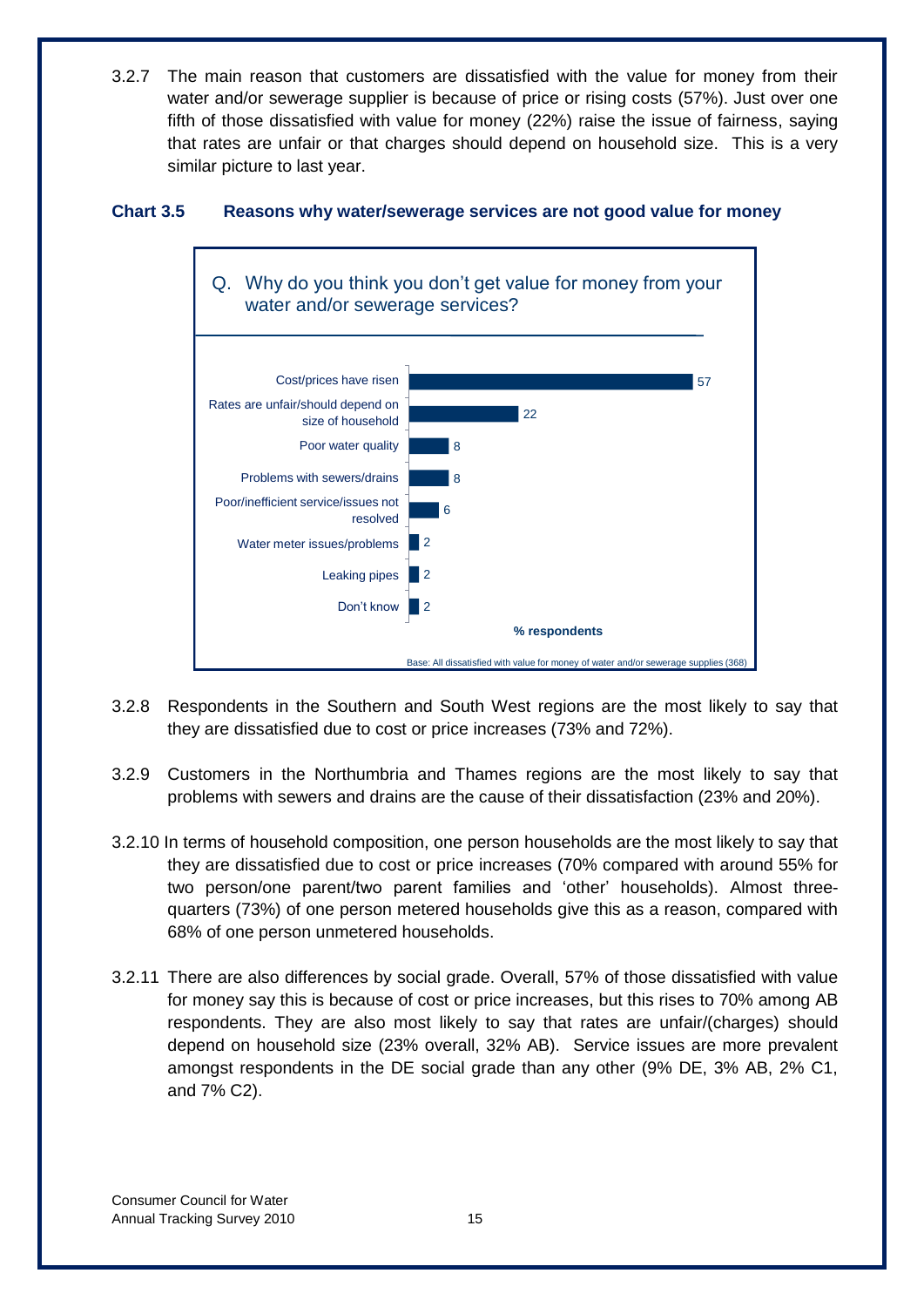#### <span id="page-20-0"></span>**3.3 Clarity of water and sewerage bills**

- 3.3.1 Four-fifths of customers (81%) agree that their water and sewerage bill makes it clear how much needs to be paid and when, 4% disagree and 9% neither agree nor disagree. Seven per cent said "don"t know".
- 3.3.2 Customers of water only companies (WoCs) are significantly more likely than customers of water and sewerage companies (WaSCs) to agree that the bill makes it clear how much needs to be paid and when (90% compared with 80%).

#### <span id="page-20-1"></span>**Chart 3.6 Agreement that the water and sewerage bill makes it clear how much needs to be paid and when**



- 3.3.3 Those with a disability or long-term health condition are significantly less likely to say that the bill makes it clear how much needs to be paid and when (76% compared with 82% who do not fall into this category).
- 3.3.4 Respondents who are satisfied with the value for money of their sewerage service are significantly more likely to agree that their water and sewerage bill makes it clear how much needs to be paid and when (83% compared with 71% dissatisfied with value for money of sewerage services).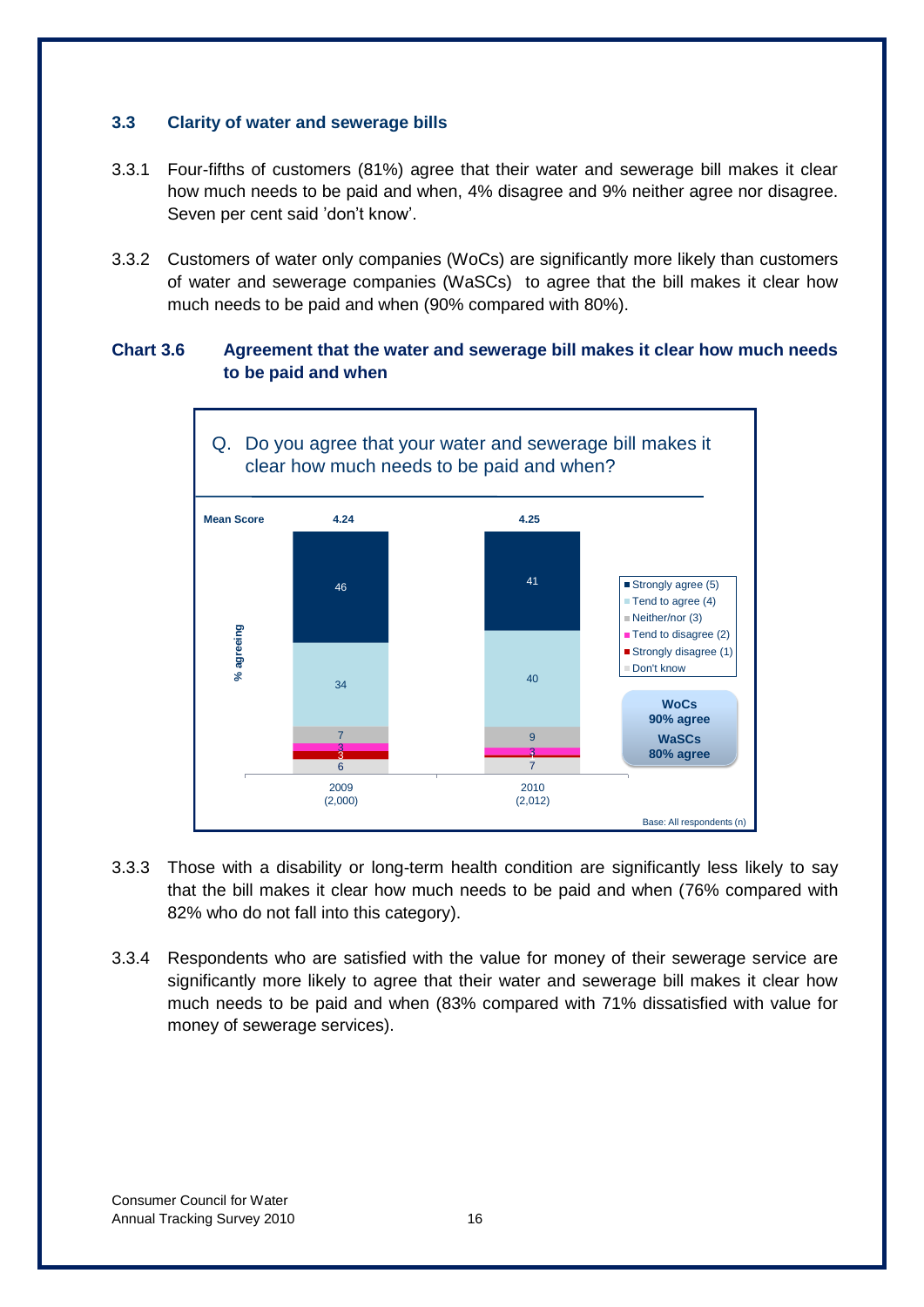- 3.3.5 Whilst 81% of respondents find the amount payable clear, a smaller proportion 74% feel it is clear how this amount is reached.
- 3.3.6 Customers of water only companies are significantly more likely than water and sewerage company customers to agree that it was clear how the final amount of their bill was reached (82% compared with 73%).

#### <span id="page-21-0"></span>**Chart 3.7 Agreement that the water and sewerage bill makes it clear how the final amount of the bill was reached**



- 3.3.7 The following groups of respondents are significantly less likely to agree that their water and sewerage bill makes it clear how the amount payable was reached:
	- Those who have made a complaint to their water company (55%) compared to those who have not (74%).
	- Respondents who have a disability or long-term health condition (68%) compared to those who do not (74%).
	- Respondents from black and minority ethnic groups (BMEs) 52% compared to 74% of other respondents.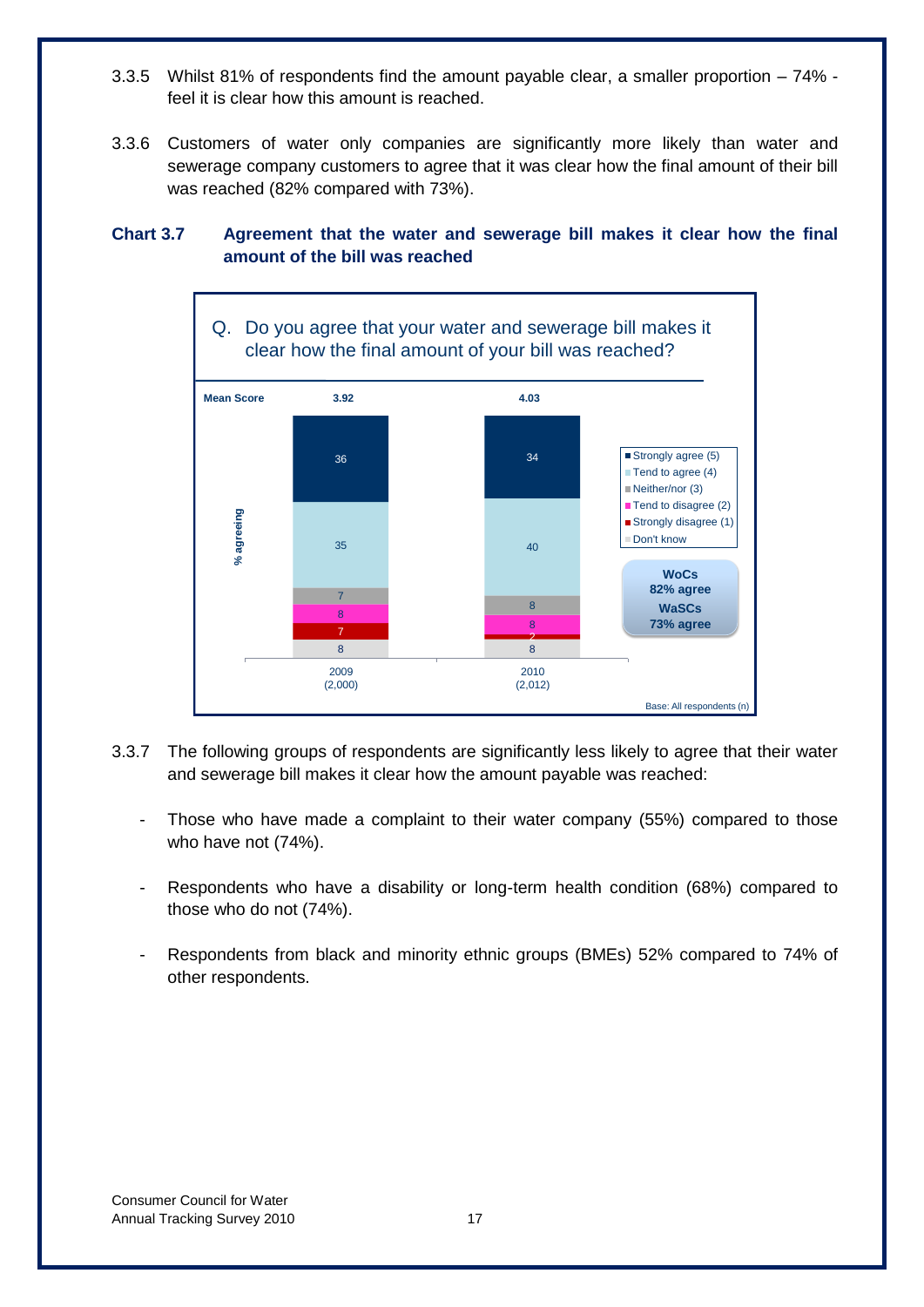#### <span id="page-22-0"></span>**3.4 Comparative value for money from different services**

3.4.1 Respondents are most likely to be satisfied with the value for money provided by landline telephone suppliers (83%), followed by energy companies (74%), sewerage services (73%) and water services (72%). As in previous years, respondents are least satisfied with value for money from their council tax (41% say they are satisfied) and this satisfaction level is declining over time.

<span id="page-22-1"></span>

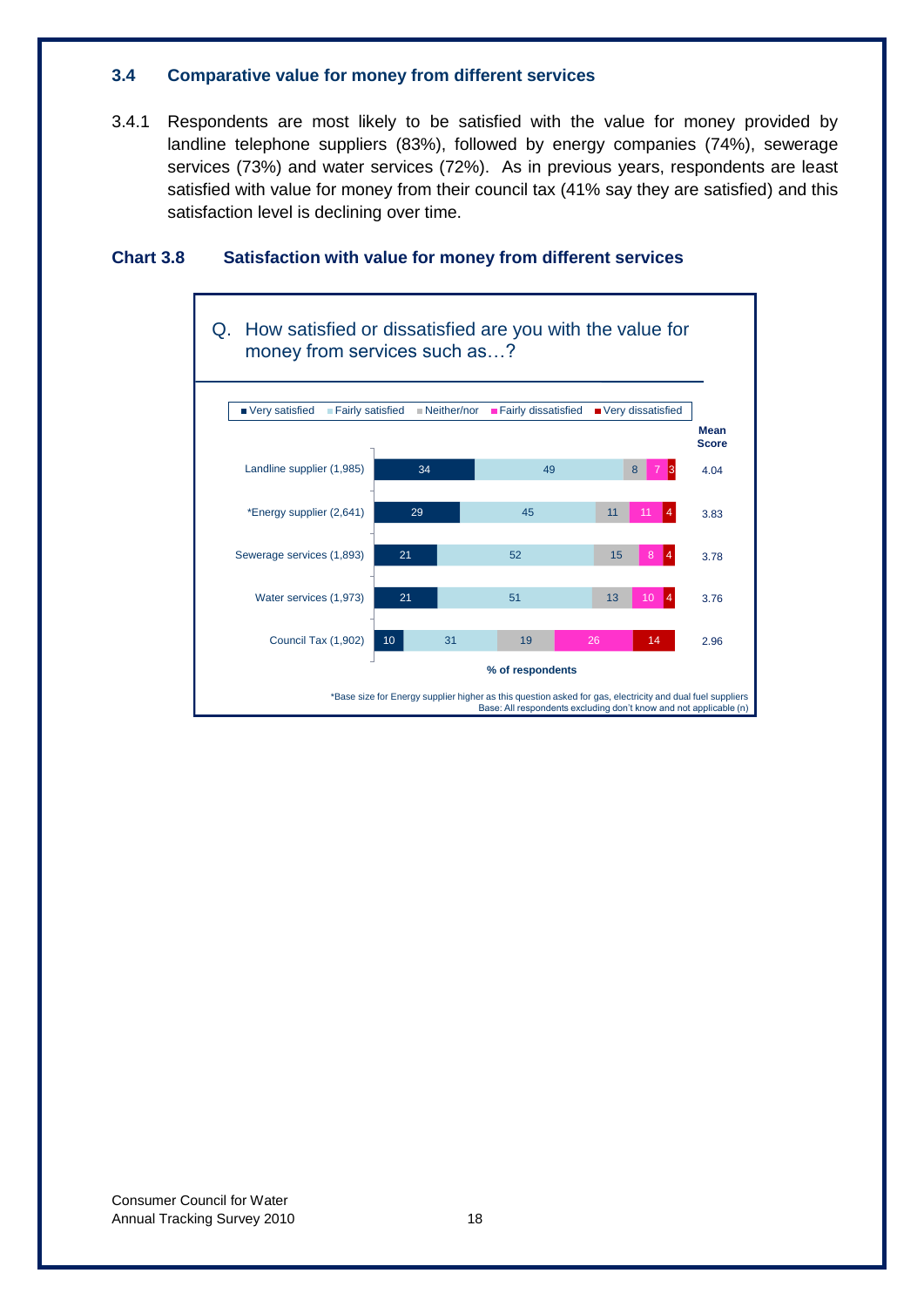3.4.2 As can be seen from the chart below, since 2009 satisfaction with value for money has increased for water services, sewerage services and significantly for energy suppliers. However, care should be taken when interpreting this result as the question was asked of gas, electricity and dual fuel suppliers separately in 2010, whereas previously the question was asked of energy suppliers as a whole which means that findings are not directly comparable.

#### <span id="page-23-0"></span>**Chart 3.9 Satisfaction with value for money from different services over time**

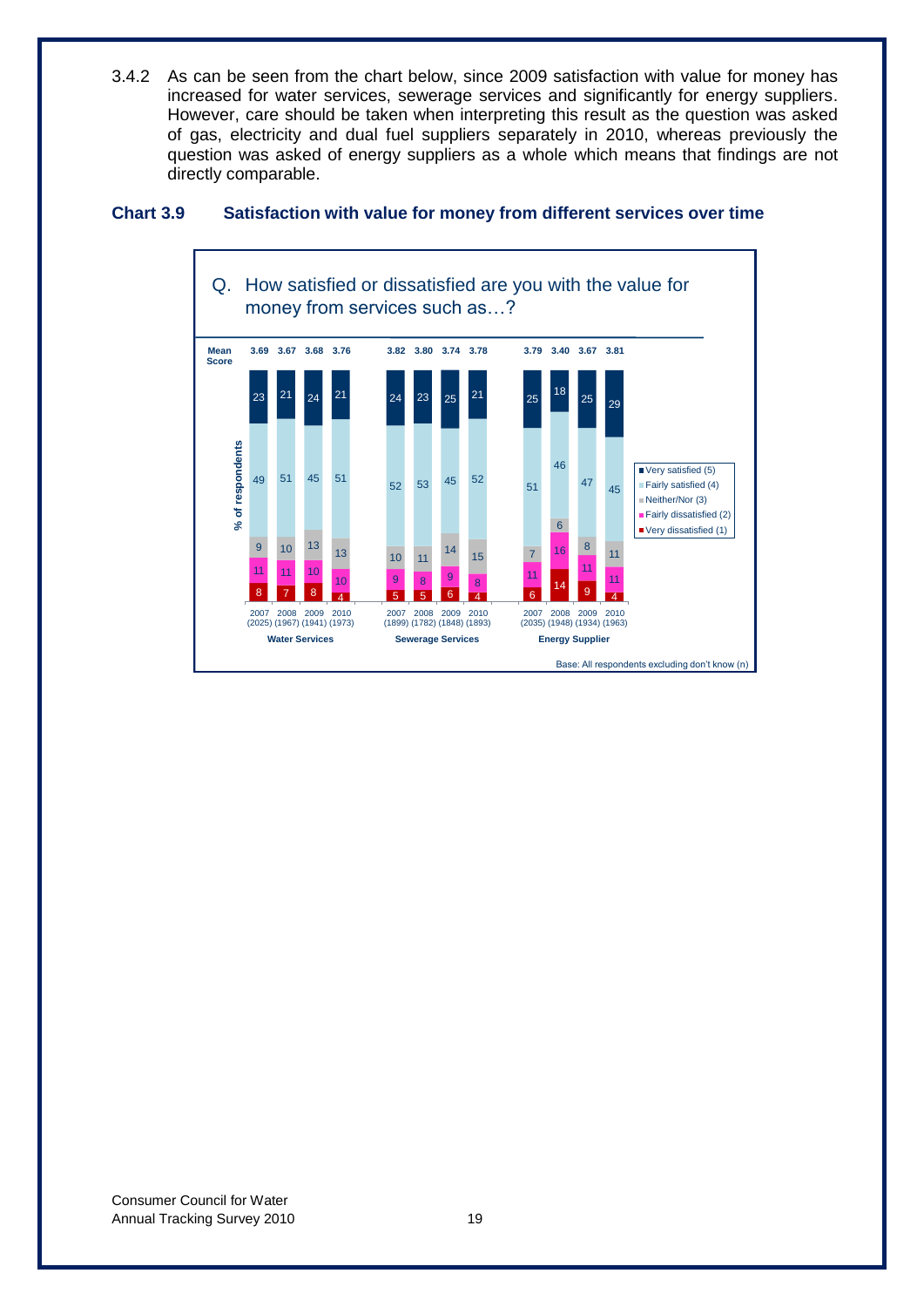3.4.3 A fifth of respondents (19%) feel that they get better value for money from their energy supplier than from their water supplier. This has decreased from 25% in 2009.

#### <span id="page-24-0"></span>**Chart 3.10 Proportion of respondents more satisfied with value for money from energy supplier than their water and/or sewerage supplier**

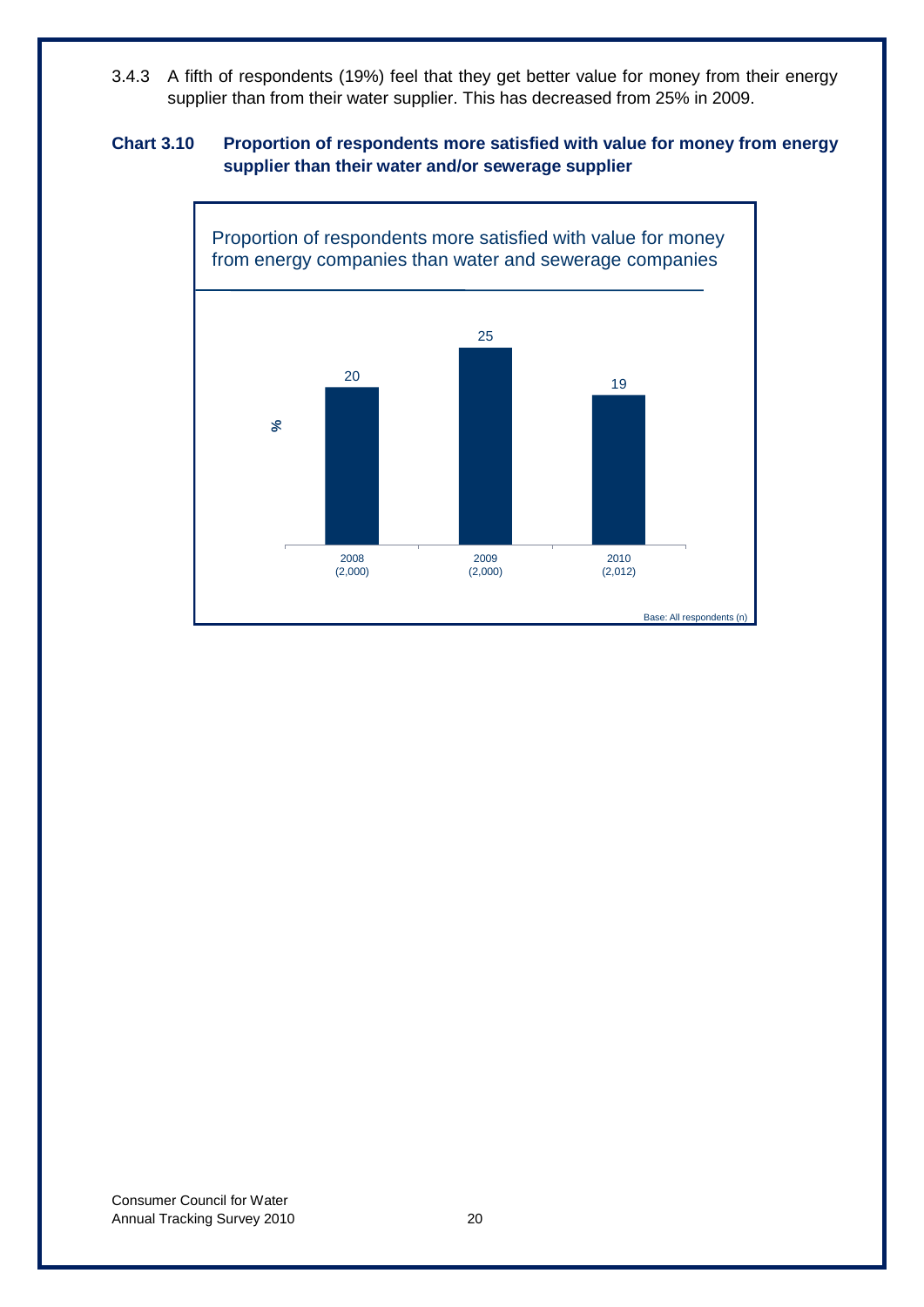3.4.4 The main reasons why energy suppliers are perceived as better value than water suppliers is that they are cheaper (55%) or they provide a better service (22%). A further one in seven (15%) say they are better value because they are able to switch their energy suppliers, thus taking advantage of the competitive marketplace. Other customers state that they get more information/communication from their energy supplier (9%) or that they have had no complaints/problems (6%).

#### <span id="page-25-0"></span>**Chart 3.11 Reasons customers think that their energy supplier represents better value for money than their water and/or sewerage supplier**

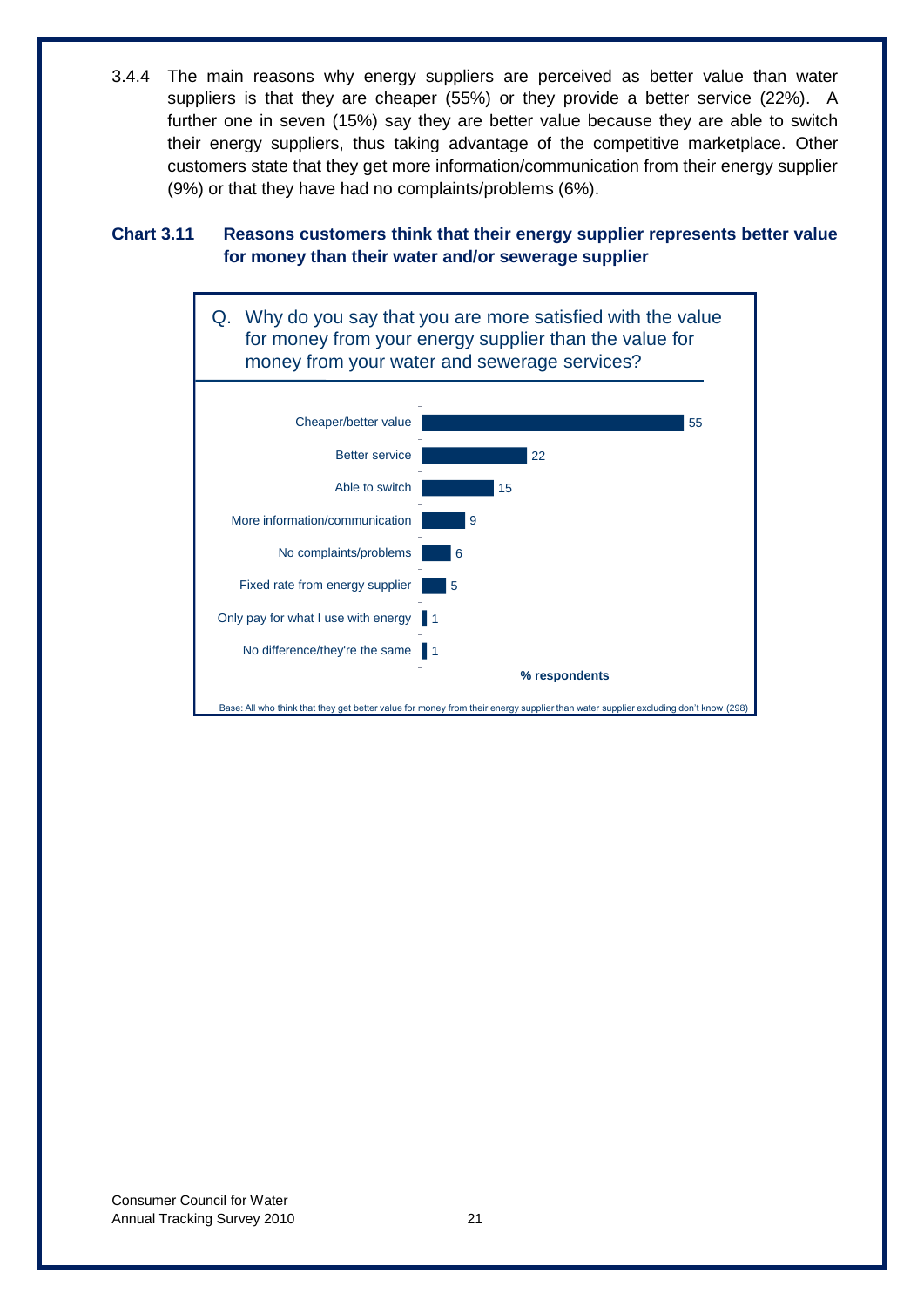#### <span id="page-26-0"></span>**3.5 Fairness of water and sewerage charges**

3.5.1 Overall, two thirds (66%) of respondents agree that the water and sewerage charges they pay are fair and nearly a fifth (19%) disagree. As the following chart shows, perceptions of fairness have been quite consistent over the past four years.



#### <span id="page-26-1"></span>**Chart 3.12 Agreement that water and sewerage charges are fair**

- 3.5.2 Whilst there are no significant differences in perceptions of fairness between the different demographic profiles, respondents with a disability or long-term health condition are less likely to agree that charges are fair (60% compared with 68%).
- 3.5.3 Respondents are more likely to agree that charges are fair if they are satisfied with the value for money from their water services (80% compared with 15% who are dissatisfied) and their sewerage services (79% compared with 15%).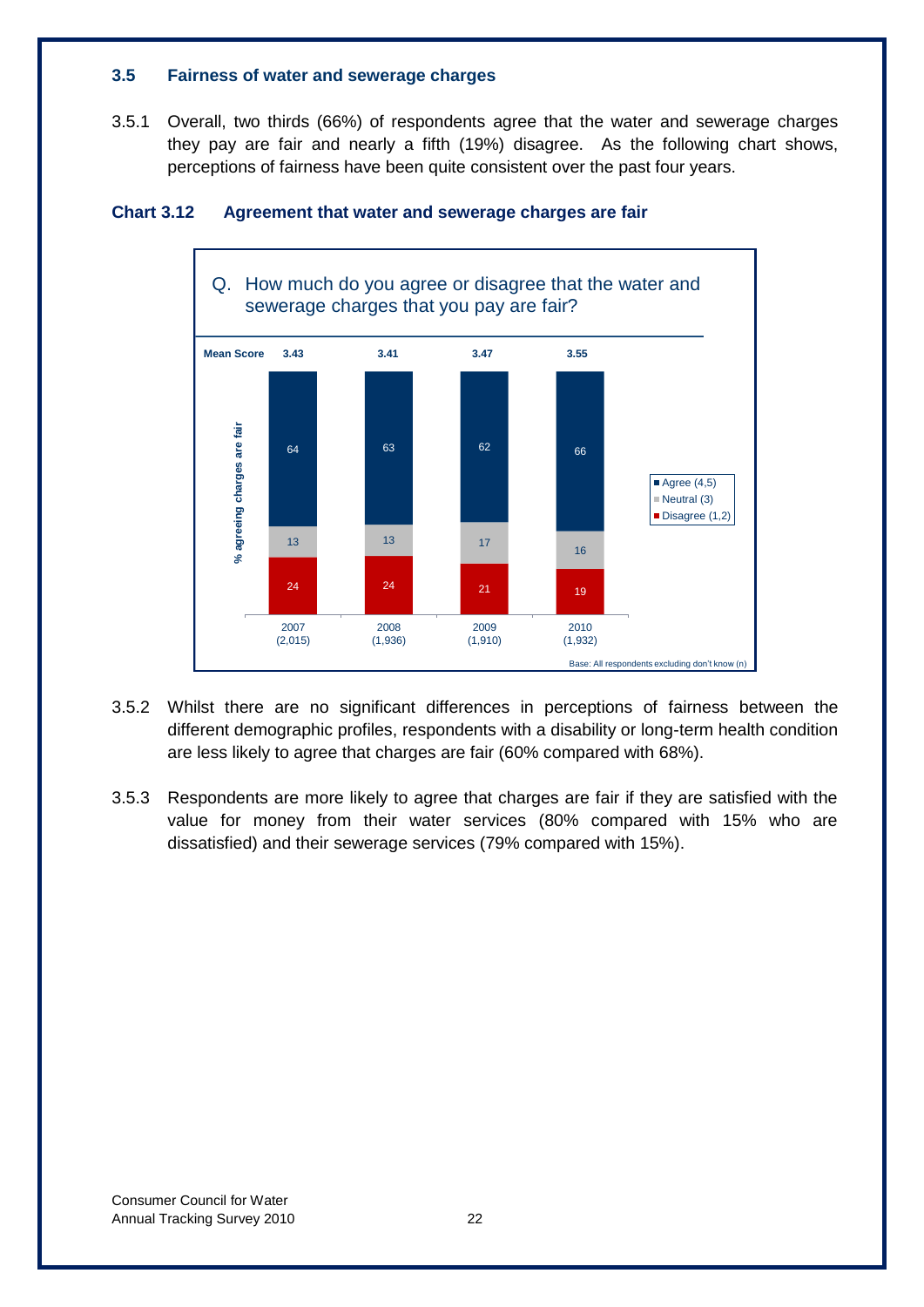3.5.4 As is the case for value for money, respondents in the South West region, which has the highest average water and sewerage bills in England and Wales, are least likely to agree that the charges they pay are fair (39% agree compared to 50% who disagree). The proportion agreeing that the water and sewerage charges are fair in the South West region has however increased from 32% last year. Other notable increases are for Thames (63% to 70%) and Wessex (59% to 67%).



#### <span id="page-27-0"></span>**Chart 3.13 Agreement that water and sewerage charges are fair by region**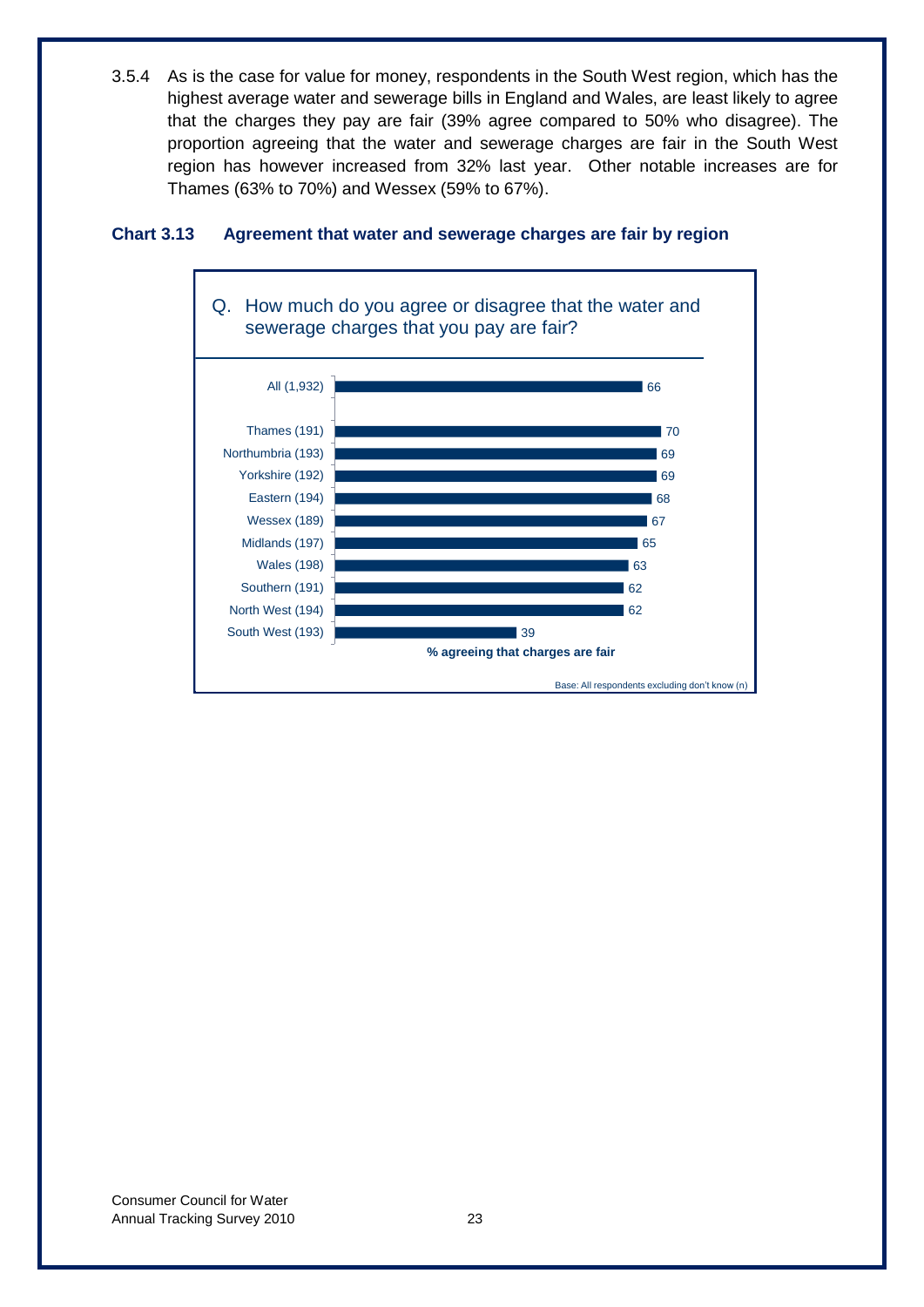3.5.5 The majority of those who think their water and sewerage charges are unfair link this perception to cost rather than to service (72% say it is because it is expensive/prices have risen). The proportion with this view has increased significantly since 2009 when it was 60%. Over a quarter (28%) say it is because rates are unfair and/charges should depend on household size. Respondents in the Midlands area are most likely to say this (41%).



#### <span id="page-28-0"></span>**Chart 3.14 Reasons why water and sewerage charges are unfair**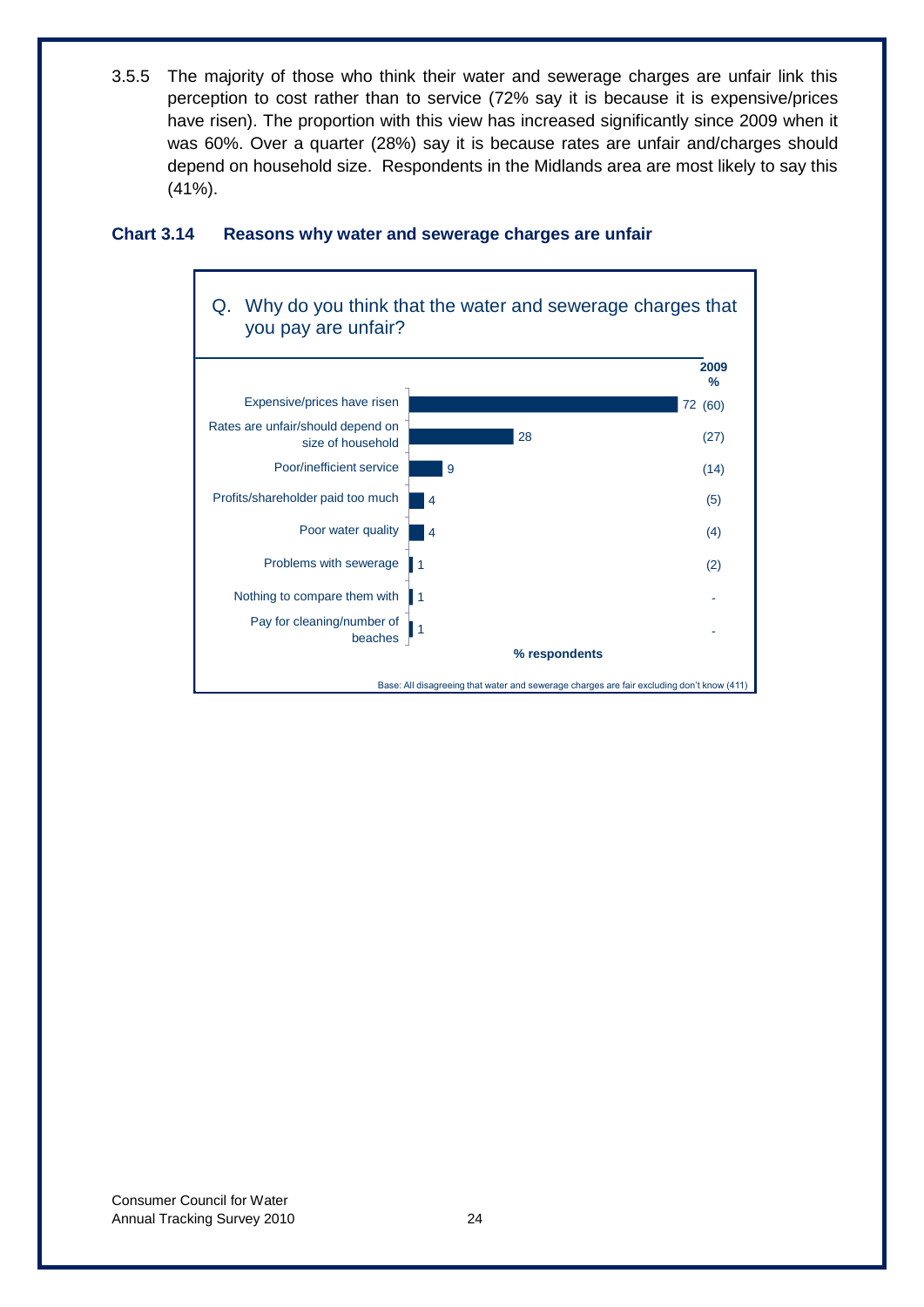#### <span id="page-29-0"></span>**3.6 Affordability of water and sewerage charges**

3.6.1 Whilst 66% agree that their bills are fair, a significantly higher proportion say that their bills are affordable (75%) and this is consistent with previous years' findings. The proportion saying that their charges are unaffordable has also fallen from 17% in 2009 to 14% in 2010.



#### <span id="page-29-1"></span>**Chart 3.15 Agreement that water and sewerage charges are affordable**

- 3.6.2 As was the case with value for money and fairness of charges, respondents in the South West are the least likely of the regions to agree their bills are affordable (62% agree and 25% disagree). Agreement has, however, risen from 50% in 2009. In contrast, 82% of respondents in Yorkshire, the highest for all of the regions, consider their charges to be affordable while 9% feel they are unaffordable.
- 3.6.3 Respondents of lower social grades are significantly more likely to disagree that their charges are affordable than those of higher grades (19% of DE"s compared with 9% of AB"s, 11% C1"s and 11% C2"s).
- 3.6.4 Metered customers are significantly more likely to agree that their bills are affordable than unmetered customers (80% agree compared with 72% unmetered). There is also a strong correlation with satisfaction with value for money of water and sewerage services.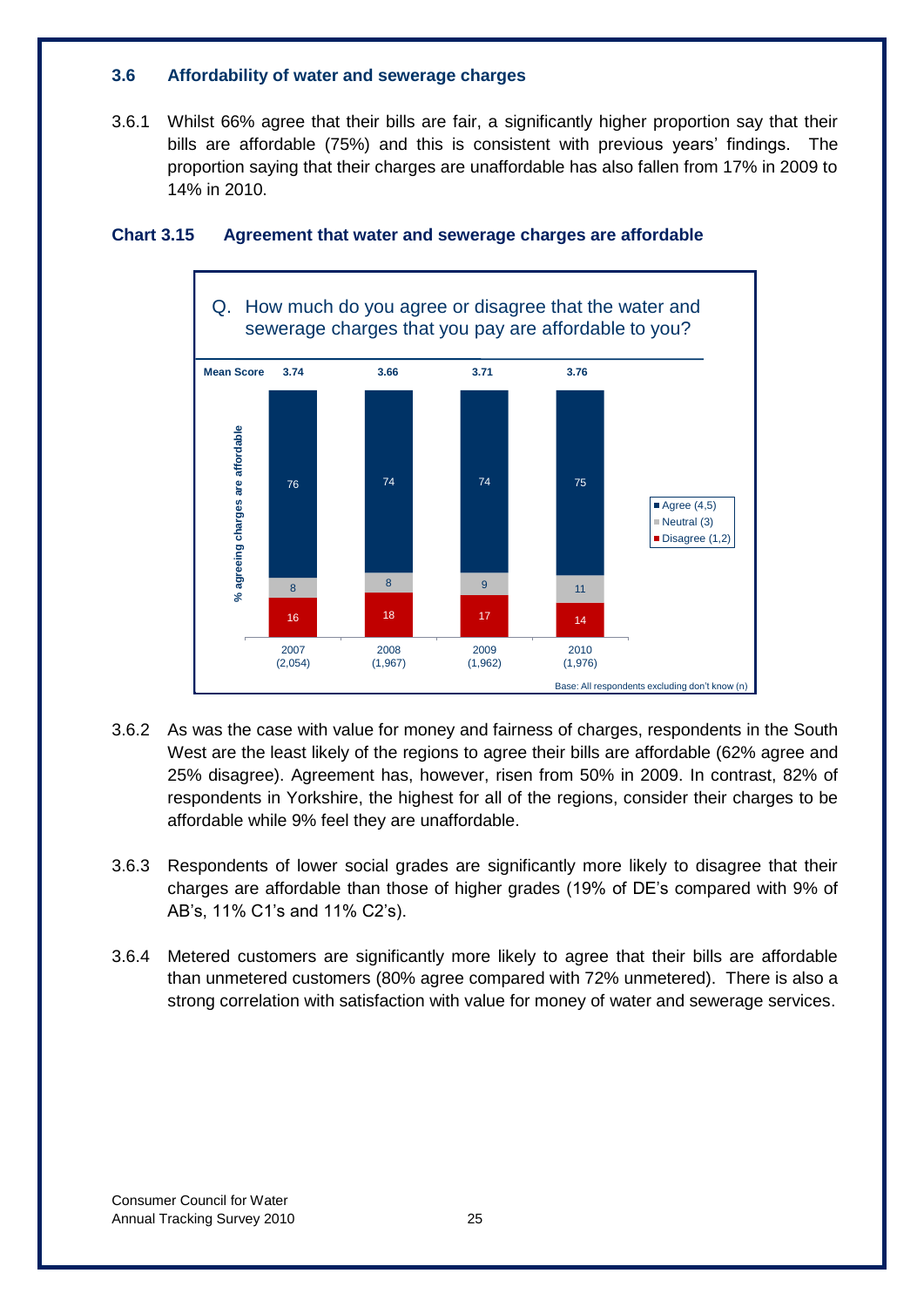3.6.5 Encouragingly, four fifths of respondents (80%) would be likely to contact their water company if they were worried about paying their bills. This has increased by 7% in the last year and slightly surpassing the level in 2008.

#### <span id="page-30-0"></span>**Chart 3.16 Likelihood of the customers contacting the water company if they are worried about paying their bill**



- 3.6.6 Customers in the Thames region are the least likely to say they would contact their water company if they were worried about paying their bill (71%).
- 3.6.7 Respondents from black and minority ethnic groups (BME"s) are less likely to say that they would contact their water company if they were worried about paying their bill (64% of BME"s respondents compared with 81% of other respondents).
- 3.6.8 Respondents of lower social grades are also less likely to contact their water company if they are worried about paying their bill (78% C2DE compared with 83% ABC1).
- 3.6.9 Not surprisingly, respondents who have made an enquiry to their water company would be significantly more likely to make contact if they were worried about paying their bill (90% compared with 79% of those who have not made an enquiry).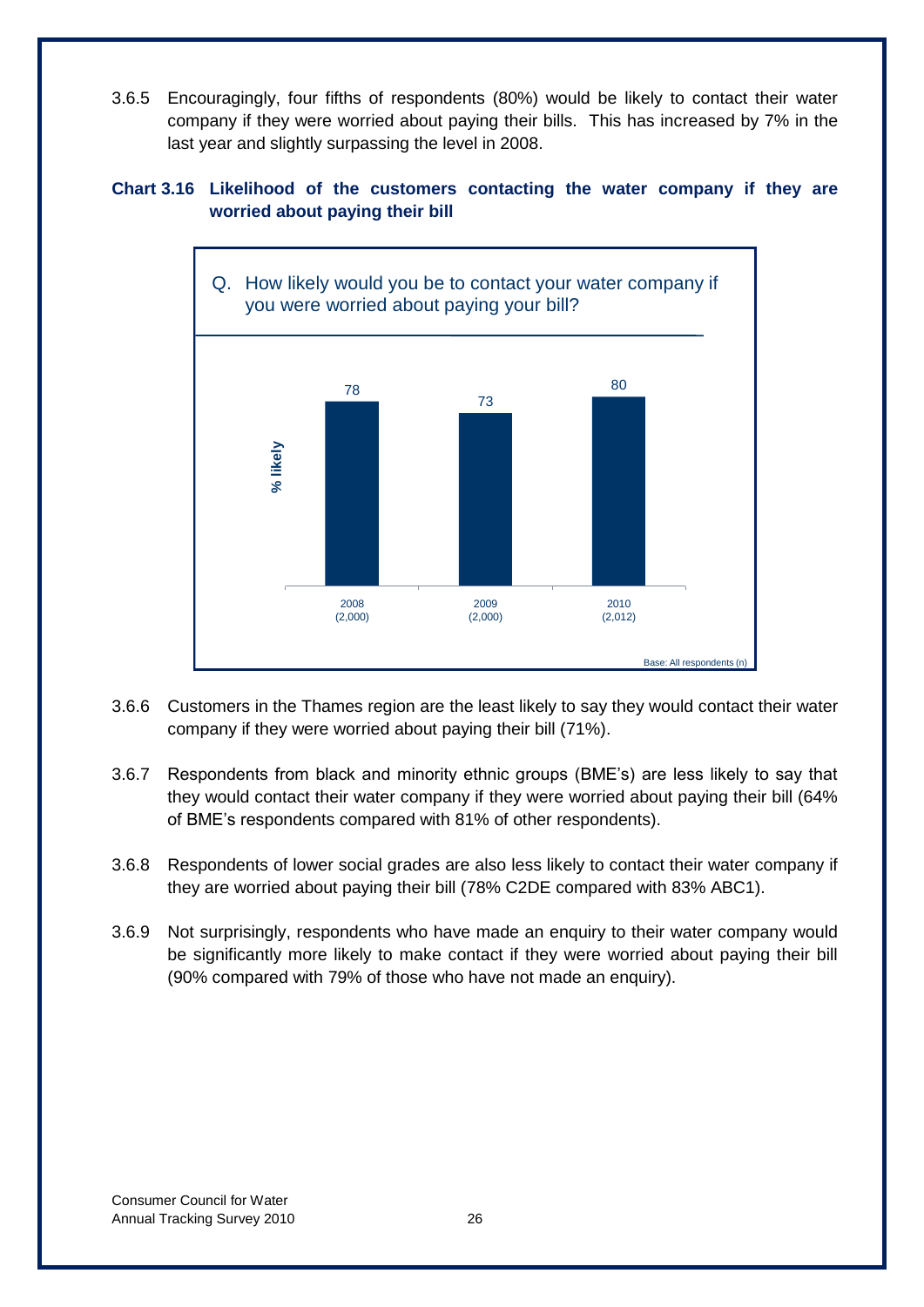# <span id="page-31-0"></span>4. Consumer rights and responsibilities

4.01 This section explores customers" views on a variety of issues relating to the rights and responsibilities of water consumers. This includes the take-up of water meters, awareness of the option to have a water meter fitted free of charge, awareness and take-up of special tariffs, and awareness of consumer rights and issues relating to contacting the water companies.

#### **Summary**

- Only 5% of respondents are aware of the WaterSure/Welsh Water Assist Tariff. This has decreased from 9% in 2009.
- One in eight respondents (13%) are aware of their water company's services for elderly and/or disabled customers; this is a decrease from 24% in 2009.
- Nearly one fifth of respondents (18%) who are not aware of the WaterSure/Welsh Water Assist Tariff would like to know more about it.
- A sixth (16%) who are not aware of the services for the elderly/disabled would like to know more.
- Over one third (35%) claim to be aware that under certain circumstances they may be entitled to compensation for service failures.
- One third of respondents (34%) have a water meter and in this particular sample significantly more customers of water only companies have a water meter (46%) than customers of water and sewerage companies do (33%).
- Overall 9% of respondents say that they have contacted their water company to make an enquiry in the past 12 months, a further 3% have made a complaint. Taking everything into account, 70% of these respondents say that they are satisfied with the contact with their water company.

#### <span id="page-31-1"></span>**4.1 WaterSure/Welsh Water Assist Tariff**

- 4.1.1 Five per cent of respondents are aware of the WaterSure/Welsh Water Assist Tariff. This has decreased from 9% in 2009.
- 4.1.2 This has been accompanied by an increase in those wanting to know more about the WaterSure/Welsh Water Assist tariff from 13% in 2009 to 18% this year.
	- This was highest in the Midlands region of England where 22% said they would like to know about the tariff.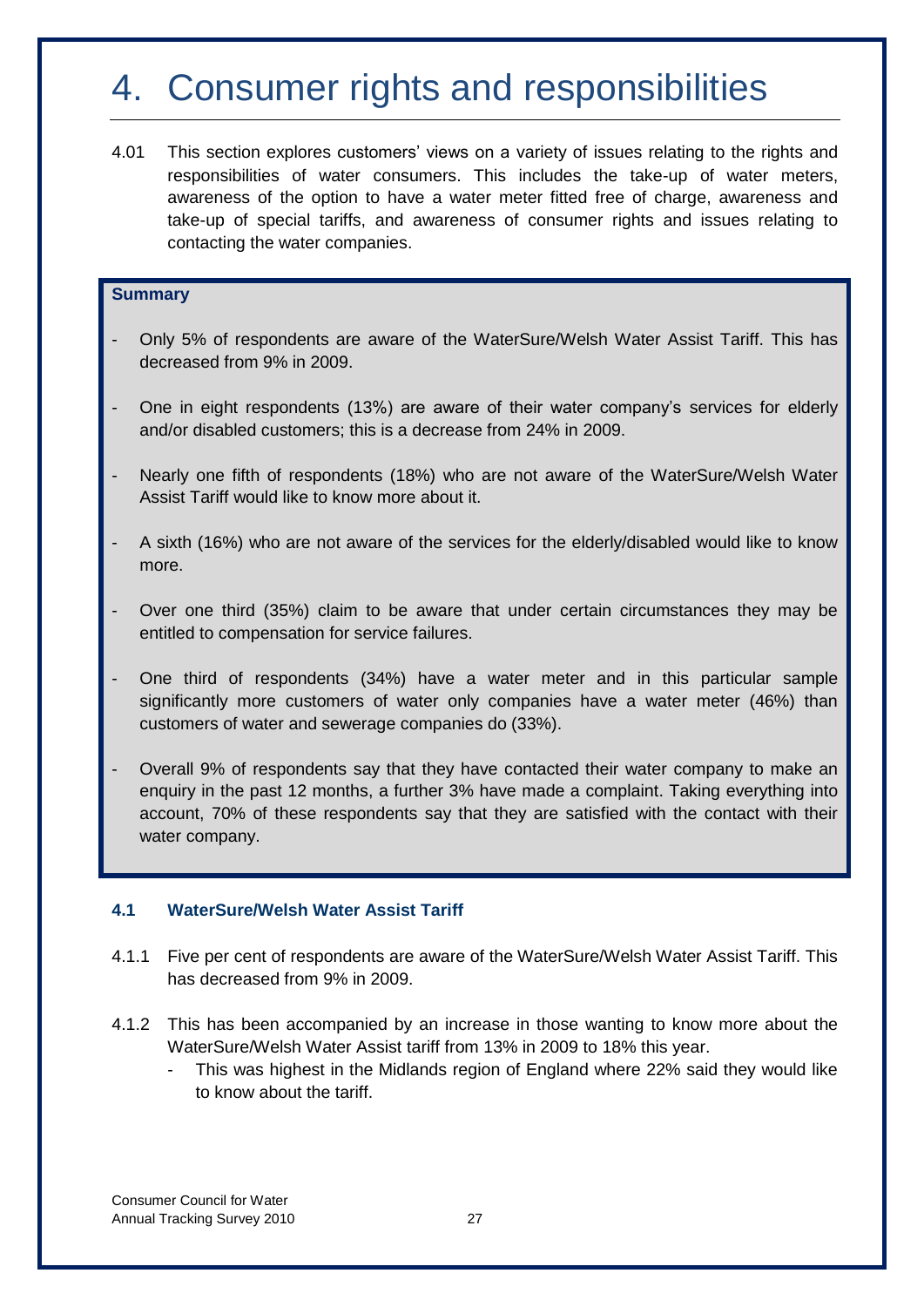- 4.1.3 Awareness of this tariff is significantly lower in England than it is in Wales. Five per cent of respondents in England are aware of the WaterSure tariff compared with 9% of respondents in Wales who are aware of the Welsh Water Assist Tariff.
- 4.1.4 Within England awareness is highest in the Wessex region (9%) and lowest in Northumbria (1%).
- 4.1.5 Respondents from lower social grades are more likely to say that they would like to know more about the tariffs (25% of DE's compared with 13% of AB's, 14% C1's, 17% C2's).
- 4.1.6 Owner occupiers are less likely to have heard of the WaterSure tariff than private sector renters/social housing (5% compared with 9% and 8% respectively).

#### <span id="page-32-0"></span>**Chart 4.1 Awareness of WaterSure/Welsh Water Assist tariff**

|                                 | 20071<br>(2,088)<br>% | 2008<br>(2,000)<br>%                   | 2009<br>(2,000)<br>% | 2010<br>(2,012)<br>% |
|---------------------------------|-----------------------|----------------------------------------|----------------------|----------------------|
| Aware                           | 11                    | $\overline{7}$                         | 9                    | 5                    |
| Subscribed                      | 1                     | 1                                      | $\mathfrak{p}$       | 1                    |
| Aware but no need to subscribe  | 10                    | 6                                      | $\overline{7}$       | $\overline{4}$       |
| <b>Not Aware</b>                | 87                    | 91                                     | 87                   | 83                   |
| No, but would like to know more | 11                    | 14                                     | 13                   | 18                   |
| No, but do not need it          | 76                    | 77                                     | 74                   | 65                   |
|                                 | 1                     | $\mathcal{P}$                          | 4                    | 12                   |
| Don't know                      |                       | England - 5% Aware<br>Wales - 9% Aware |                      |                      |

- 4.1.7 Based on responses to a series of questions about their personal circumstances<sup>2</sup> 4% (94 respondents) of the sample may be eligible for the WaterSure/Welsh Water Assist tariff but are not currently signed up. Most of these customers (93%) have not heard of the tariffs, including 56% who say that they do not need it and 37% who say that they would like to know more.
- 4.1.8 Respondents in lower social grades are more likely to be aware of the WaterSure/Welsh Water Assist tariff (9% DE's compared with 4% AB's).

Г

-

 $2$  This figure is based on all respondents surveyed (2,012). Potential eligibility for WaterSure derived from responses to Q59 and Q62-65 in the questionnaire (see appendix). Only metered customers in England may be eligible, whereas in Wales both metered and unmetered customers may be eligible.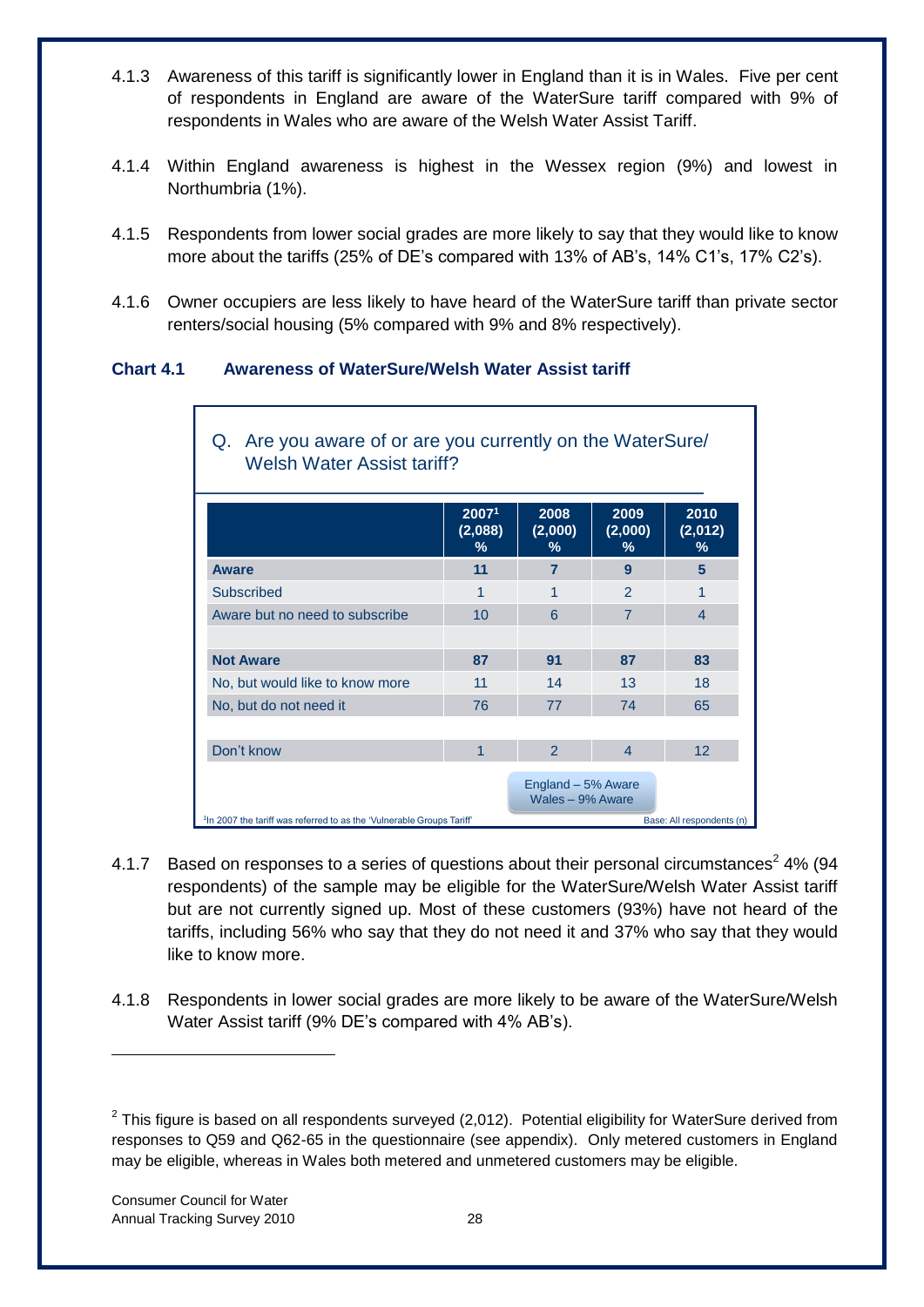4.1.9 Respondents with a long-term disability are significantly more likely to say they would like to know more about the WaterSure/Welsh Water Assist tariff (24% compared with 16% of other respondents).

#### <span id="page-33-0"></span>**4.2 Services for elderly and/or disabled customers**

- 4.2.1 In response to the question *"Are you aware of your water company's services for elderly and/or disabled customers? This includes services for sight impaired people such as large print or Braille leaflets and bills, passwords to ensure company representatives are genuine, or notification of customers on dialysis who need constant availability of supply?*", one in eight respondents (13%) say that they are aware. This is significantly lower than in 2009 when one quarter (24%) were aware.
- 4.2.2 This year, awareness is slightly lower amongst those with a disability or long-term health condition (10%) than those without (13%).
- 4.2.3 One in six respondents would like to know more about the services available for elderly and/or disabled customers (16%), which is an increase on previous years.

#### <span id="page-33-2"></span>**Chart 4.2 Awareness of services for elderly and/or disabled customers**

| Are you aware of your water company's services for elderly<br>Q.<br>and/or disabled customers? |                      |                      |                      |                           |
|------------------------------------------------------------------------------------------------|----------------------|----------------------|----------------------|---------------------------|
|                                                                                                | 2007<br>(2,088)<br>% | 2008<br>(2,000)<br>% | 2009<br>(2,000)<br>% | 2010<br>(2,012)<br>℅      |
| <b>Aware</b>                                                                                   | 29                   | 25                   | 25                   | 13                        |
| <b>Subscribed</b>                                                                              | 1                    | 1                    | 1                    | 1                         |
| Aware but no need to subscribe                                                                 | 28                   | 24                   | 24                   | 12                        |
|                                                                                                |                      |                      |                      |                           |
| <b>Not Aware</b>                                                                               | 70                   | 75                   | 75                   | 83                        |
| No, but would like to know more                                                                | 10                   | 10                   | 11                   | 16                        |
| No, but do not need it                                                                         | 60                   | 65                   | 64                   | 67                        |
|                                                                                                |                      |                      |                      |                           |
| Don't know                                                                                     | 1                    | 1                    | 1                    | $\overline{4}$            |
|                                                                                                |                      |                      |                      | Base: All respondents (n) |

Q. Are you aware of your water company"s services for elderly

- 4.2.4 Those with a disability or long-term health condition are most likely to say that they would like to know more about these services (31% compared with 12%).
- <span id="page-33-1"></span>4.2.5 Elderly customers would also like to know more about these services (29% of those 61+, compared with 10% of those aged 60 and under). This has been observed in all tracking surveys.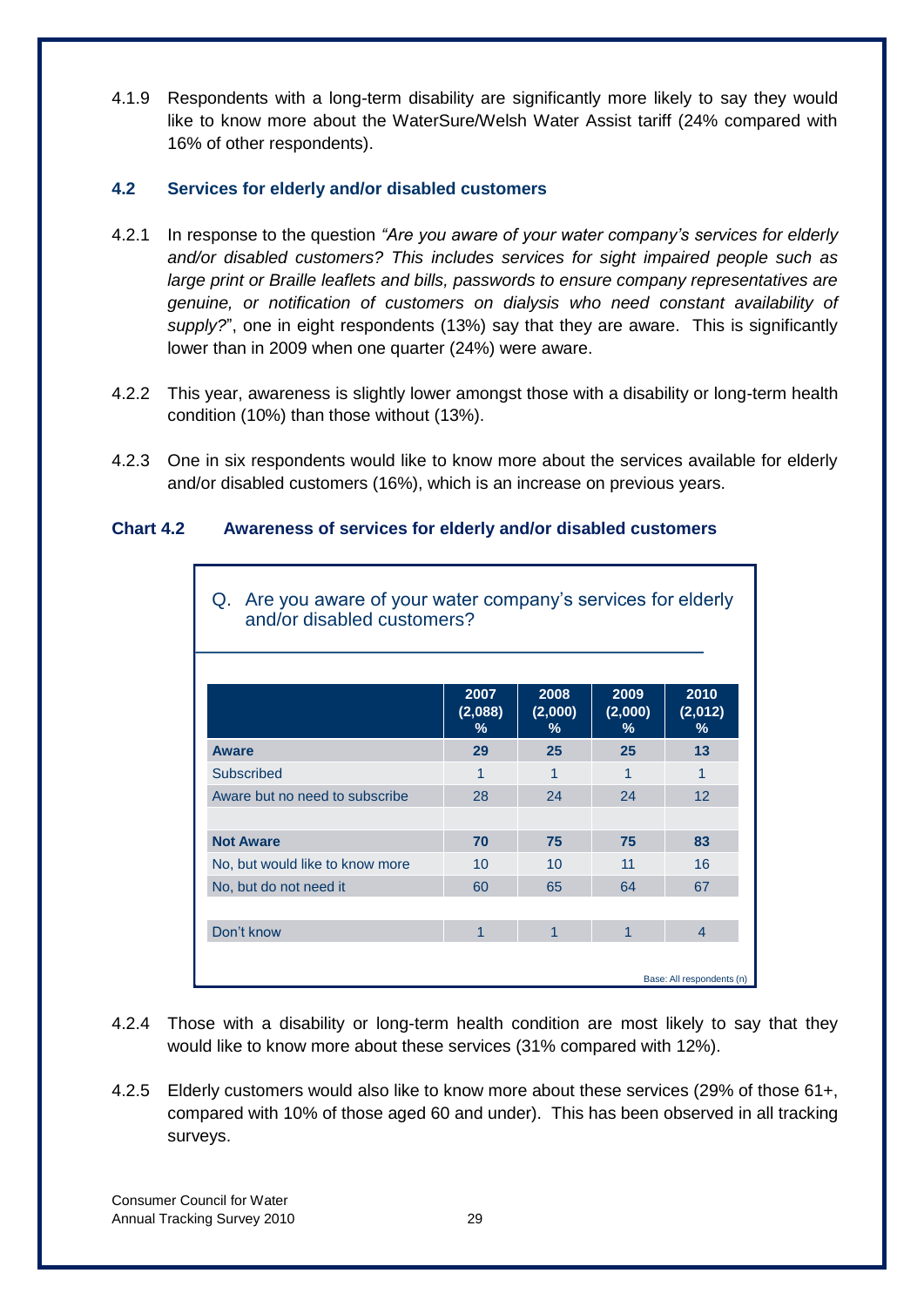#### **4.3 Incidence of water meters**

4.3.1 Overall, 34% of respondents have a water meter fitted. As in previous years, penetration of water meters continues to vary greatly by region with households in Eastern and South West regions the most likely, and those in the North West and Northumbria the least likely to have a water meter fitted.



#### <span id="page-34-1"></span>**Chart 4.3 Proportion of households with a water meter fitted**

- 4.3.2 In this sample, significantly more customers of water only companies have a water meter than customers of water and sewerage companies (46% compared with 33%).
- 4.3.3 Older respondents are more likely to have a water meter for their household than those who are younger; 59% of those aged 75+ and 39% of 61-75 year olds have a meter fitted, compared with 28% of under 60's.
- 4.3.4 Smaller households (one person) are significantly more likely to have a water meter than larger households (47% of one person households have a meter fitted, compared with 39% of two person households, 32% of one parent families and 23% of two parent families).
- <span id="page-34-0"></span>4.3.5 Respondents with a disability or long-term health condition are significantly less likely to have a water meter for their household (30% compared with 36% overall).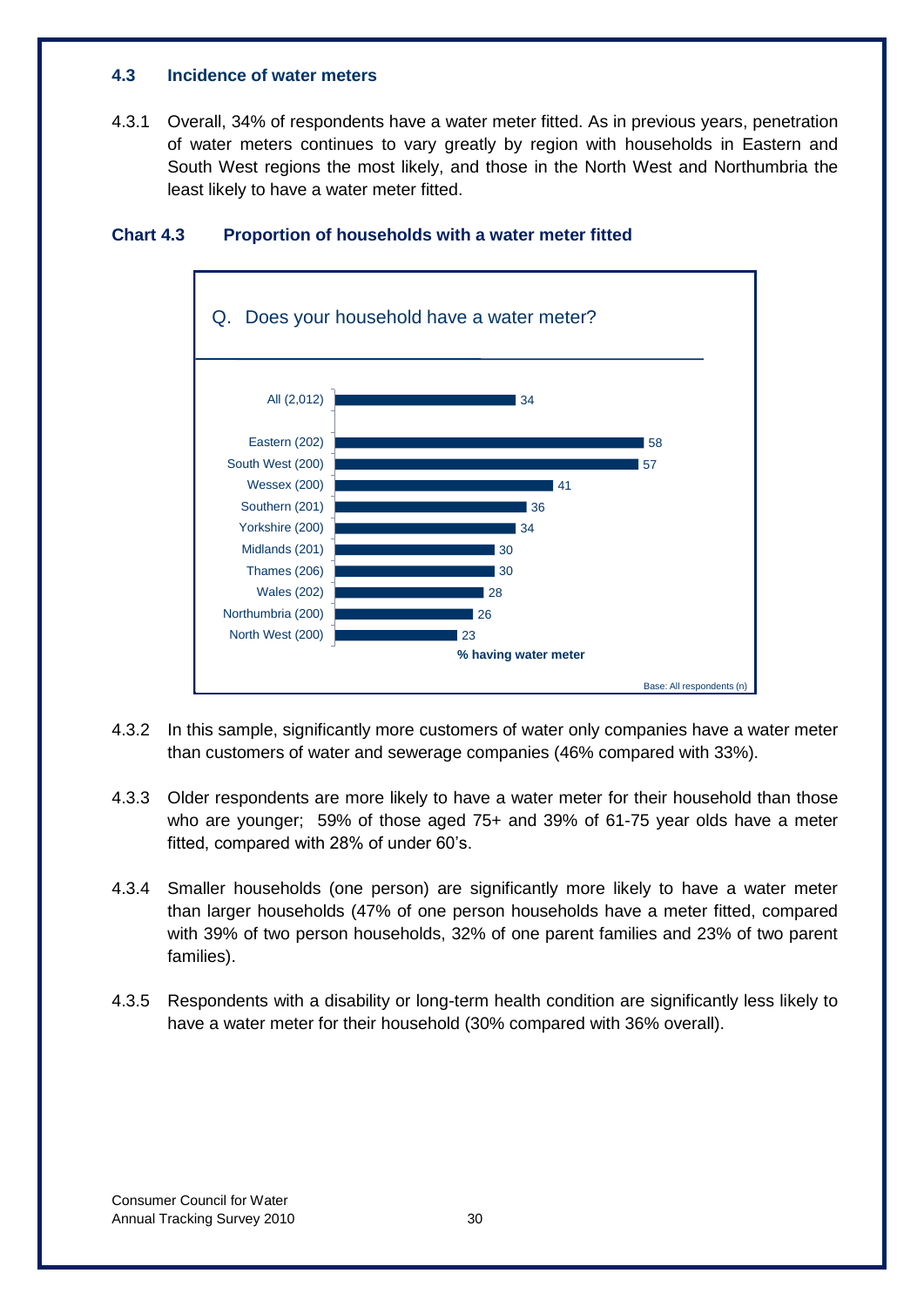#### **4.4 Requesting a water meter**

- 4.4.1 Less than half of respondents from unmetered households (46%) knew they could have one fitted free of charge (a decrease from 56% in 2009).
- 4.4.2 If a customer requests to have a water meter fitted, they have 12 months to decide whether or not they want to keep it. If they do not wish to keep the meter, then they can go back to the original rateable value charge for the property at no cost<sup>3</sup>. Among unmetered customers, 24% of those surveyed (which equates to just over half of those aware that they could have a new meter fitted free of charge) were aware that they could have it on a trial period (23% in 2009).

#### <span id="page-35-0"></span>**4.5 Water meter users' attitudes and behaviour**

- 4.5.1 Throughout the report differences in attitudes and behaviour of metered and unmetered households are highlighted and it is clear that those who have a water meter fitted are more engaged on some issues affecting their water and sewerage services. Below is a summary of some of the key differences between metered and unmetered respondents. Customers with water meters fitted are:
	- More likely to say that their water and sewerage charges are affordable.
	- More likely to be satisfied with their water pressure.
	- More likely to be aware of WaterSure/Welsh Water Assist.
	- More likely to be aware of compensation if certain service standards are not met.
	- More likely to have a water butt in the garden or a Hippo/Save-a-flush device.
- 4.5.2 Some differences, such as having a Hippo/Save-a-flush device, appear to relate to having a water meter fitted. However, it is important to note that some of these differences are not necessarily as a result of having a water meter fitted. It may be that customers who are already concerned about their water usage, or are already more aware of what services are available to them, then have a meter fitted, rather than that the fitting of the meter brings about concern on water usage or increased levels of awareness.
- 4.5.3 Older bill payers are also more likely to have a water meter than younger bill payers and age is another factor which may affect the differences in attitudes and behaviours between metered and unmetered respondents.

-

 $3$ This is the case except in Veolia Water South East (formerly Folkestone & Dover Water) where a compulsory metering programme is underway for all households and there is no option to change back to a fixed charge.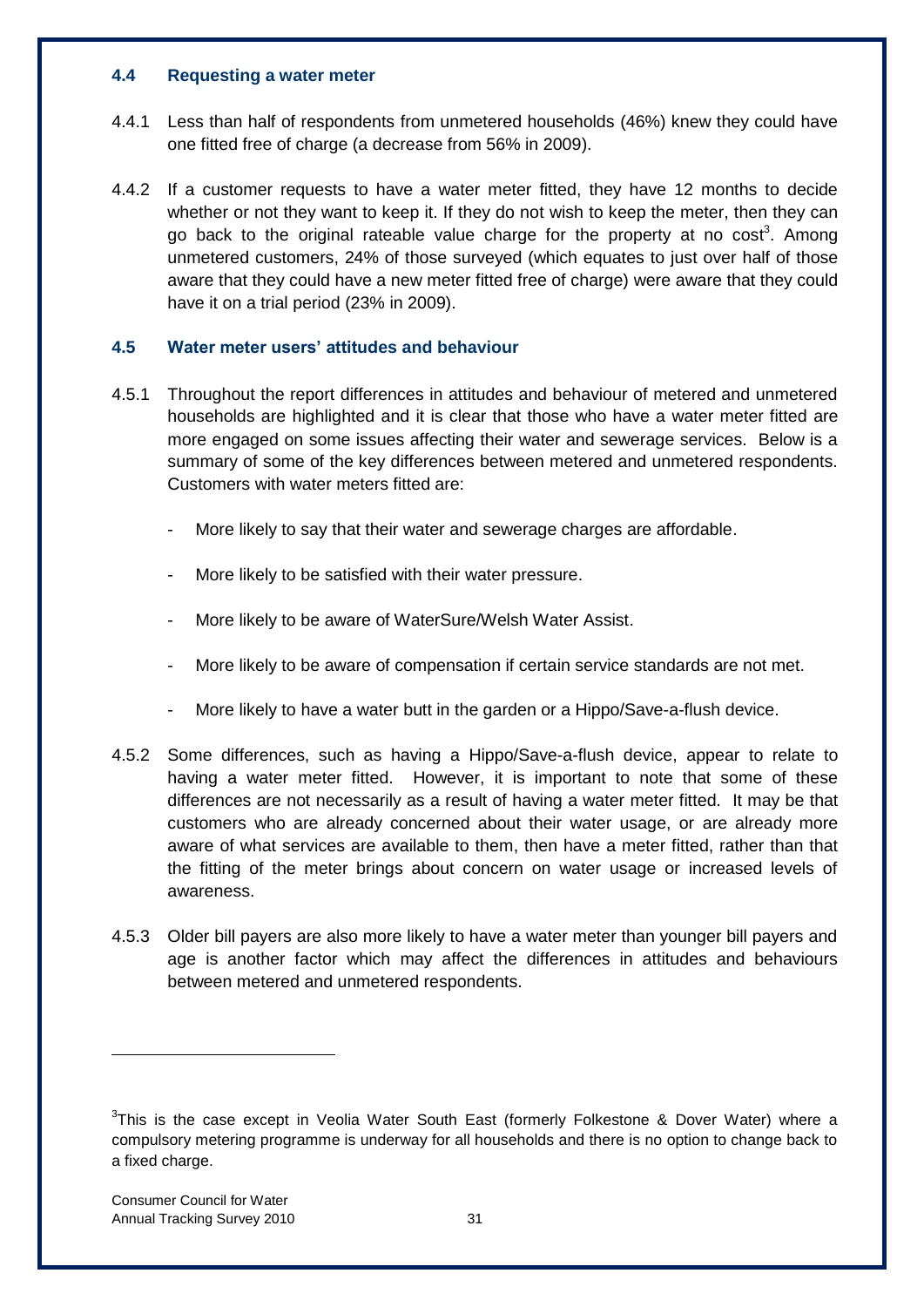## **4.6 Service standards and compensation**

- 4.6.1 There are a number of customer service standards which all water companies must comply with. These are set out to protect customers and, if a water or sewerage company fails to meet these standards, for reasons within their control, customers may be entitled to compensation. Over one third of respondents (35%) state they are aware that under certain circumstances they may be entitled to compensation. This is significantly lower than in previous years.
- 4.6.2 Respondents in the South West are most likely to be aware that they may be entitled to compensation (49%). This is much higher than the average for England (34%). Respondents in the Thames region are least likely to be aware (28%).
- 4.6.3 Respondents in Wales are significantly more likely than those in England to be aware that they may be entitled to compensation (44% Wales, 34% England).

# **Chart 4.4 Aware of compensation rights if the water and/or sewerage company fails to meet service standards for reasons within their control**



- 4.6.4 There are a number of other significant differences by sub-groups of those aware that if water and sewerage companies fail to meet certain customer service standards, for reasons within their control, they may be entitled to compensation:
	- Younger respondents (aged 18-34) are the least likely to be aware (16%).
	- Respondents of a higher social grade are more likely than others to say that they are aware (42% of AB's).
	- Owner occupiers are more likely than renters to be aware (37% of owner occupiers compared with 27% of private renters and 27% of social renters).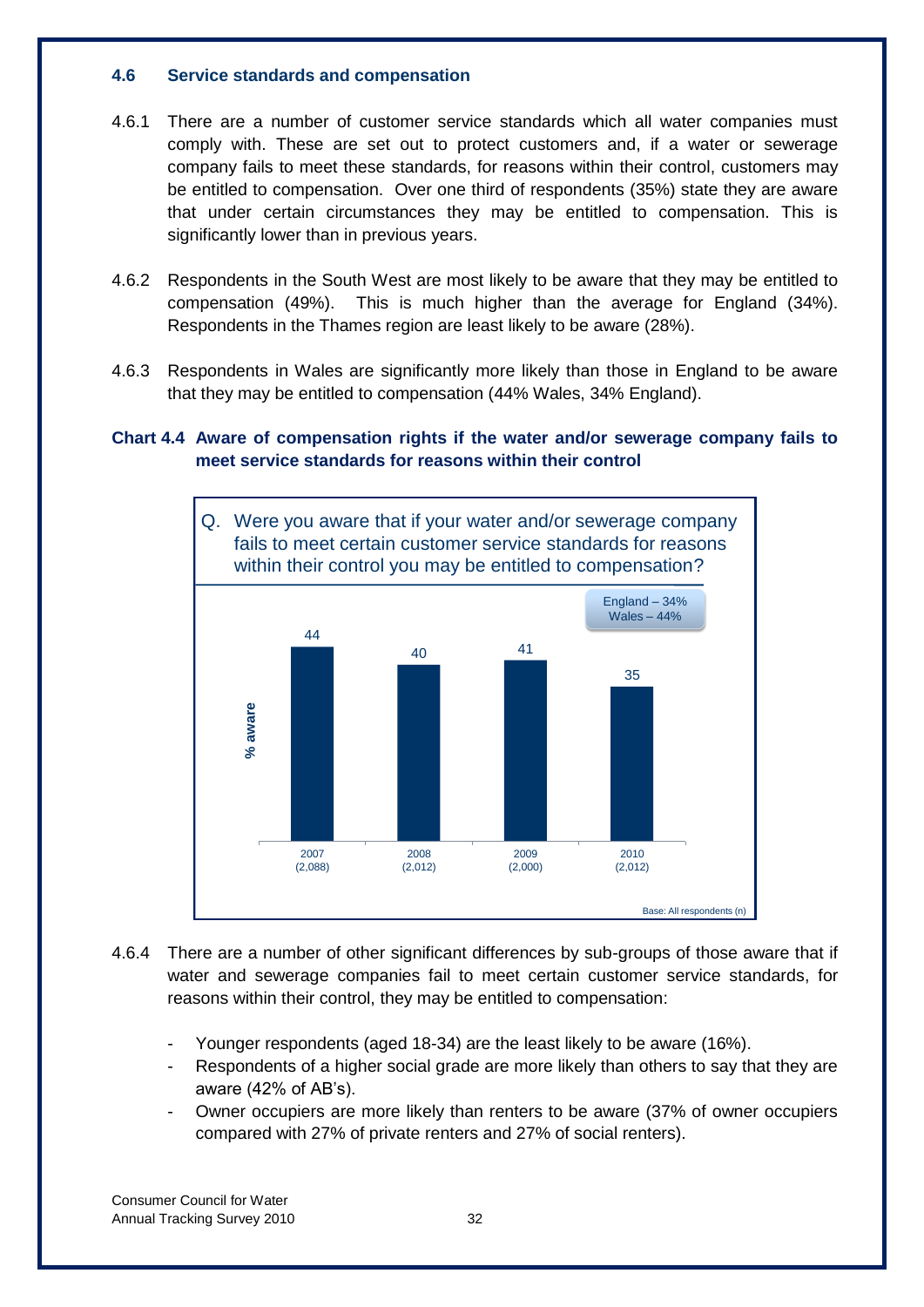Metered customers are more likely to be aware (40% compared with 33% of unmetered).

# **4.7 Contacting water companies**

- 4.7.1 Overall, nearly one in ten respondents (9%) say they have contacted their water company to make an enquiry in the past 12 months (this is half the proportion in 2009 – 18% and 2008 – 18%). As in previous years, customers in the South West are most likely to say that they have made an enquiry – 15% (28% in 2009).
- 4.7.2 There are a number of other significant differences by sub-group, as detailed below:
	- Younger respondents are the most likely to say that they have made an enquiry in the last 12 months (13% of 18-34 year olds compared with 9% of 35-74 year olds and 5% of over 75"s).
	- Respondents who are dissatisfied with their sewerage service are more likely to have made an enquiry in the last 12 months (23% compared with 8% who are satisfied with their sewerage service).
	- Respondents who are dissatisfied with the value for money of their water and/or sewerage service are more likely to have made an enquiry in the last 12 months (16% compared with 7% who are satisfied with value for money).
	- Respondents who have someone in their household who is disabled or with a longterm health condition are more likely to have made an enquiry in the last 12 months (13% compared with 7% who do not).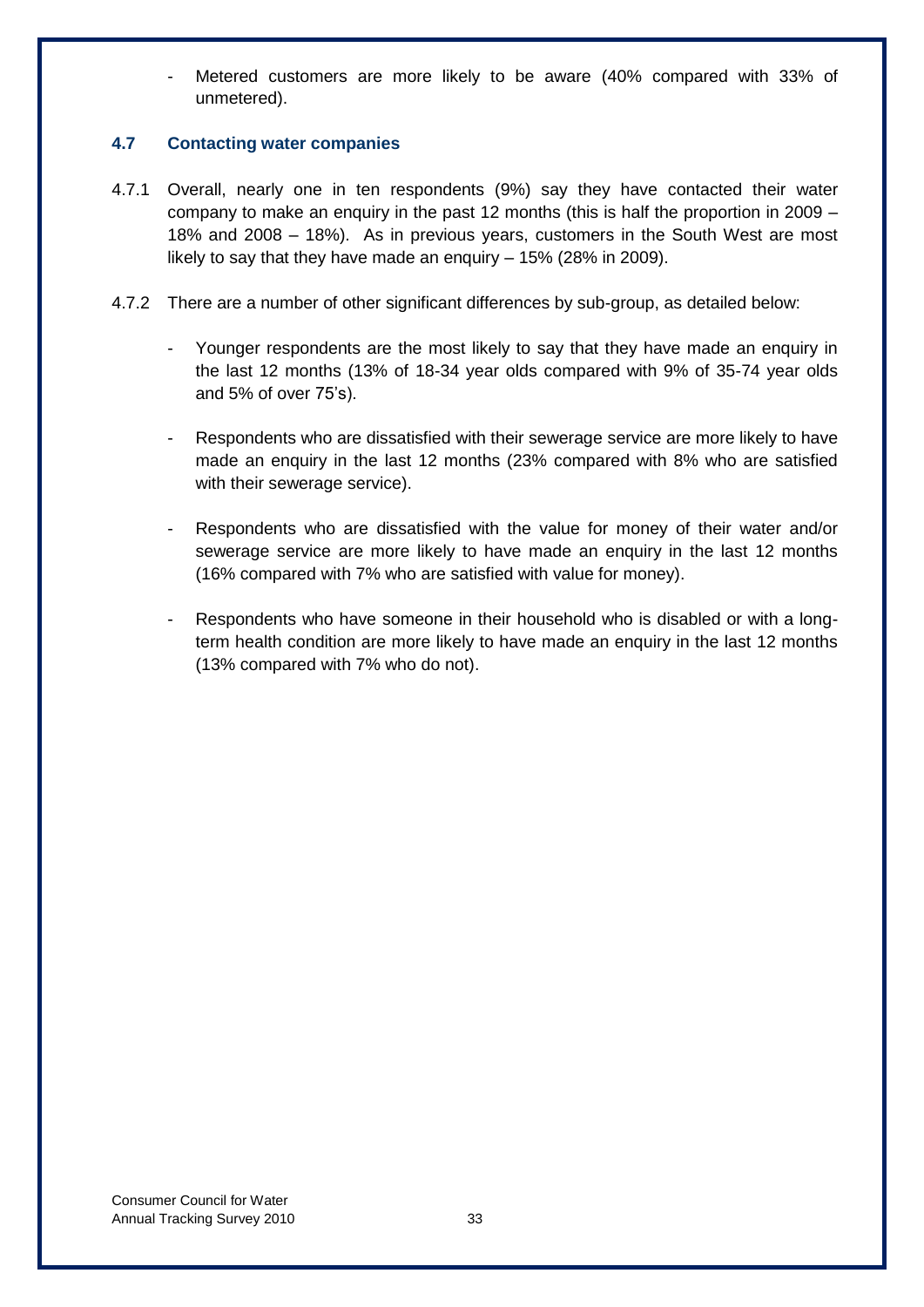4.7.3 Respondents are most likely to contact their water company with a billing enquiry, followed by a problem/fault/blockage or leak.

# **Chart 4.5 Reasons for making contact**



4.7.4 The proportion contacting their water supplier to report a problem/fault/blockage or leak, or about a flood, has increased but actually reduced in number. This is in line with a significant reduction in overall contact numbers.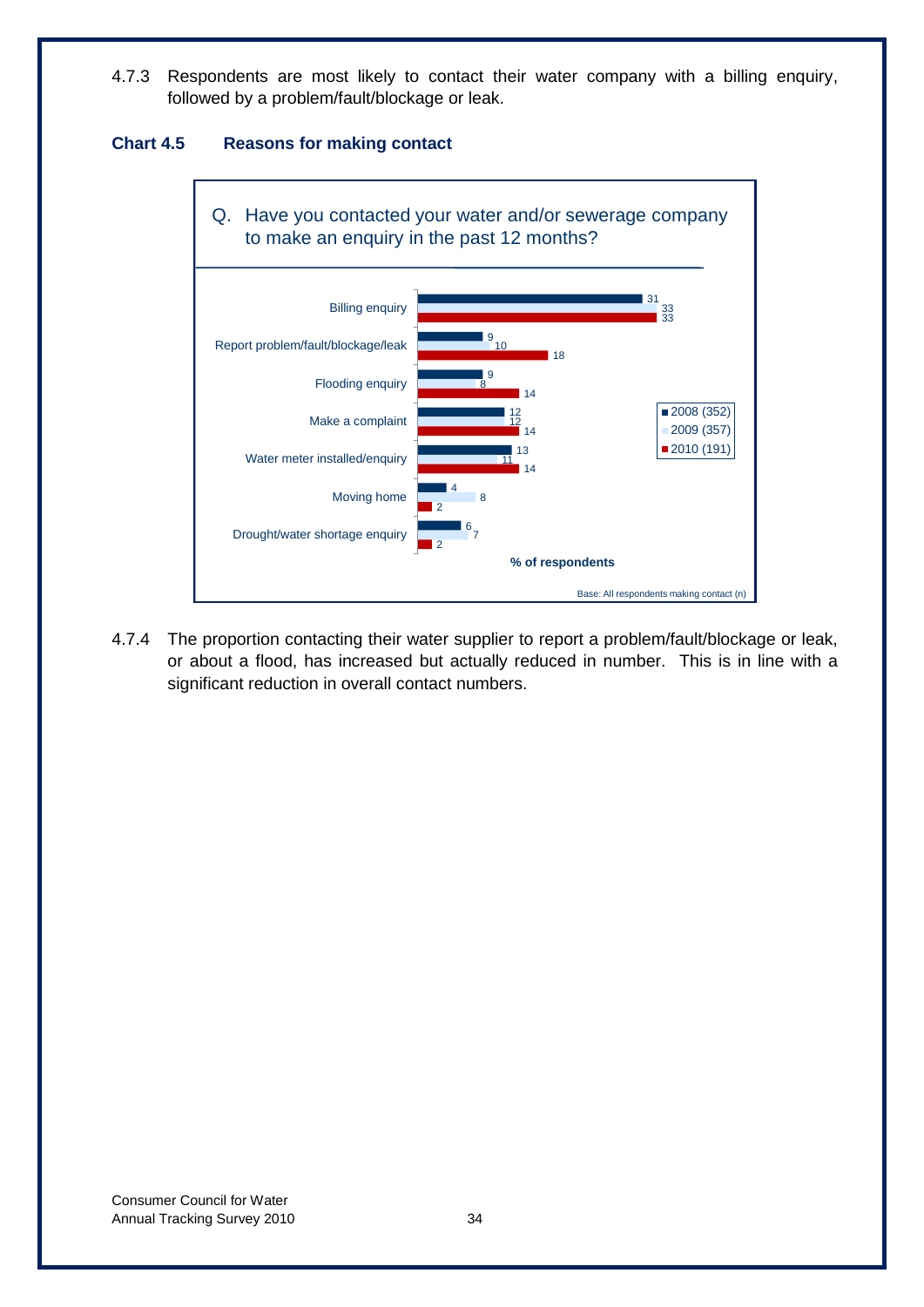- 4.7.5 The following chart shows customers' satisfaction with various aspects of contact with their water/sewerage company. The element of service respondents are most likely to be satisfied with is the ease of contacting someone able to help (87% satisfied) – this has increased significantly over time. The aspect of contact customers are least likely to say that they are satisfied with is being kept informed of progress (72% satisfied).
- 4.7.6 Dissatisfaction with contact has decreased for all attributes since 2009.



# **Chart 4.6 Satisfaction with contact**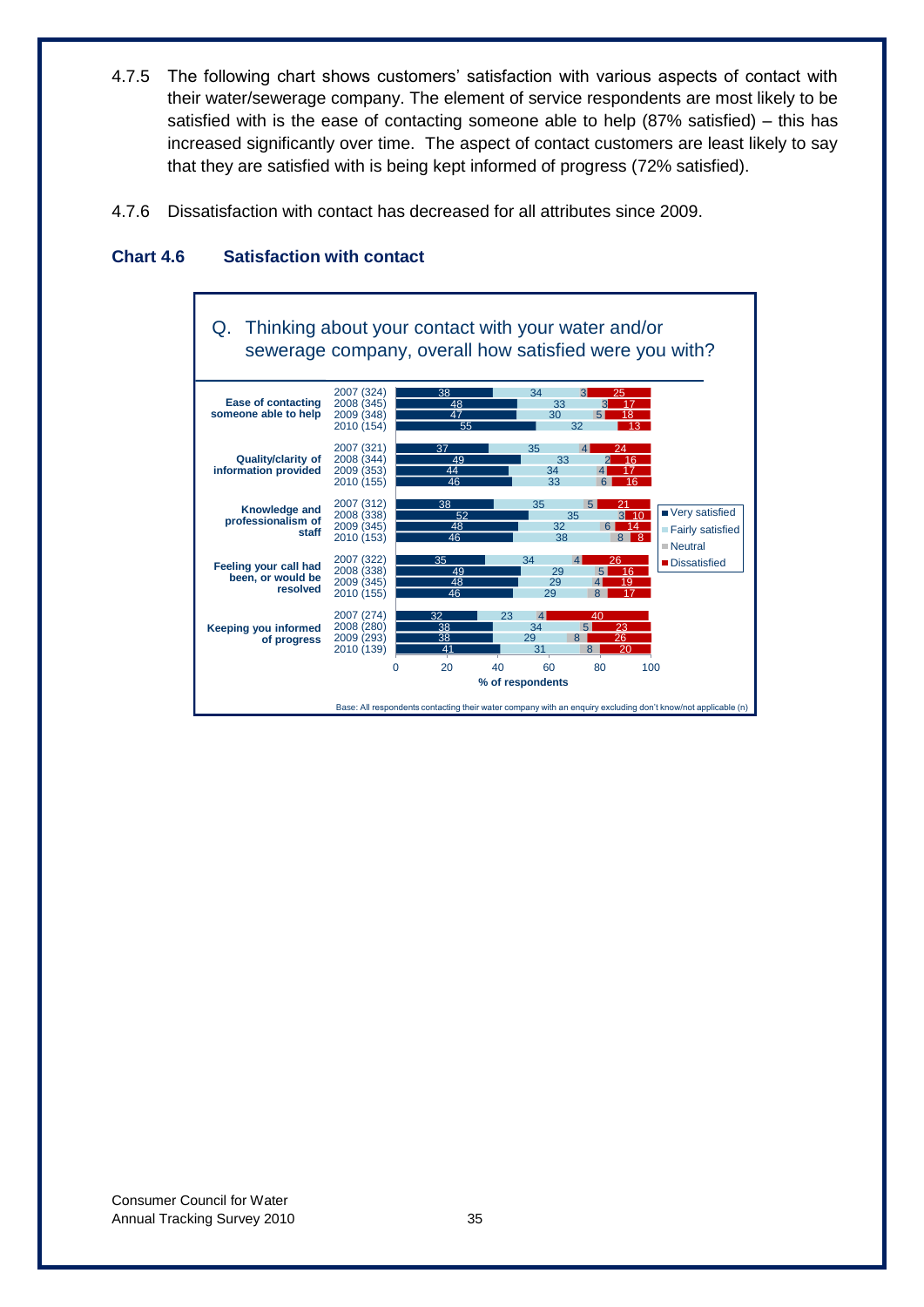## **4.8 Making a complaint**

- 4.8.1 When prompted, a total of 3% of respondents said that they had made a complaint to their water or sewerage company in the last 12 months (this compares to 5% in 2009).
- 4.8.2 Chart 4.7 below shows that satisfaction with the complaints handling process was highest in 2008. There have been no significant changes over the last 12 months.



# **Chart 4.7 Satisfaction with complaint handling over time**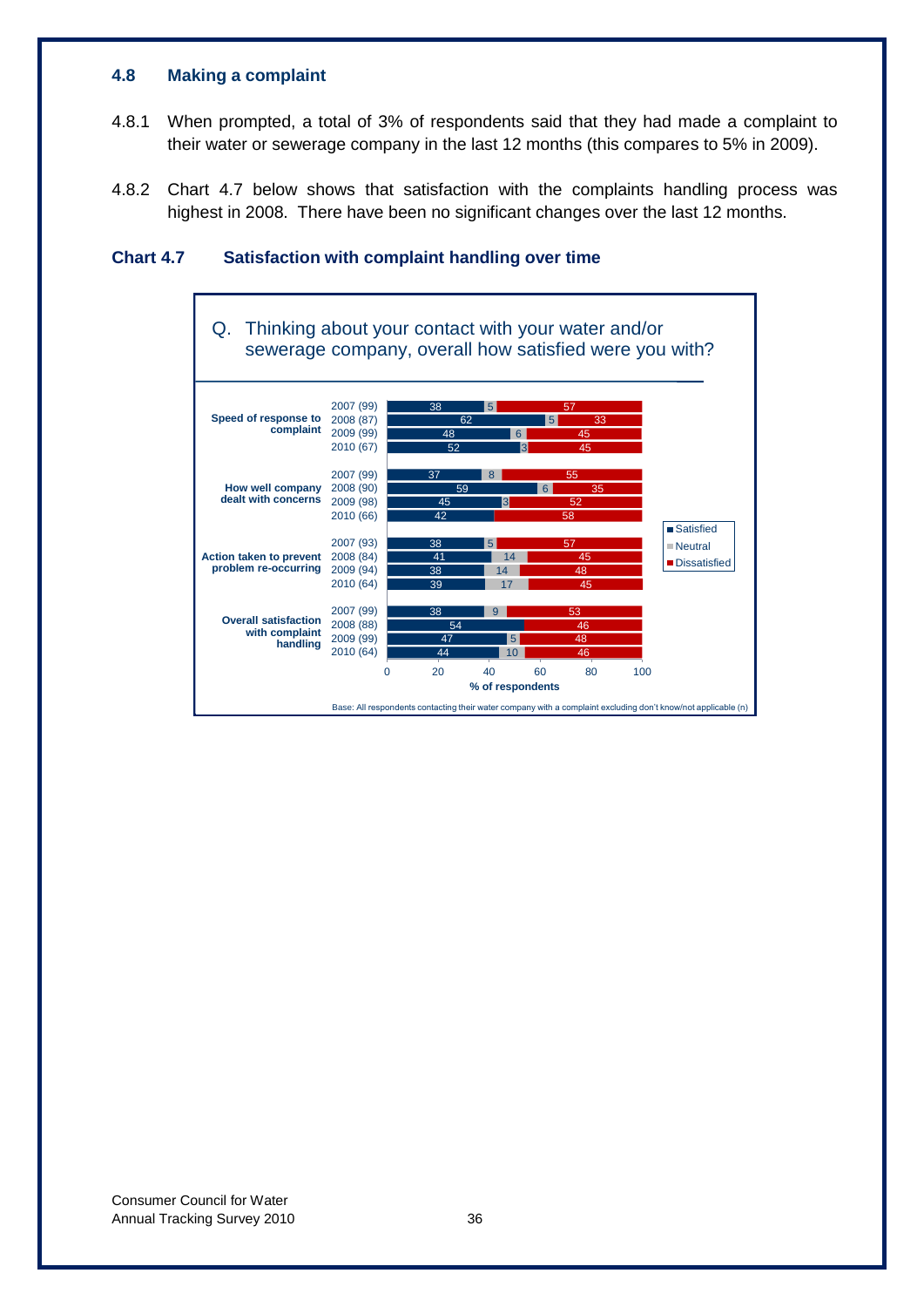- 4.8.3 A number of new statements concerning attitudes towards complaint handling were added to the 2010 survey to mirror those asked for respondents making an enquiry.
- 4.8.4 As was the case with enquiry handling, respondents are least likely to be satisfied with the way the water company has kept them informed of progress (34% satisfied).
- 4.8.5 Respondents are most satisfied with the knowledge and professionalism of staff from their water company (54% satisfied).



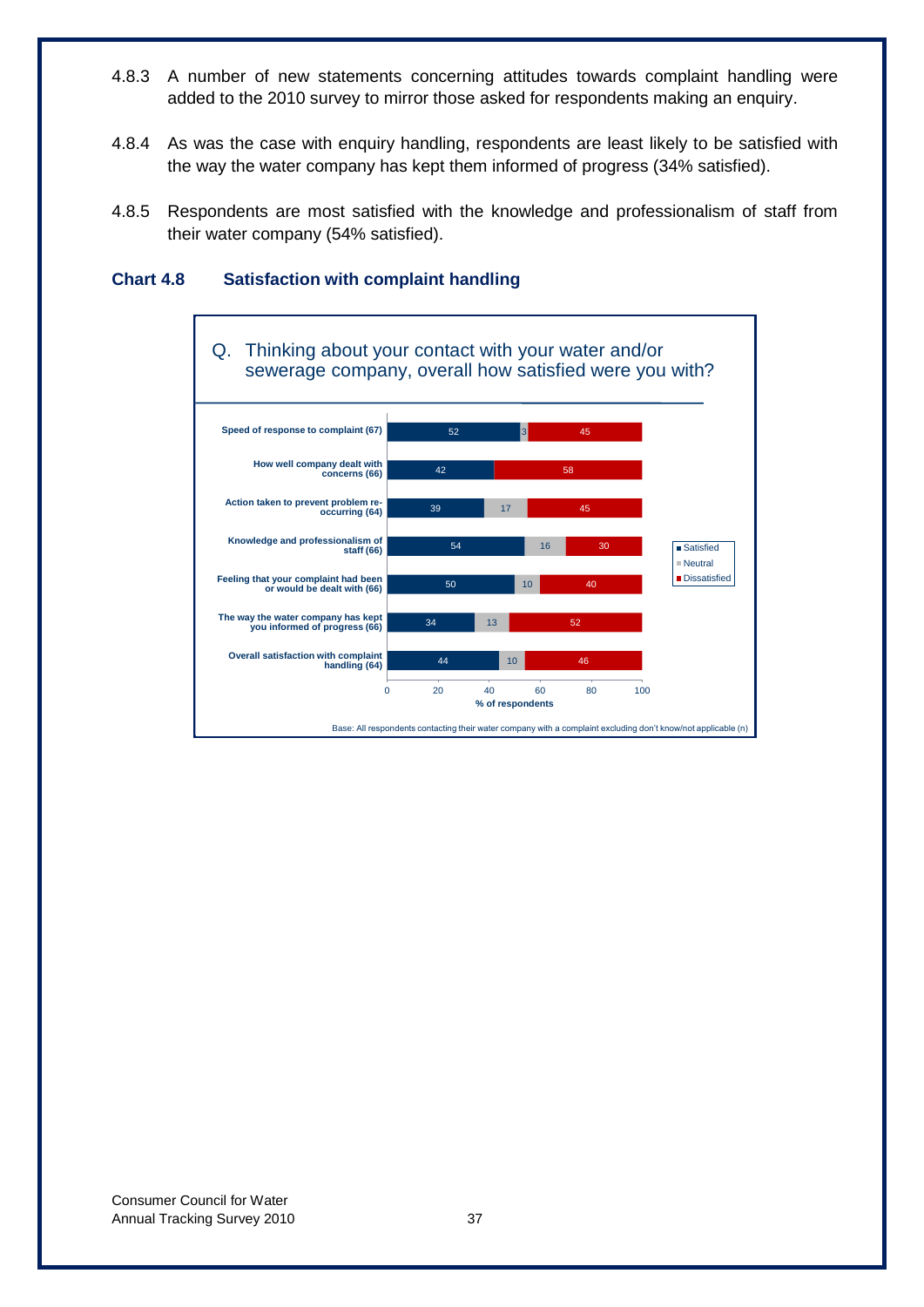- 4.8.6 The 33 respondents who were dissatisfied with the way their complaint was handled were asked what they would have changed about this. The main changes that customers would have liked were:
	- More information/communication (mentioned by 43% of complainants dissatisfied with the way their complaint was handled).
	- Issue should have been dealt with/resolved 37%.
	- Quicker service 29%.
	- Staff should listen/seem more interested 12%.
	- Staff should have been more understanding/sympathetic 11%.
	- Staff should be more knowledgeable/experienced 9%.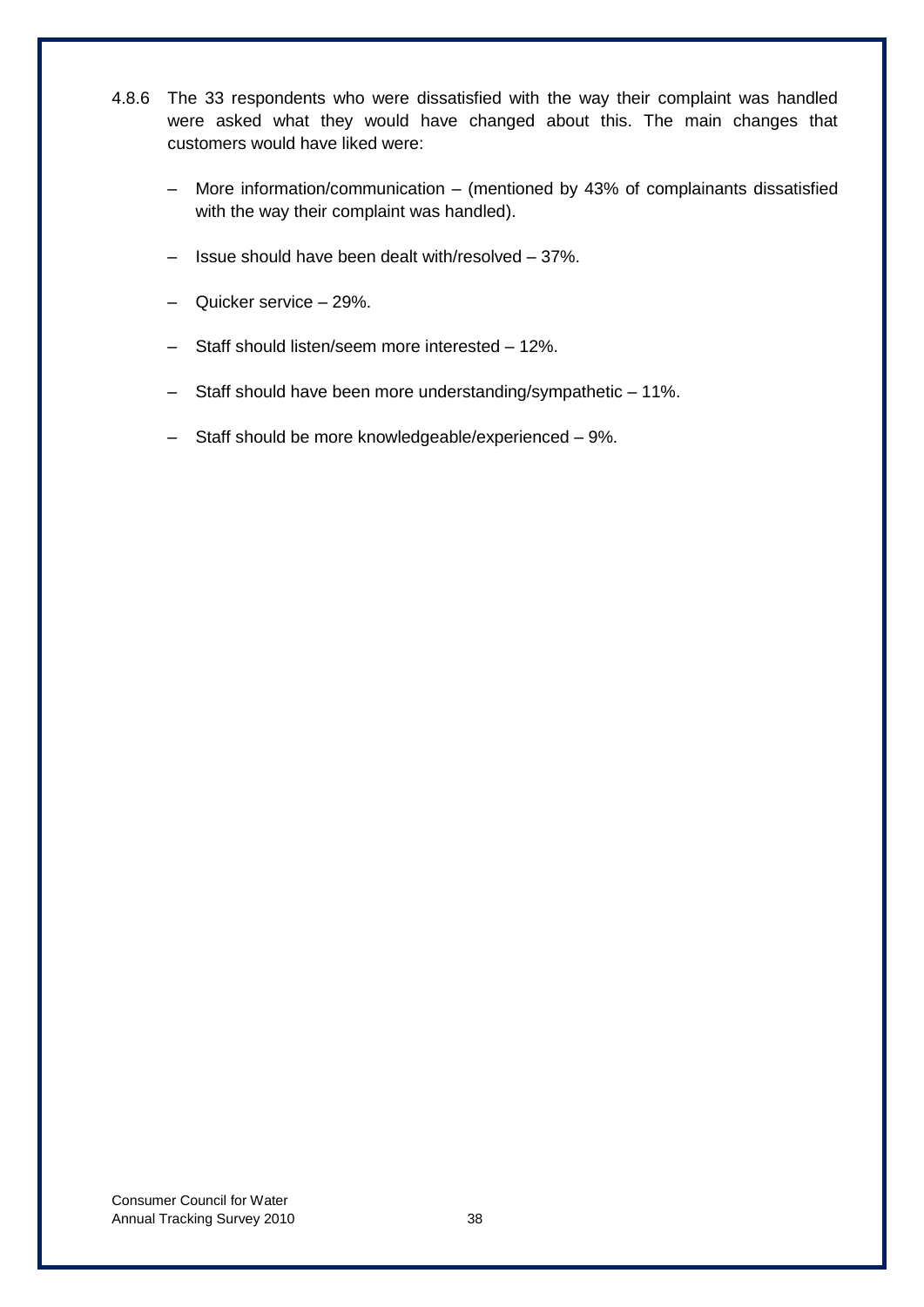## **4.9 Overall satisfaction with contact**

4.9.1 Including those who had made complaints, 11% of respondents had contacted their water company in the last 12 months. Taking everything into account, 70% of these respondents are satisfied with this contact (78% in 2009 and 81% in 2008), showing a steady decline in satisfaction over time.



# **Chart 4.9 Overall satisfaction with contact**

- 4.9.2 Those who are satisfied with the value for money of their water and sewerage services are significantly more likely to be satisfied with any contact they have had with their water company than those dissatisfied with value for money (76% compared with 55% in 2010). This suggests people"s experiences of contact with their water company are strongly influenced by their value for money perceptions and vice versa. This has also been apparent over the past four years.
- 4.9.3 Two of the main causes of dissatisfaction with overall contact are issues not being dealt with (27%) and lack of information (25%). There are also a number of issues relating to staff:
	- Staff should be more sympathetic  $-27\%$ .
	- Staff should be more interested 16%.
	- More knowledgeable staff 11%.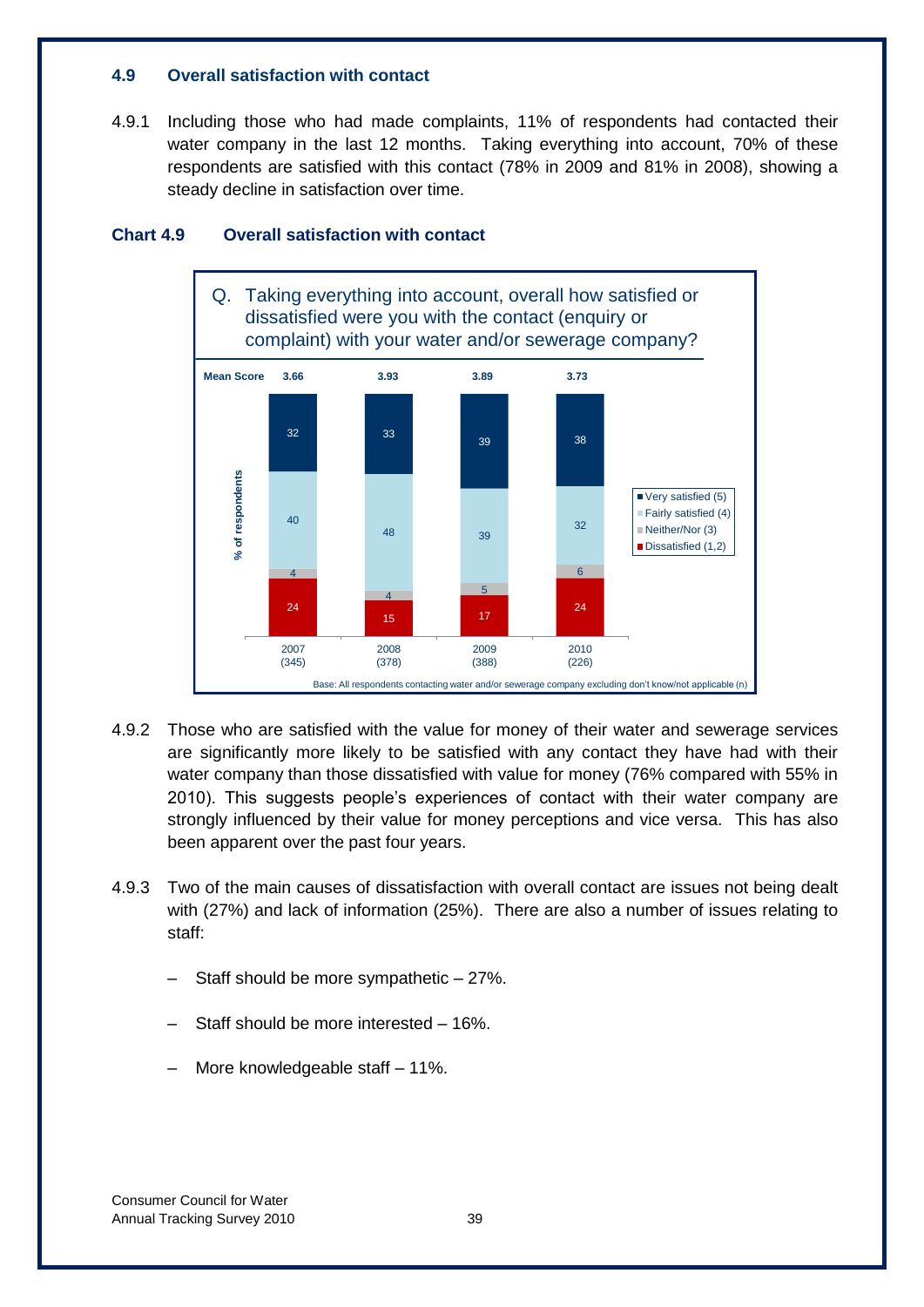# 5. Water on tap

5.0.1 Section 5 looks at customers' views on a variety of issues relating to their water service, including their overall satisfaction with their water supply and efforts to encourage customers to use water wisely.

## **Summary**

- There are high levels of satisfaction for all aspects of water service, with customers most satisfied with the reliability of their water supply (97%) and least satisfied with the hardness/ softness of their water (68%).
- Respondents are very satisfied overall with their water supply (94%).
- Three quarters of respondents (76%) say they have taken specific actions to reduce their use of water over the past year. Encouragingly, this has increased significantly since 2009.
- Less than half of respondents (47%) say they have seen campaigns designed to encourage people to use water wisely over the past year.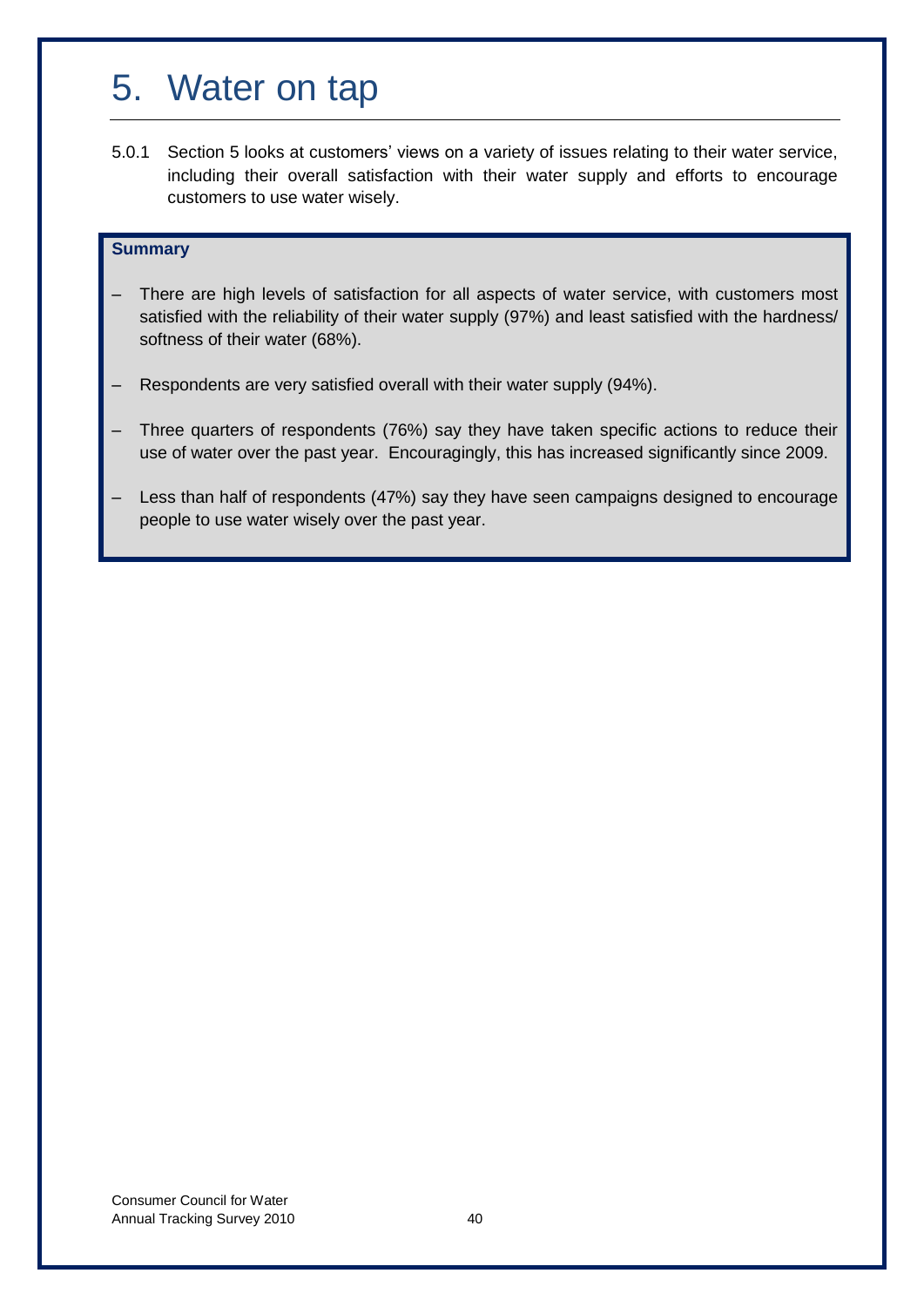# **5.1 Satisfaction with water supply**

5.1.1 There are high levels of satisfaction for all aspects of water supply, with customers most satisfied with the reliability of their water supply (97%) and least satisfied with the hardness/softness of their water (68%). There has been a significant fall in satisfaction with this area since 2009 (72%).



# **Chart 5.1 Satisfaction with various aspects of water supply**

- 5.1.2 Water and sewerage company customers are significantly more satisfied with the hardness/softness of their water than customers of water only companies (69% compared with 54% respectively). Generally, regions where tap water tends to be hard show lower levels of satisfaction with this aspect of water supply service. The lower levels of satisfaction shown by the customers of water only companies could be because there is a cluster of water only companies in the South and South East of England where water tends to be harder and this finding may be more closely linked to geography rather than company type.
- 5.1.3 There are wide ranging regional variations in satisfaction with hardness/softness of water which are likely to reflect regional differences in the type of tap water people receive. Respondents in the Thames region are least satisfied with the hardness/softness of their water (52%) whereas respondents in the North West and Wales are most satisfied (87% each).
- 5.1.4 Respondents in Wales are significantly more satisfied with their water pressure (92% Wales compared with 87% England). Respondents in the South West are also significantly more satisfied with their water pressure than England overall (91%).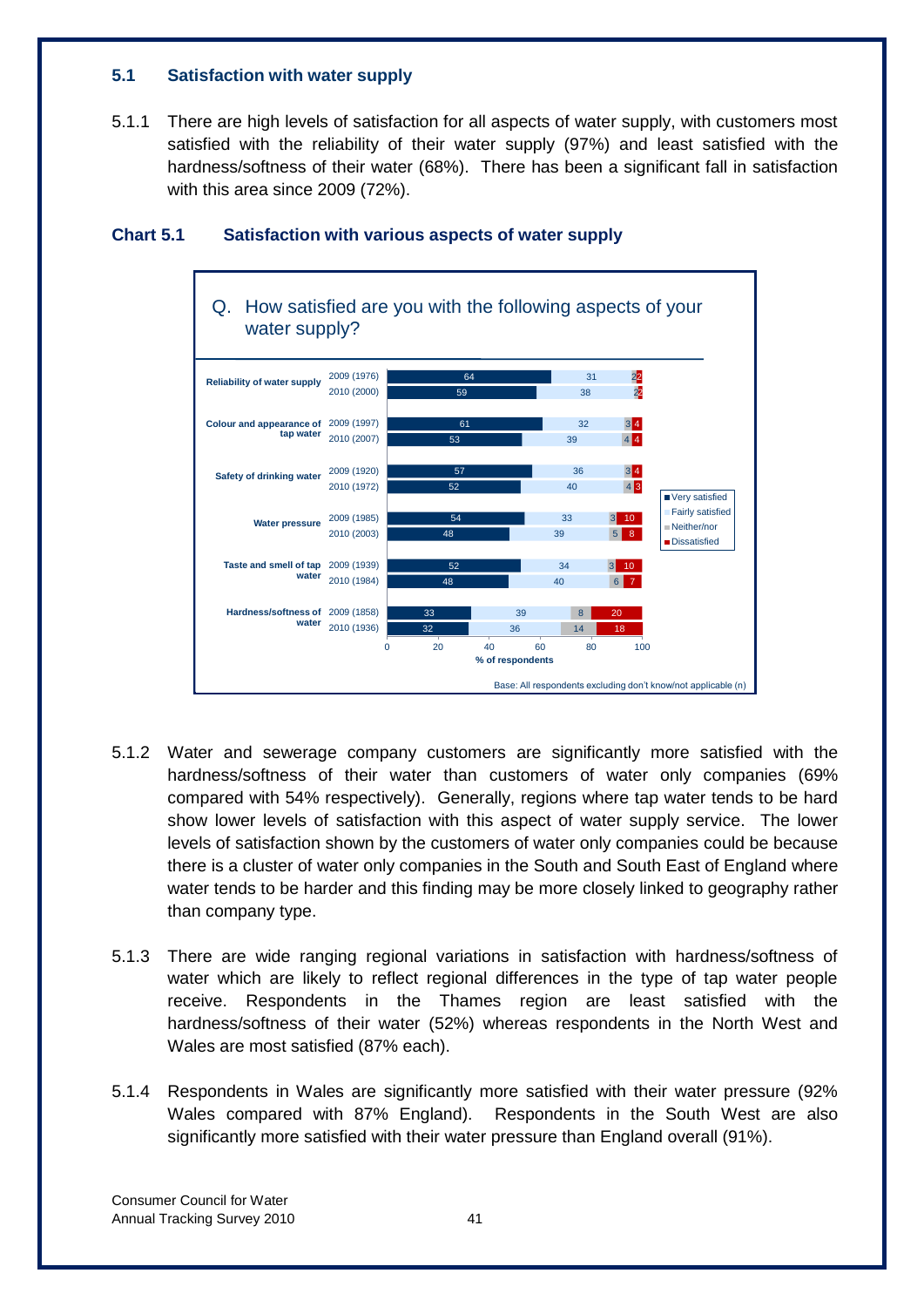- 5.1.5 Metered customers are significantly more satisfied with their water pressure than unmetered customers (91% compared with 85%).
- 5.1.6 Overall, 94% of respondents say that they are satisfied with their water supply and, as the following chart shows, satisfaction ratings have remained stable over time, although those "very satisfied" has been steadily falling for the last 3 years.



# **Chart 5.2 Overall satisfaction with water supply**

- 5.1.7 Those who are satisfied with the value for money of water and sewerage services are significantly more likely to be satisfied (97%) with their water supply than those who are dissatisfied with value for money (77%). This again illustrates the link between perceptions of value for money and other aspects of water/sewerage services (Chapter 3).
- 5.1.8 Respondents who have contacted their water company are less likely to be satisfied with their water supply than those who have not had any contact (respondents who have made an enquiry: 88% compared with 94% who have not; respondents who have made a complaint: 79% compared with 94% who made no contact).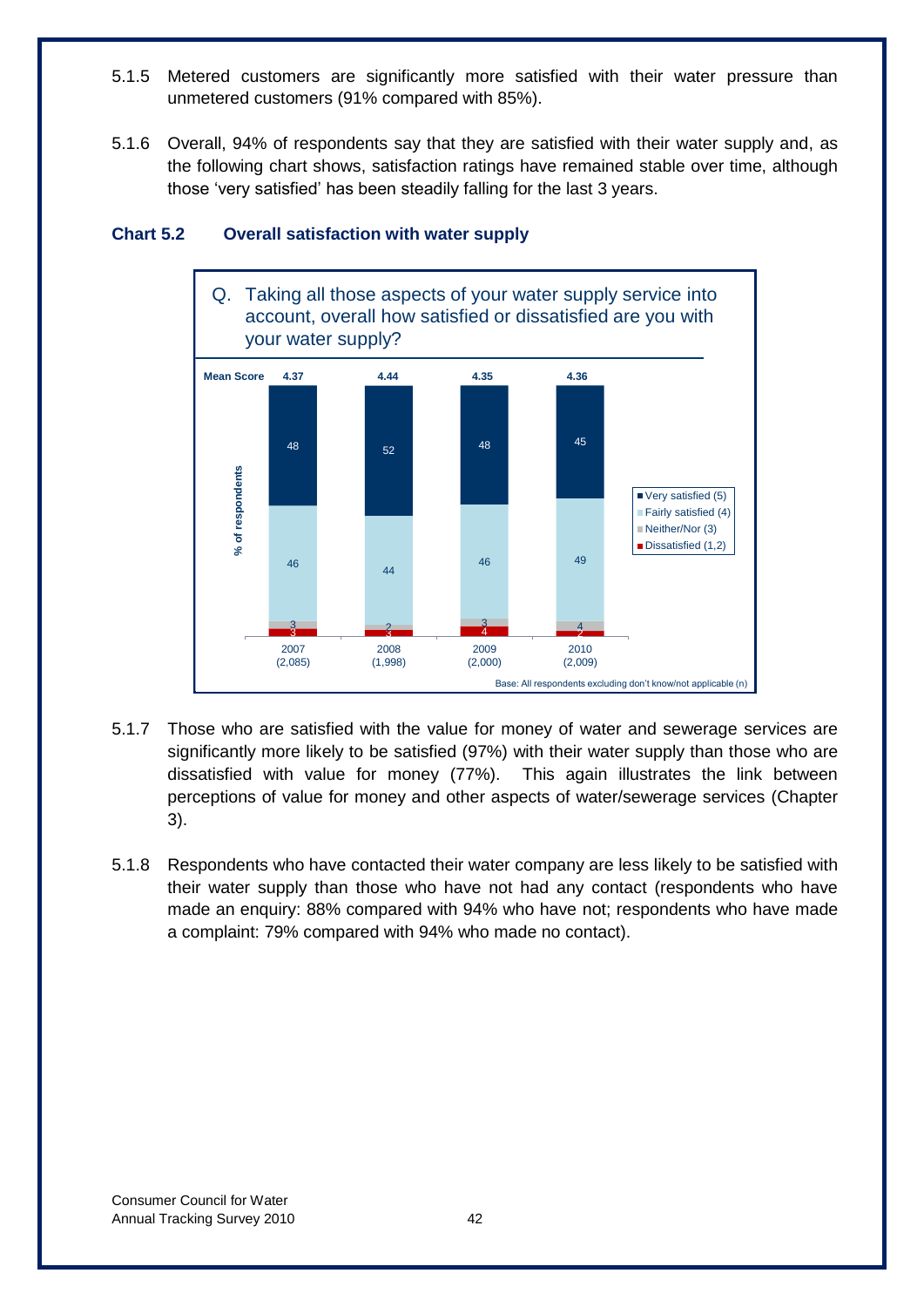## **5.2 Using water wisely**

5.2.1 Encouraging people to use water wisely is one of CCWater"s key areas of work. Respondents were asked "*What actions, if any, have you and your household taken to reduce your use of water?"* Responses were initially analysed in the same way as previous years to enable comparisons to be made. A second analysis was then carried out whereby those respondents who gave having a water meter installed as their only water saving activity were re-coded as 'doing nothing' to use less water on the basis that a water meter does not in itself save water.

# **5.3 Initial analysis**

- 5.3.1 Three-quarters (76%) say they are doing something to reduce their use of water but there is still a quarter (24%) who say that they do not do anything or do not know what they could do to reduce their use of water. There has been a 6% increase in the proportion of respondents who are taking action to reduce their water use since 2009, which is encouraging.
- 5.3.2 The majority of water saving activities are mentioned by significantly more customers than they were last year, which shows that respondents are trying to reduce their water usage more prevalently and in many different ways.



# **Chart 5.3 Actions taken to reduce the use of water**

- 5.3.3 Respondents in England are significantly more likely than those in Wales to have taken action to reduce their water usage (77% compared with 69%).
- 5.3.4 Metered customers are significantly more likely to say they have taken action to reduce their use of water (82% compared with 74% of unmetered customers).

Consumer Council for Water Annual Tracking Survey 2010 **120 120 13 13 13 143**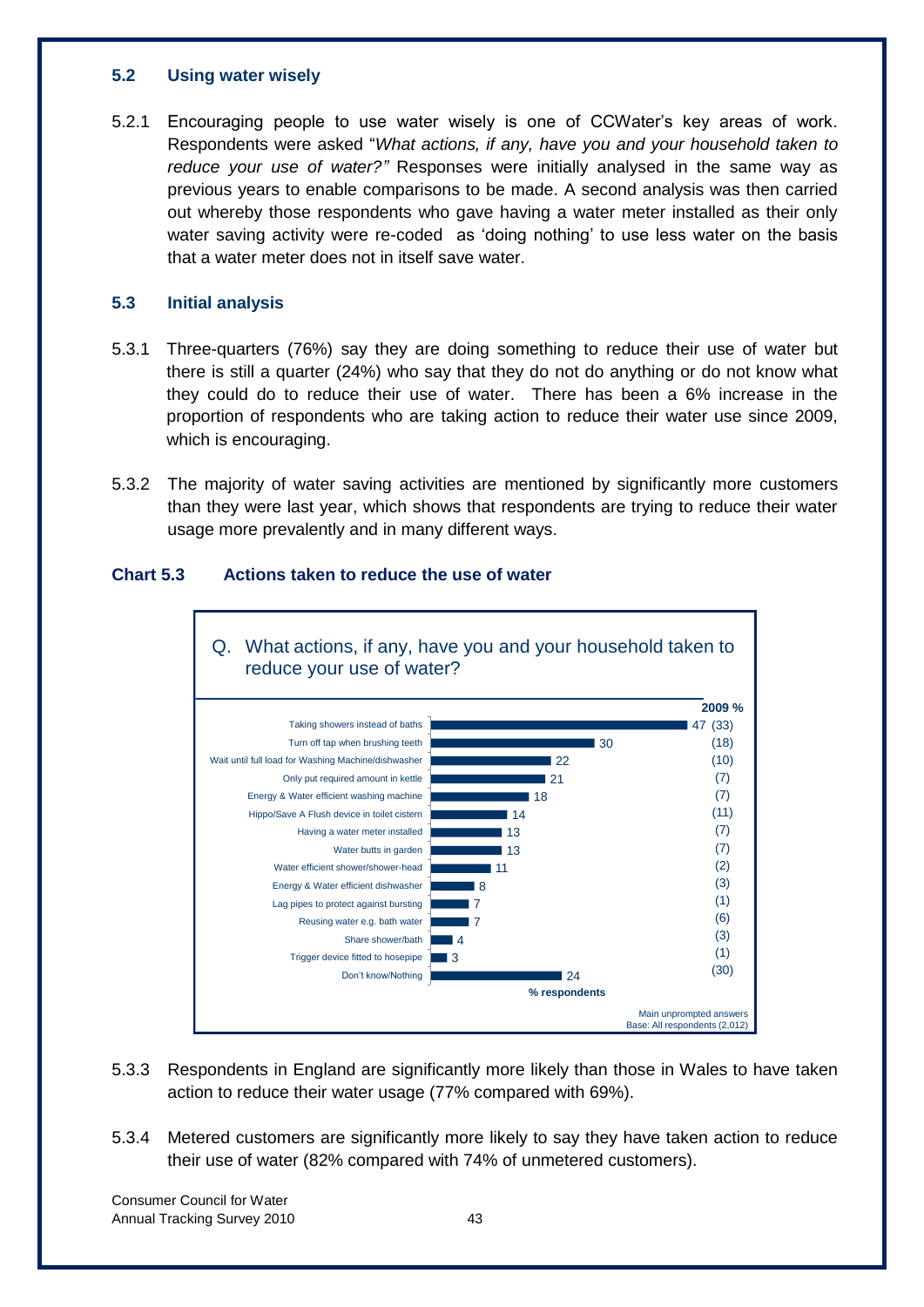# **5.4 Secondary analysis**

- 5.4.1 Having a water meter installed is not a conscious water saving behaviour unless it is accompanied by other water saving activities such as turning the taps off when brushing teeth. Removing respondents who have *only* installed a water meter and have no other water saving activities in their households means that the proportion of respondents who have taken no action to reduce water usage increases to 27% (34% in 2009).
- 5.4.2 Removing the respondents who have *only* installed a water meter also impacts on the proportions of metered and unmetered households taking actions to save water. There is no longer a significant difference between these two groups, with 27% of metered and 26% of unmetered households taking no action (was 18% metered and 26% unmetered).
- 5.4.3 However, metered households are still significantly more likely to install a Hippo/Save-aflush (17% metered and 12% unmetered) and water butts (18% metered, 10% unmetered) than unmetered households.
- 5.4.4 Respondents in England are also still significantly more likely than those in Wales to have taken action to reduce their water usage (77% compared with 66%).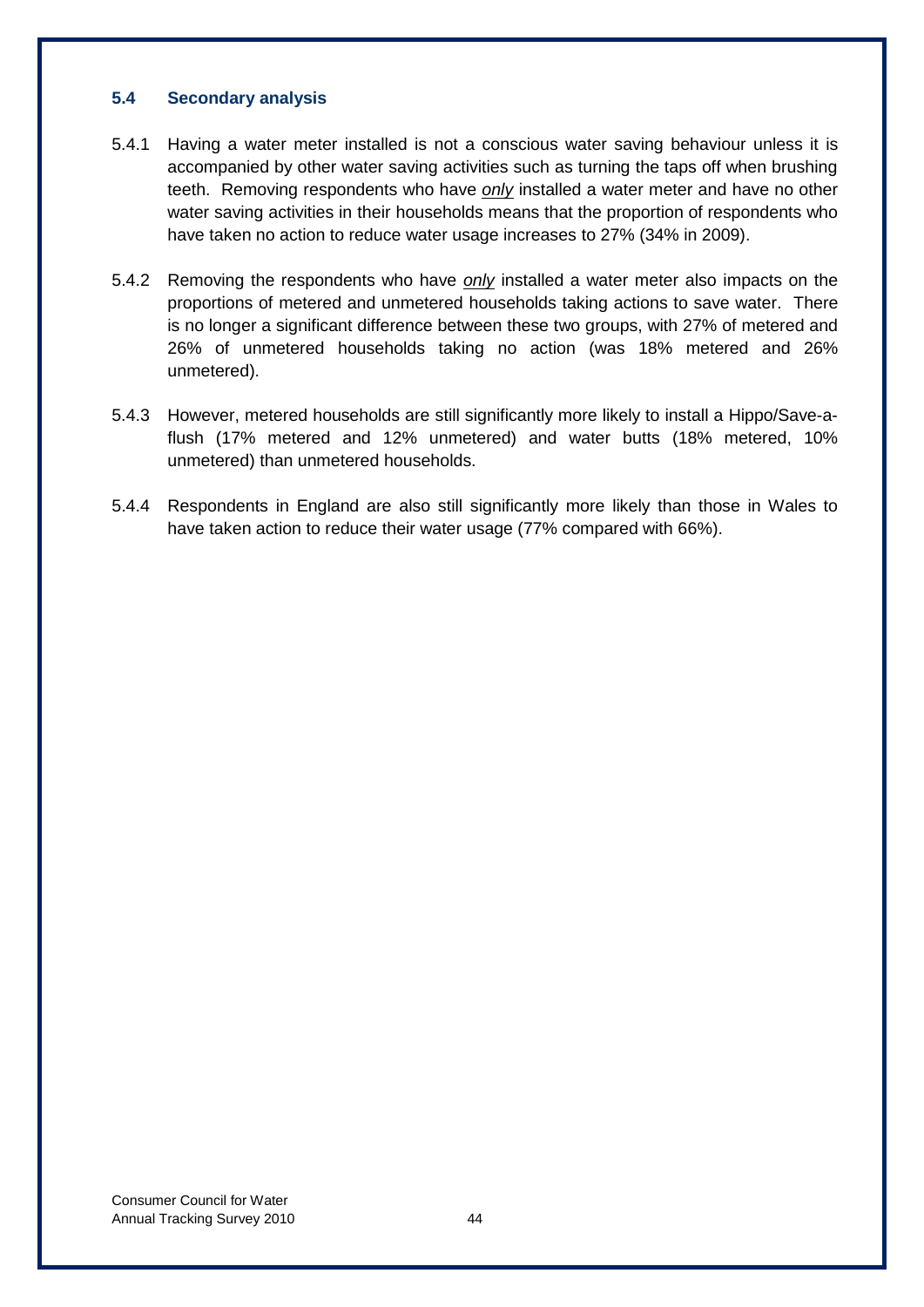# **5.5 Awareness of water saving campaigns**

- 5.5.1 Less than half of respondents (47%) have been aware of campaigns to use water wisely in the last 12 months (down from 60% in 2009). Awareness is lowest (56% unaware) in the Northumbria region.
- 5.5.2 There has been a decrease in mentions for all types of media campaigns, but television still remains the main mention (26%). Results in 2010 are more in line with those achieved in 2008.

# **Chart 5.4 Awareness of use water wisely campaigns**

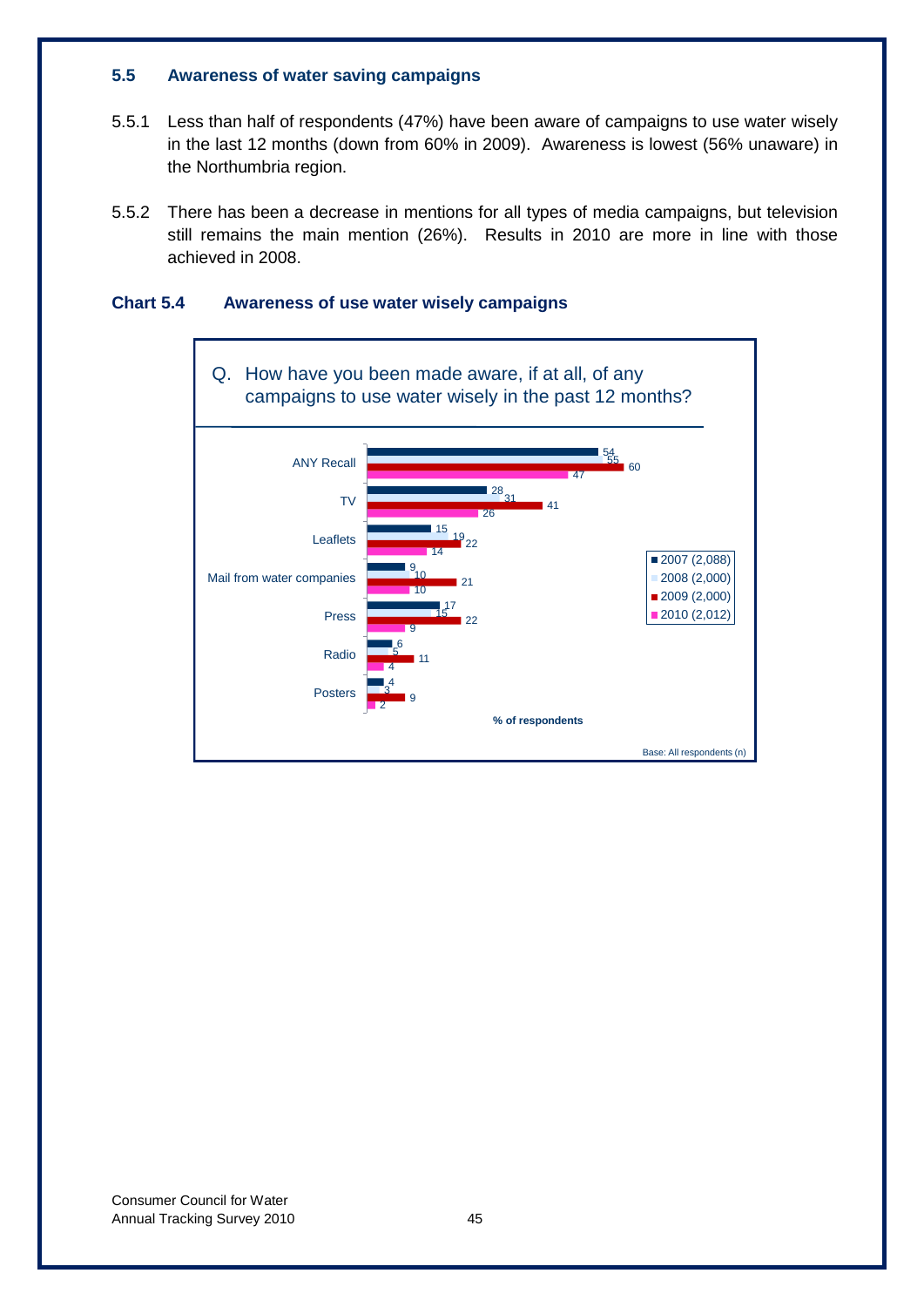# 6. Clearing up

6.0.1 Section 6 explores customers" views on issues relating to the disposal of waste, including views on what is acceptable to dispose down the toilet, sink or drain, and overall satisfaction with sewerage services.

## **Summary**

- One in five customers (20%) are confused about what can be flushed down the toilet, or disposed of down the sink or drain. Encouragingly though, this has fallen from 29% in 2009.
- 91% of respondents say that they are satisfied overall with their sewerage services.
- Both satisfaction and dissatisfaction with different elements of sewerage services has fallen slightly over the past year, significantly so for maintenance of sewerage pipes and treatment works and cleaning waste water properly. Respondents are more neutral about these services. Yet comparatively few are dissatisfied with any aspect of their sewerage services.
- Only 3% of respondents say that they are overall dissatisfied with their sewerage services.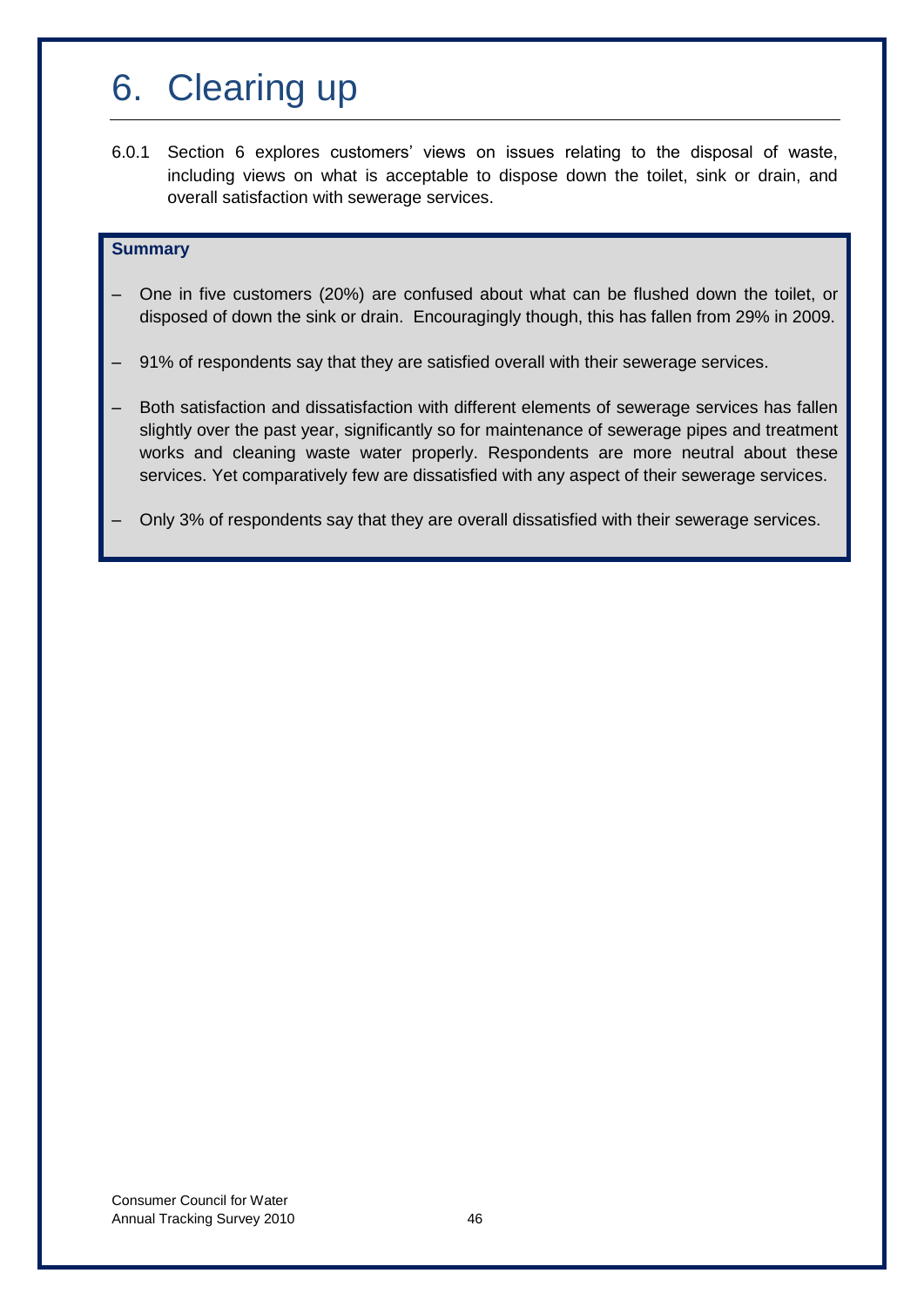## **6.1 Disposing of waste**

6.1.1 None of the items in the chart below should be disposed of down the toilet, sink or drain mainly because they increase the risk of blockages to sewers and drains. However 20% of respondents still think that some of them are suitable to be disposed of in this way. Four fifths (80%) correctly answered that none of the items are acceptable to dispose of down the toilet, sink, or drain - the highest proportion for four years. This is likely to be linked to the many  $FOG<sup>4</sup>$  campaigns run by water companies in 2010.

# **Chart 6.1 Awareness of what is acceptable to dispose of down the toilet, sink or drain**



-

 $4$  The water industry has published best practice guidelines to ensure that fats, oils and grease (FOG) are disposed of correctly and do not enter drains and sewers. Individual water and sewerage companies also publish advice to customers on the correct use of the wastewater network and alternative disposal methods for fats, oils, grease and other waste products which are not suitable for disposal via the domestic drainage system.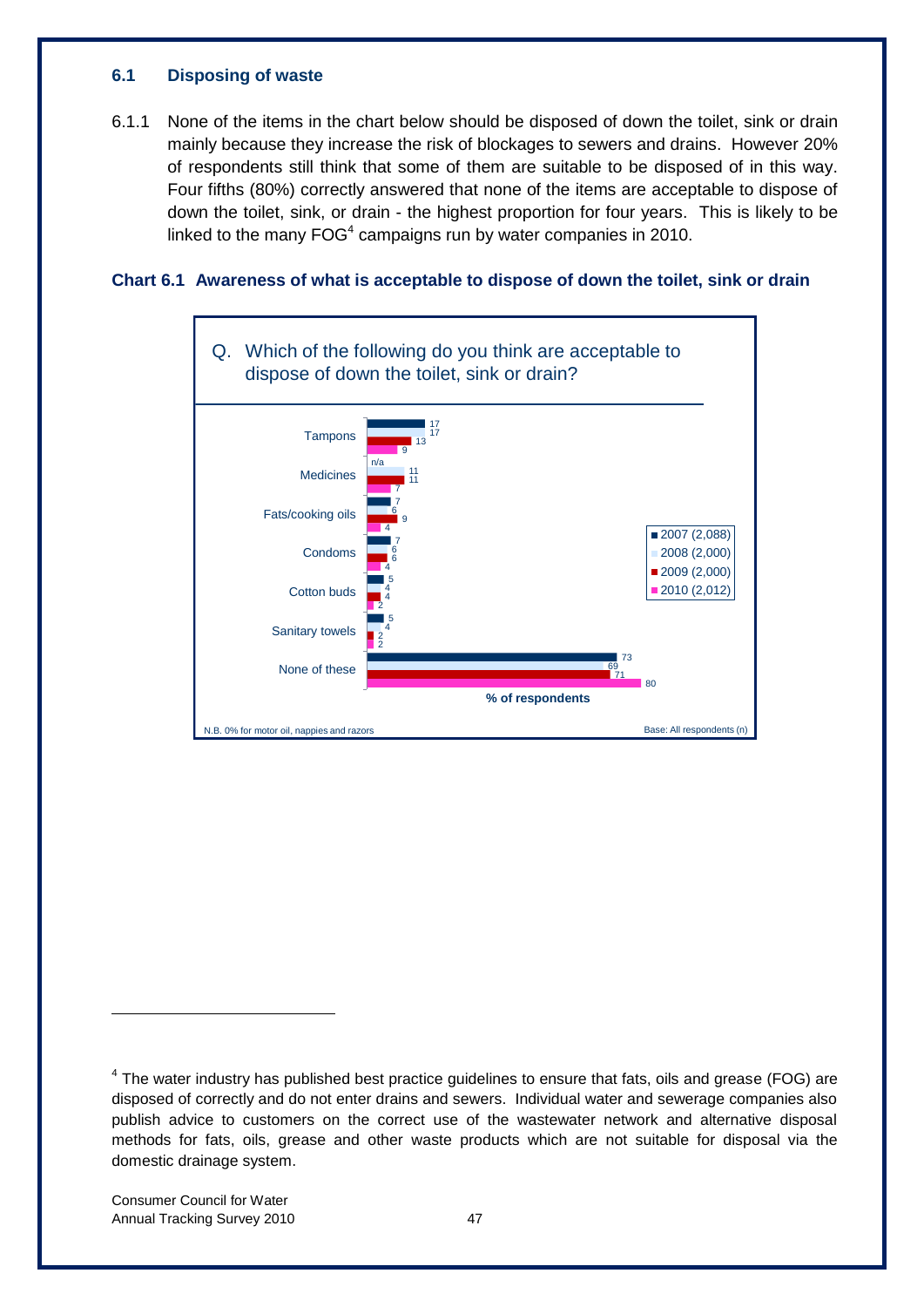## **6.2 Satisfaction with sewerage services**

6.2.1 In 2010, 91% of respondents are satisfied with sewerage services compared with 87% in 2009. Satisfaction with sewerage services has fluctuated over the past 4 years but, throughout this period, only a small minority have said that they were dissatisfied - in 2010 just 3% were dissatisfied with overall service.



# **Chart 6.2 Overall satisfaction with sewerage service**

- 6.2.2 Those over the age of 75 are the most satisfied with their sewerage services with 98% saying this is the case.
- 6.2.3 Respondents who have made a query or complaint to their water company are significantly less satisfied with their sewerage services than those who have not (83% compared with 92% who made an enquiry, 72% compared with 92% who made a complaint).
- 6.2.4 There are no significant differences at a regional level.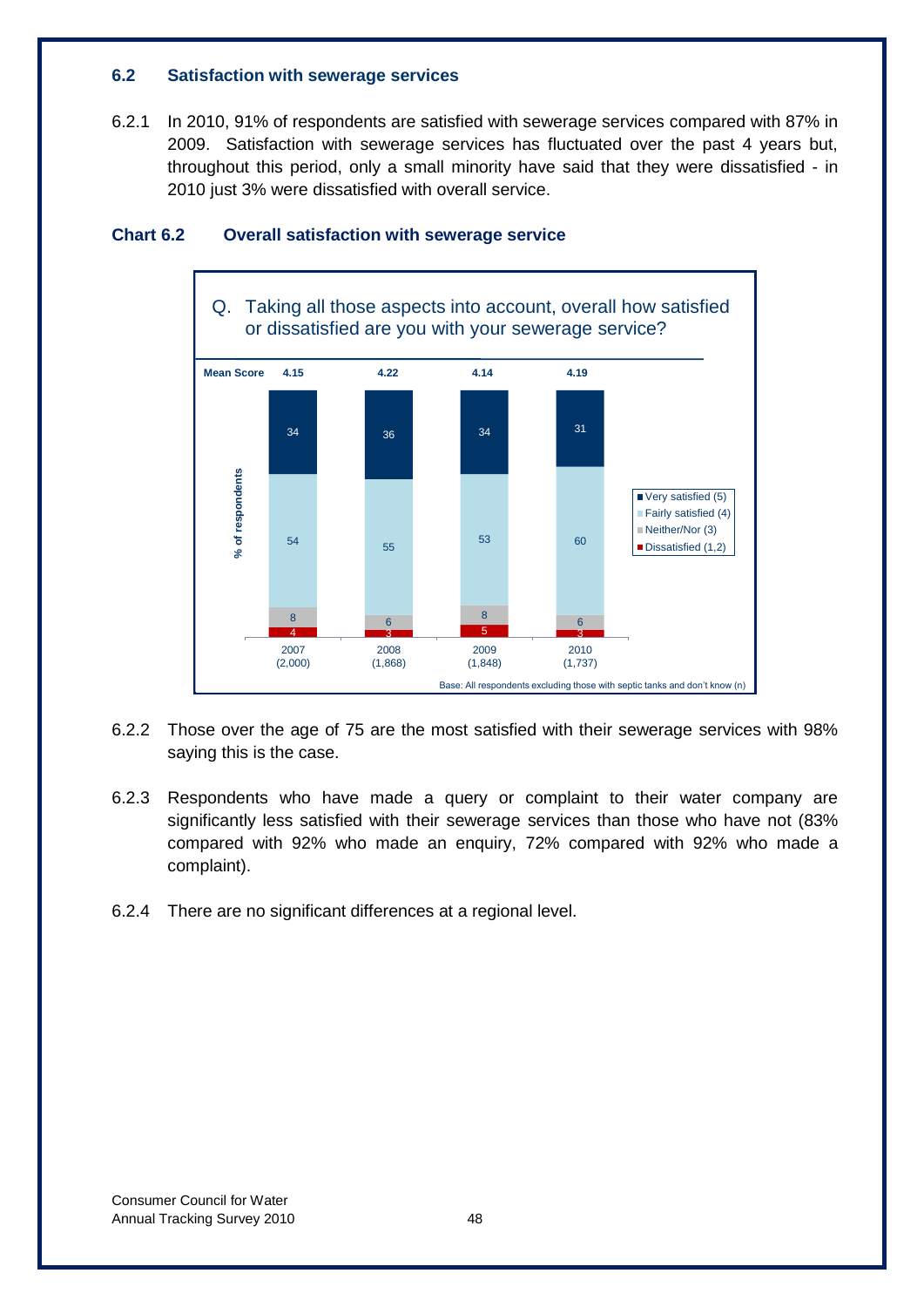6.2.5 When examining customer satisfaction in more detail, there has been a fall in the proportion of customers satisfied with individual aspects of service over the past year, significantly so for maintenance of sewerage pipes and treatment works and the cleaning of waste water before it is released into the environment. However, this may be related to the increase in the number of customers providing a neutral response. It is worth noting that dissatisfaction has actually decreased for all measures since 2009.



# **Chart 6.3 Satisfaction with the management of sewerage services**

6.2.6 Respondents in the Thames region are the least satisfied with their overall sewerage service (88%), whereas respondents in Northumbria are generally the most satisfied (94%). However these are not significant differences.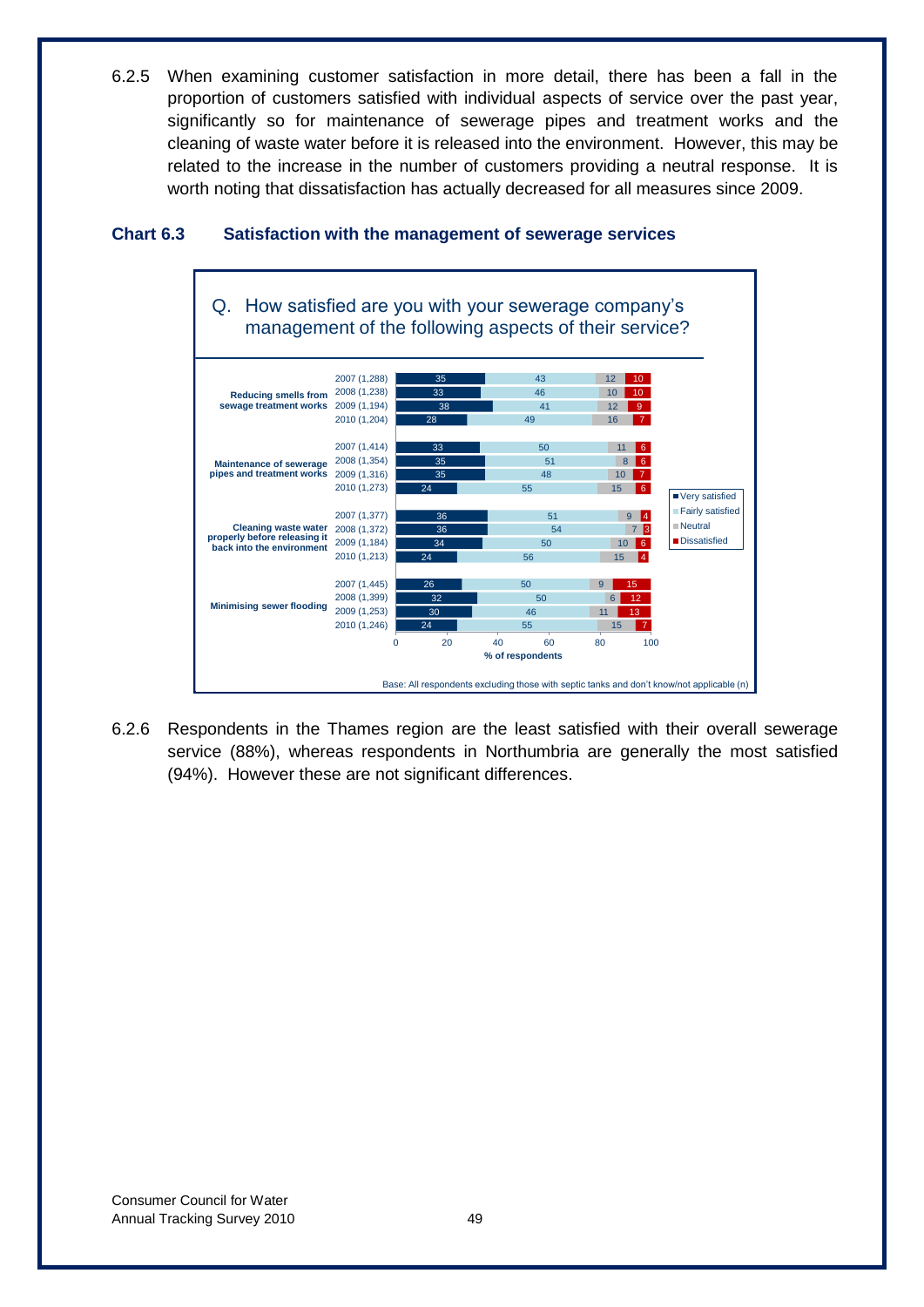# 7. Comparisons with other utilities

7.01 Section 7 further examines perceptions of water companies and makes comparisons with other utilities. Comparative value for money and complaint procedures have already been covered in this report; this section focuses on levels of trust, the feeling that companies care about the service they provide, and comparative satisfaction with services.

# **Summary**

- Despite improving scores for energy companies, respondents are still more likely to think that their water and sewerage company cares about the service it provides when compared to their energy company (64% compared with 61%), although the gap is narrowing over time.
- Respondents are more likely to say that they trust their water and sewerage company than that they trust their energy company.
- \_ Overall satisfaction for water and sewerage companies and landline suppliers has changed very little since 2008 and levels of satisfaction with water and sewerage companies, energy suppliers and landline suppliers are almost aligned this year (88% water & sewerage company compared with 89% energy supplier and 88% landline supplier).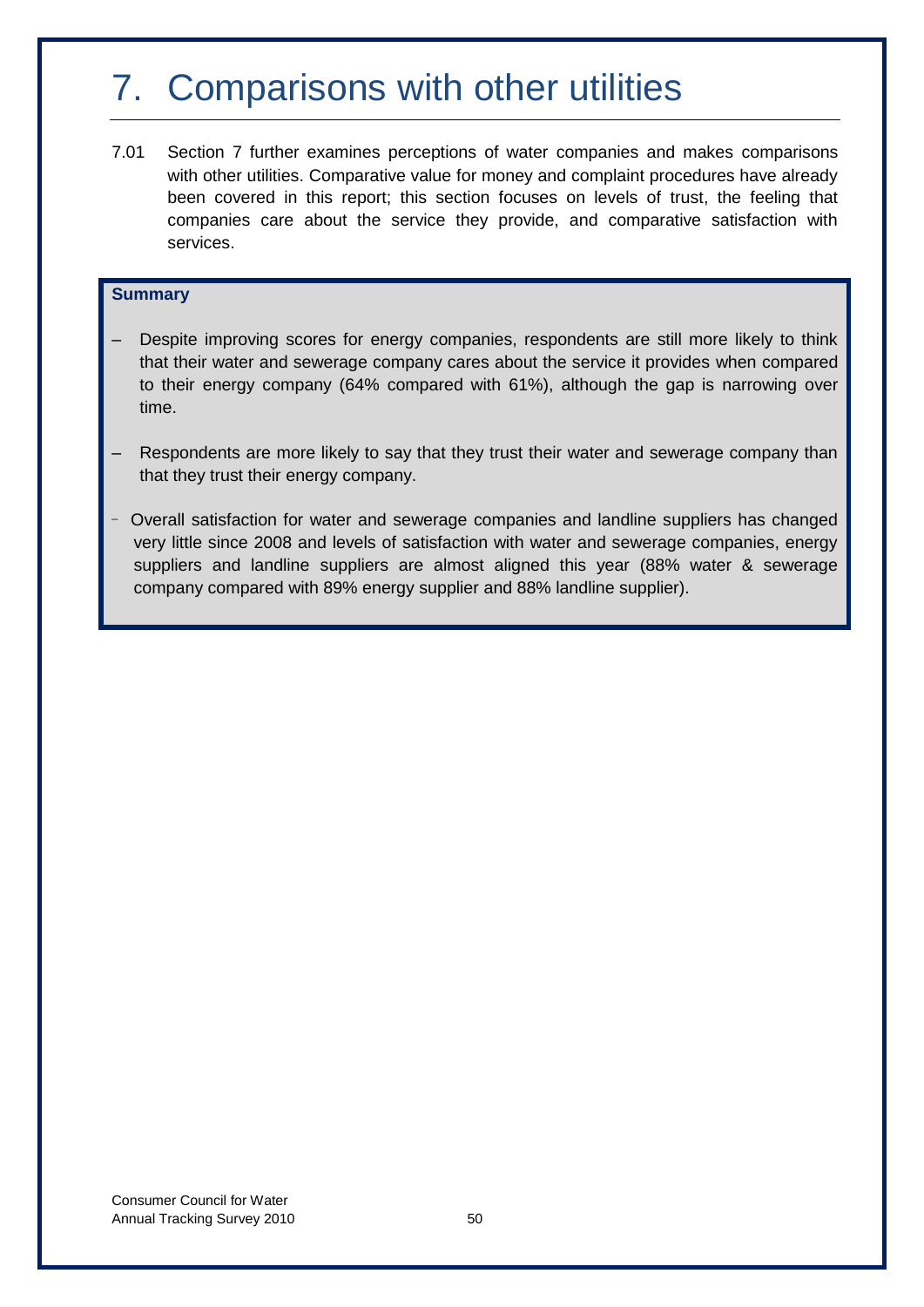## **7.1 Companies caring about the service they provide**

7.1.1 In a competitive market such as gas and electricity, where retaining customers is key to a supplier"s business strategy, one might expect customer service standards to be higher than in the water and sewerage industry where household customers are not able to switch suppliers. Although the proportion of respondents agreeing that their energy company cares about the service they give has increased to 61% over the past year, customers are still significantly more likely to agree that their water and/or sewerage company cares about the service they give to customers (64%). Having said this, the gap between energy and the water industry is narrowing over time.

# **Chart 7.1 Agreement that companies care about the service they give to customers**

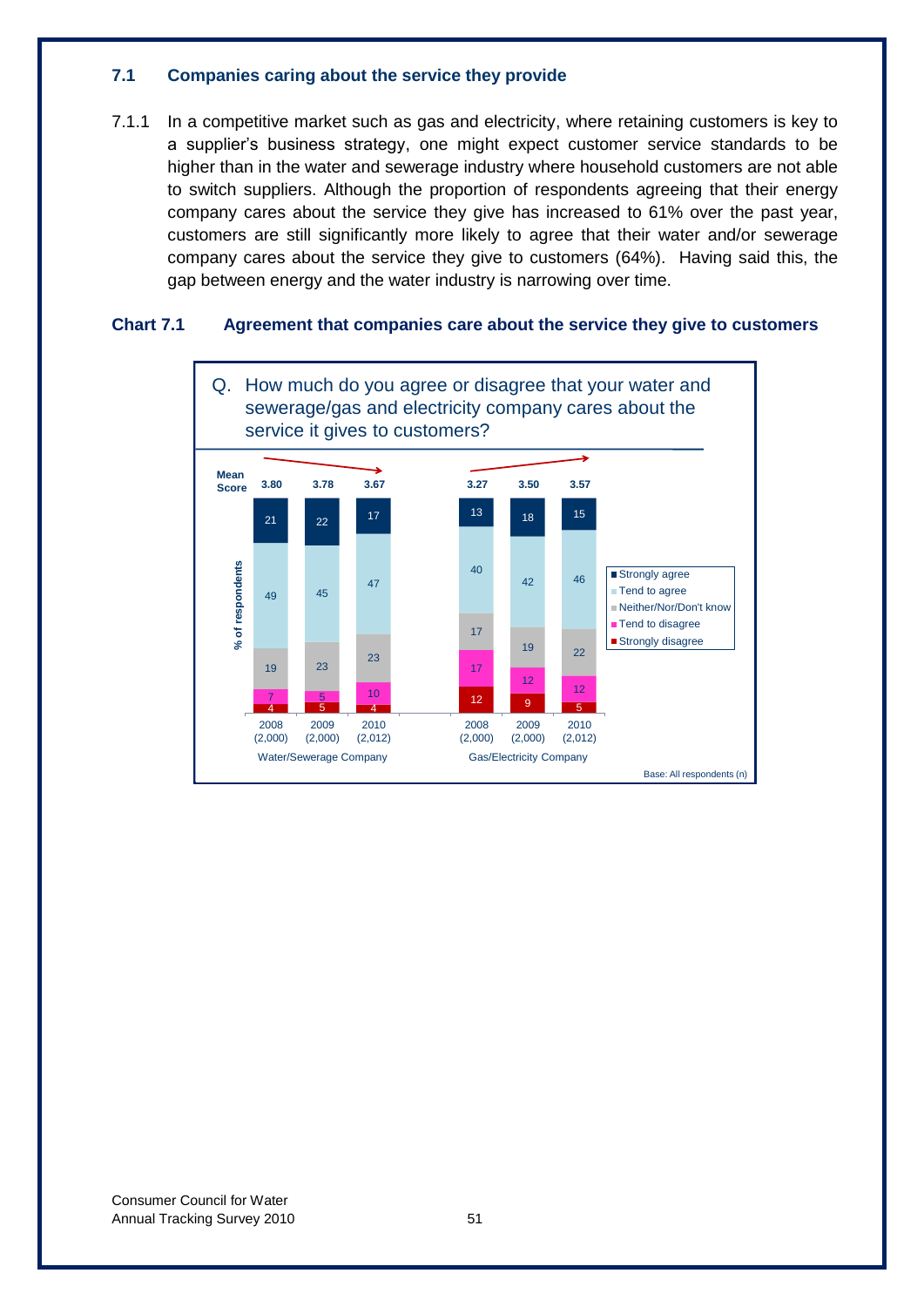## **7.2 Trust in water/sewerage companies compared to energy companies**

- 7.2.1 Respondents were asked how much they trust their water/sewerage company and energy company on a scale of one to ten where ten means that they trust them completely and one means that they do not trust them at all.
- 7.2.2 Customers tend to trust their water and/or sewerage company more than they trust their energy company with 56% giving their water and/or sewerage company a high score of eight to ten, compared with 51% giving their energy company the same high score. However, the proportion giving a score of eight to ten for their energy company has increased significantly since 2009.

# **Chart 7.2 Trust in water and sewerage/gas and electricity companies**

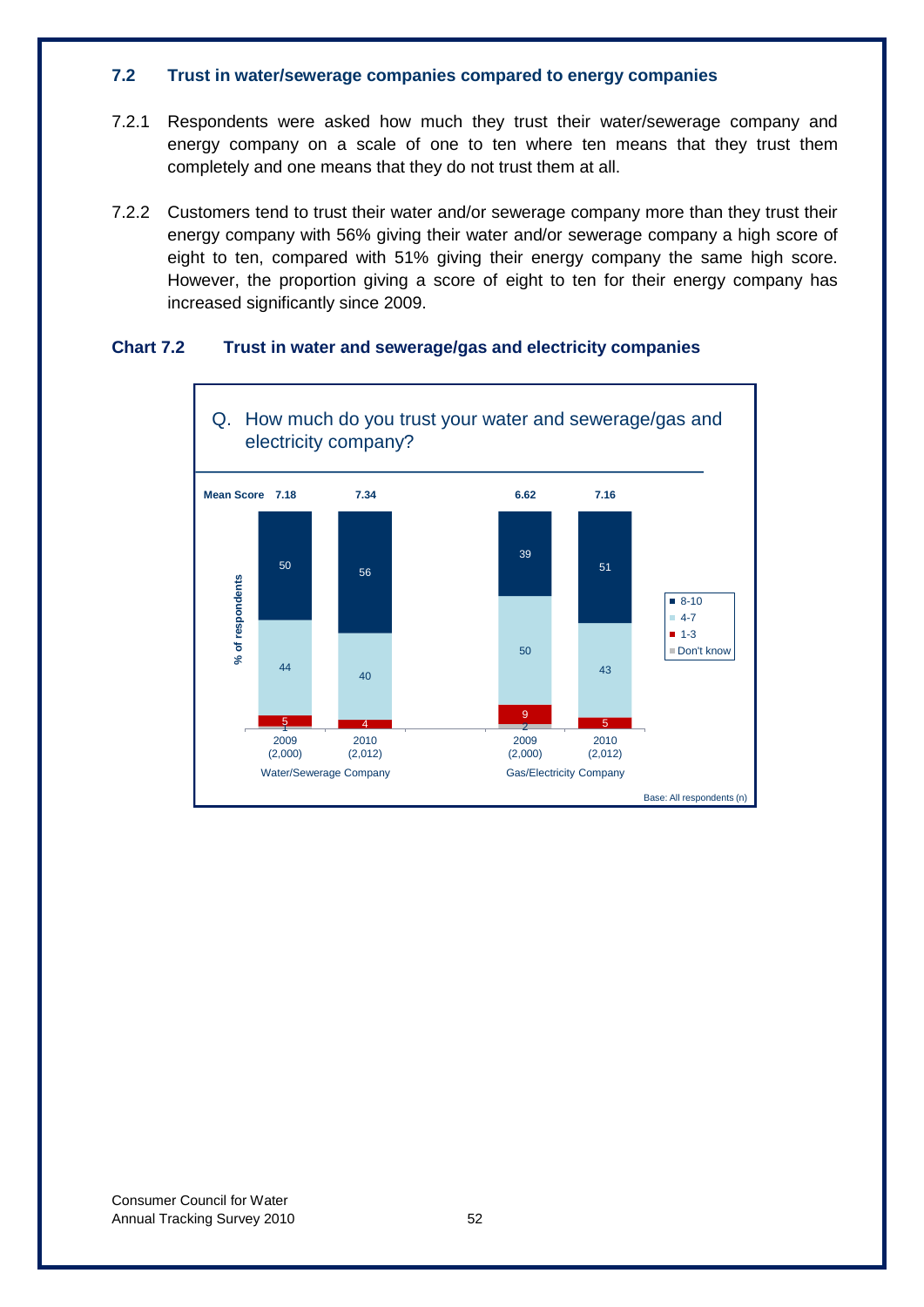## **7.3 Satisfaction with services**

- 7.3.1 Overall satisfaction for water and sewerage companies and landline suppliers has changed very little since 2008 and levels of satisfaction with water and sewerage companies, energy suppliers and landline suppliers are almost aligned this year (88% water & sewerage company compared with 89% energy supplier and 88% landline supplier).
- 7.3.2 Overall satisfaction for energy suppliers has increased significantly since 2008, which links in with the significant increase in satisfaction with value for money for energy suppliers over the past two years.
- 7.3.3 Overall satisfaction with local councils has decreased significantly since 2008 (52% compared with 72%).



## **Chart 7.3 Satisfaction with services**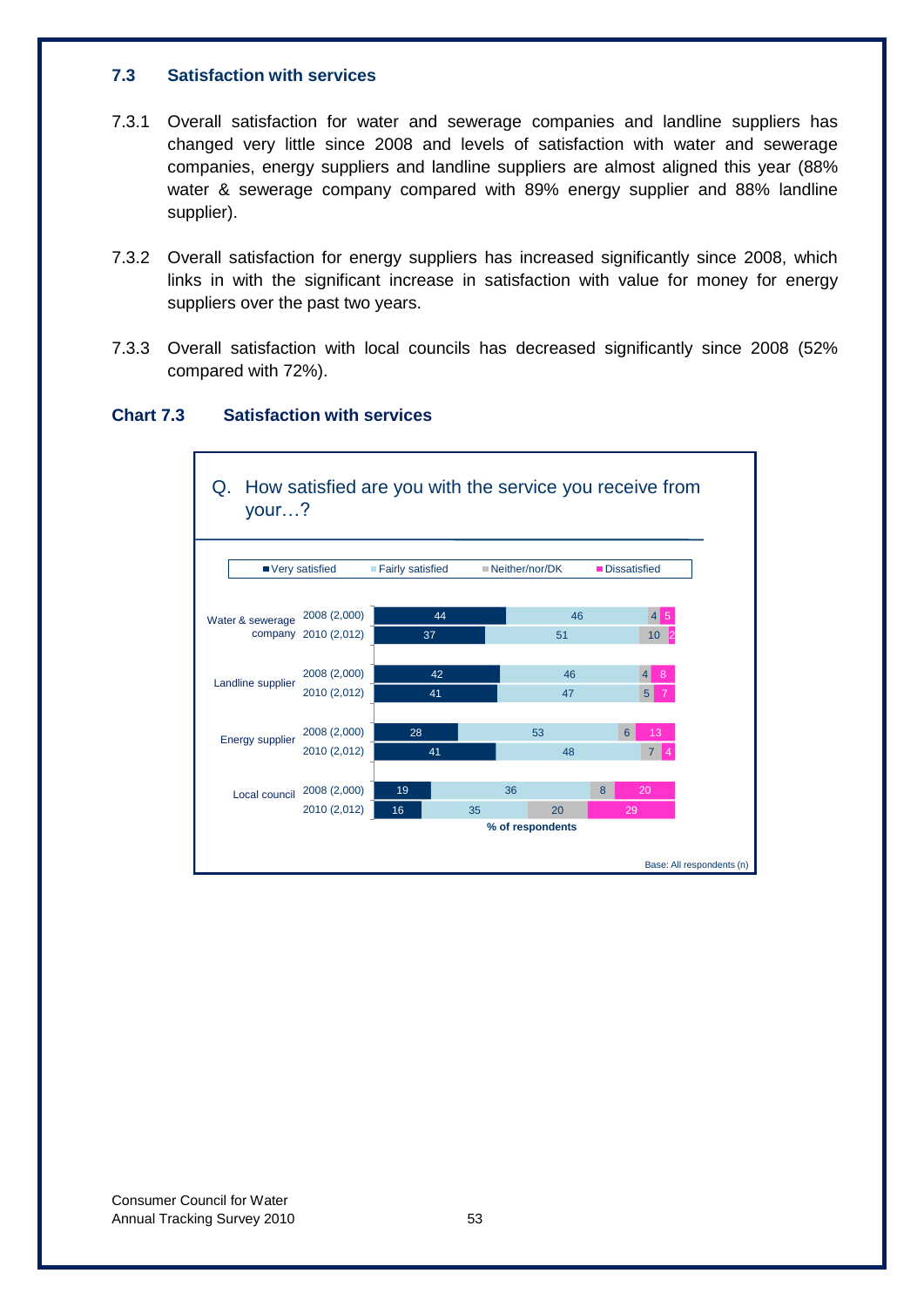# 8. Speaking up for water consumers

8.0.1 In this section we investigate customers' views on a number of issues linked to reporting problems with their water and sewerage services, awareness of CCWater and the perceived importance of CCWater as an organisation.

## **Summary**

- Unprompted awareness of CCWater is very low (0.2% spontaneously mentioned CCWater as the consumer body for the water and sewerage industry – down from 0.7% last year).
- When prompted, one in seven (14%) say that they have heard of CCWater.
- Despite this low awareness of CCWater, nearly all customers (93%) agree that it is important to have a consumer body representing their interests in the water and sewerage industry. Almost one fifth think that it is absolutely essential, 55% think it is very important and 19% think it is fairly important (rounding up to 93% overall).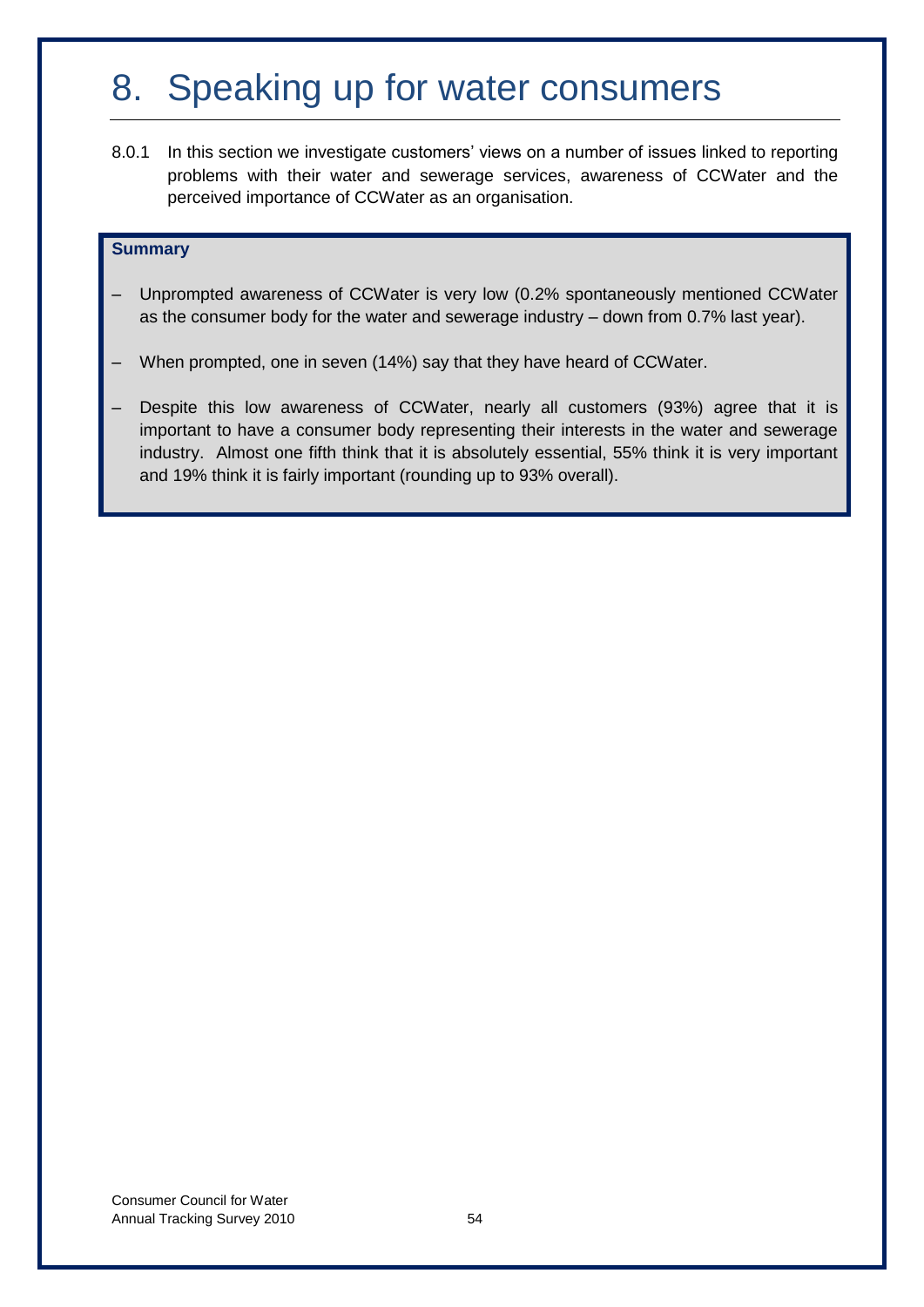# **8.1 Awareness and perceived importance of CCWater**

- 8.1.1 Unprompted awareness of CCWater is very low and amongst those who think they know who the consumer body for water is, Ofwat is most frequently mentioned (27% think that Ofwat is the consumer body, compared with 0.2% who believe it to be CCWater).
- 8.1.2 Despite these relatively low levels of spontaneous awareness, when prompted, a further 14% of respondents claimed to have heard of CCWater before it was mentioned to them in the survey.



# **Chart 8.1 Unprompted awareness of CCWater**

- 8.1.3 Respondents in the Midlands were the most likely to have heard of CCWater (19%), with respondents in the Thames region the least likely (9%).
- 8.1.4 Older respondents are more likely to say they had heard of CCWater, as was the case in previous years.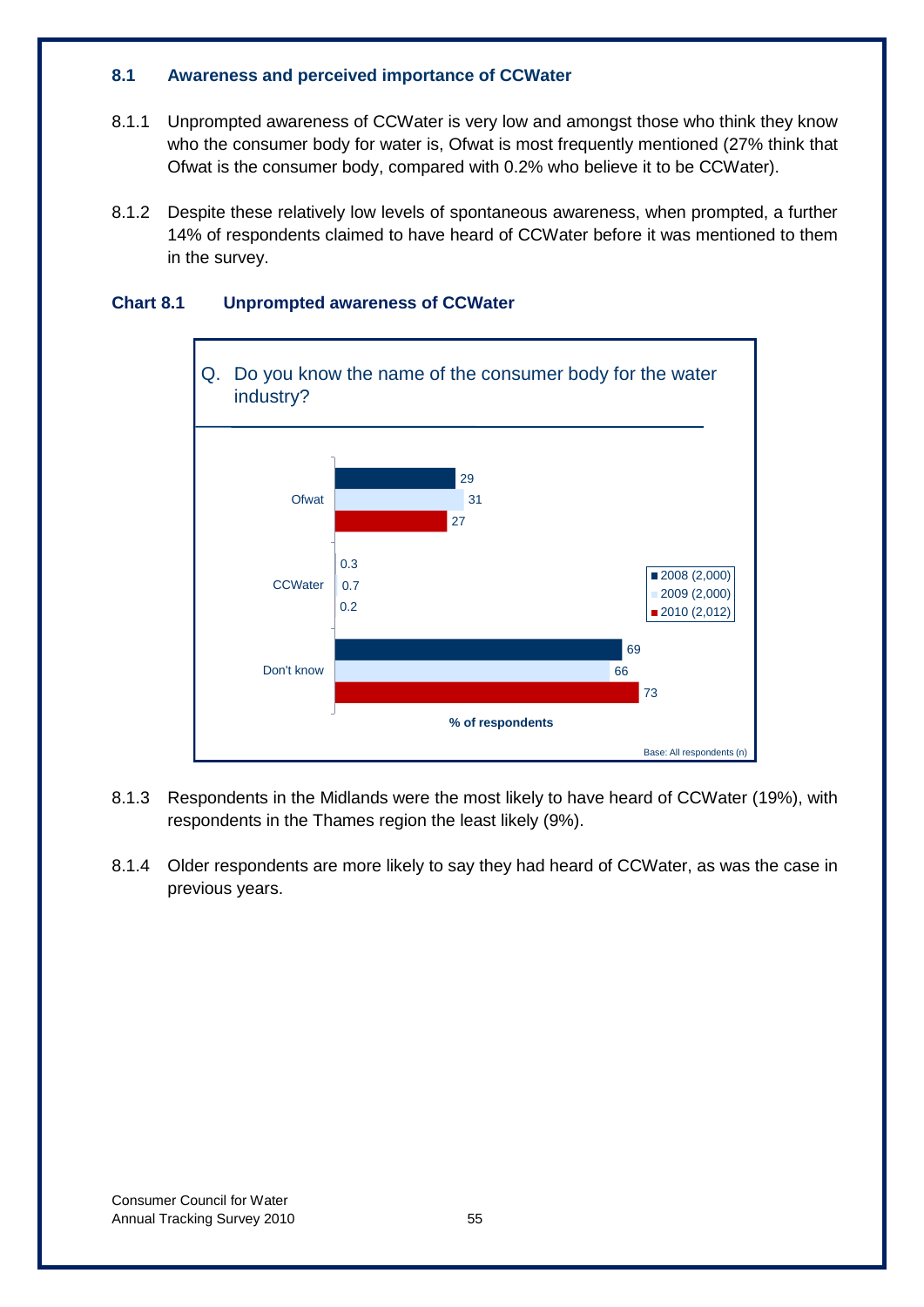- 8.1.5 Of those aware of CCWater, most were unable to say what CCWater actually does, 19% think it provides a voice for consumers, 9% think it is a regulatory body for the water sector and 9% think it is a water company. Lesser mentions include:
	- 6% think it is a part of Ofwat.
	- 3% think it is a Government body.
	- 2% think CCWater does customer research.
- 8.1.6 Despite over 80% saying that they are unaware of CCWater, most respondents do still think that it is important to have a consumer body representing their interests about the water and sewerage services they receive. As shown in the chart below, almost one fifth (18%) think that it is absolutely essential, 55% think it is very important and 19% think it is fairly important. Only 7% think that it is not important to have a consumer body representing their interests within the water industry.

# **Chart 8.2 Importance of having a consumer body representing customers' interests**



8.1.7 Respondents were given statements about CCWater and asked whether they agreed with them. Just over two fifths (44%) of those who were aware of CCWater after being prompted (302 respondents) say that they would know how to contact CCWater if they had a problem or needed advice (51% in 2009). Just over one third rate CCWater as being effective in representing their views (36%) and the same proportion say that they have seen references to CCWater or CCWater press notices (43% and 37% in 2009).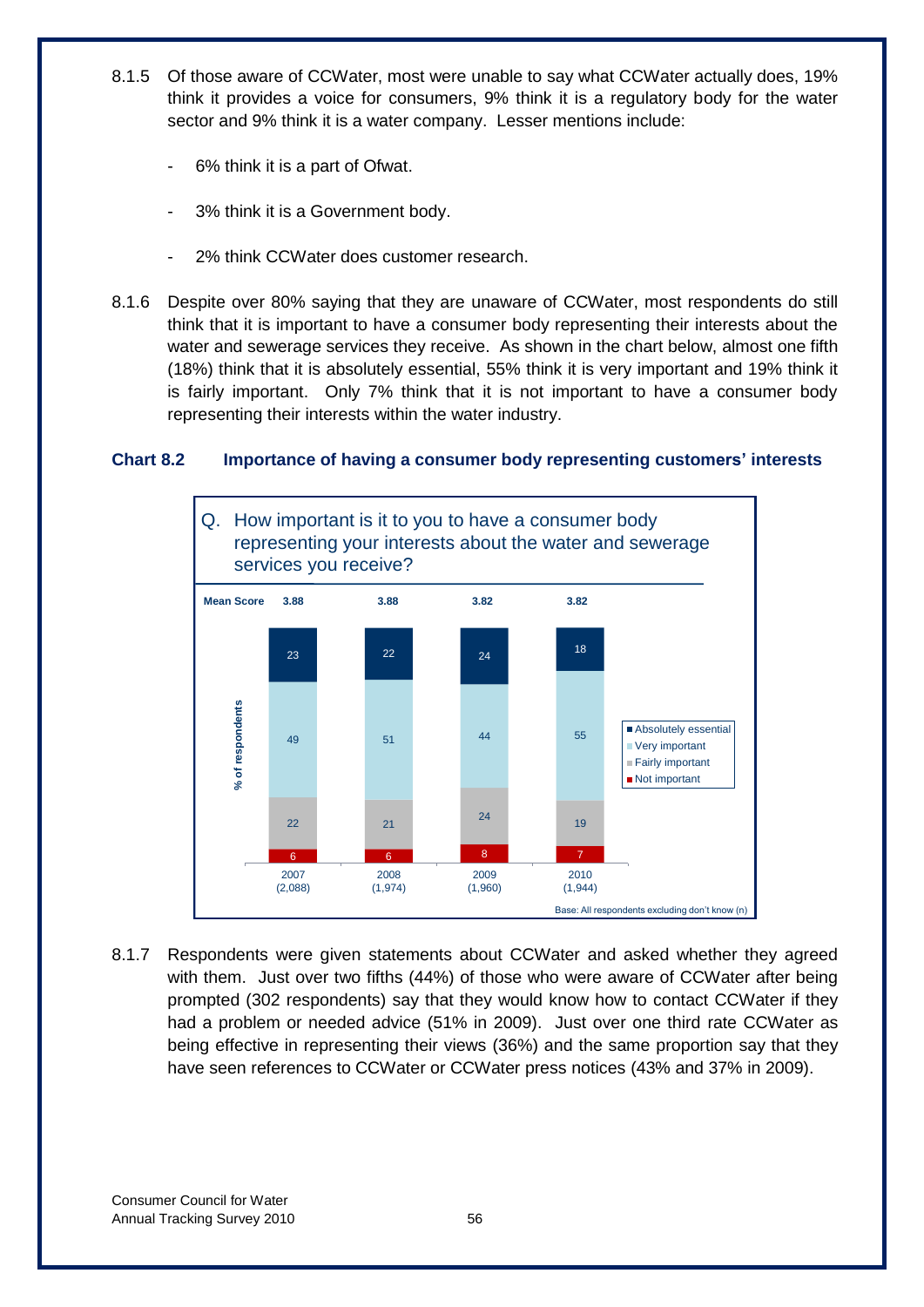# 9. Conclusions

- 9.1 Over the past year customers" views on water and sewerage services have been fairly stable. Where there have been changes, these are inclined to be marginal rather than significant changes in opinion. However, there are signs that customer behaviour is changing, with more customers making a concerted effort to reduce water usage and an increasing number understanding what they can not dispose of down sinks, drains and toilets.
- 9.2 Detailed below are the key findings:
	- 9.2.1 Satisfaction with value for money for water and sewerage services has increased slightly. Satisfaction with value for money remains lowest for the South West where there are higher than average water and sewerage charges.
	- 9.2.2 Perceived value for money is very similar for energy and water suppliers (for both water supply and sewerage services).
	- 9.2.3 There has been a slight increase in those perceiving that water and sewerage charges are fair, and a slight decrease in those who consider them to be unfair.
	- 9.2.4 Affordability remains fairly stable year on year with a very small increase in the proportion agreeing their charges are affordable, and slight decrease in those who consider them to be unaffordable.
	- 9.2.5 More consumers are likely to agree that charges are affordable than are likely to agree that charges are fair.
	- 9.2.6 There has been a significant fall in those aware of:
		- WaterSure/Welsh Water Assist.
		- Services for elderly and/or disabled customers.
		- The right to claim compensation if a company fails to meet certain service standards.

However, those interested in finding out more about WaterSure/Welsh Water Assist and services for elderly and/or disabled customers has increased.

- 9.2.7 There has been a significant fall in the number of customers contacting their water company with an enquiry or a complaint.
- 9.2.8 Satisfaction levels for general enquiries are, not surprisingly, higher than they are for complaint handling.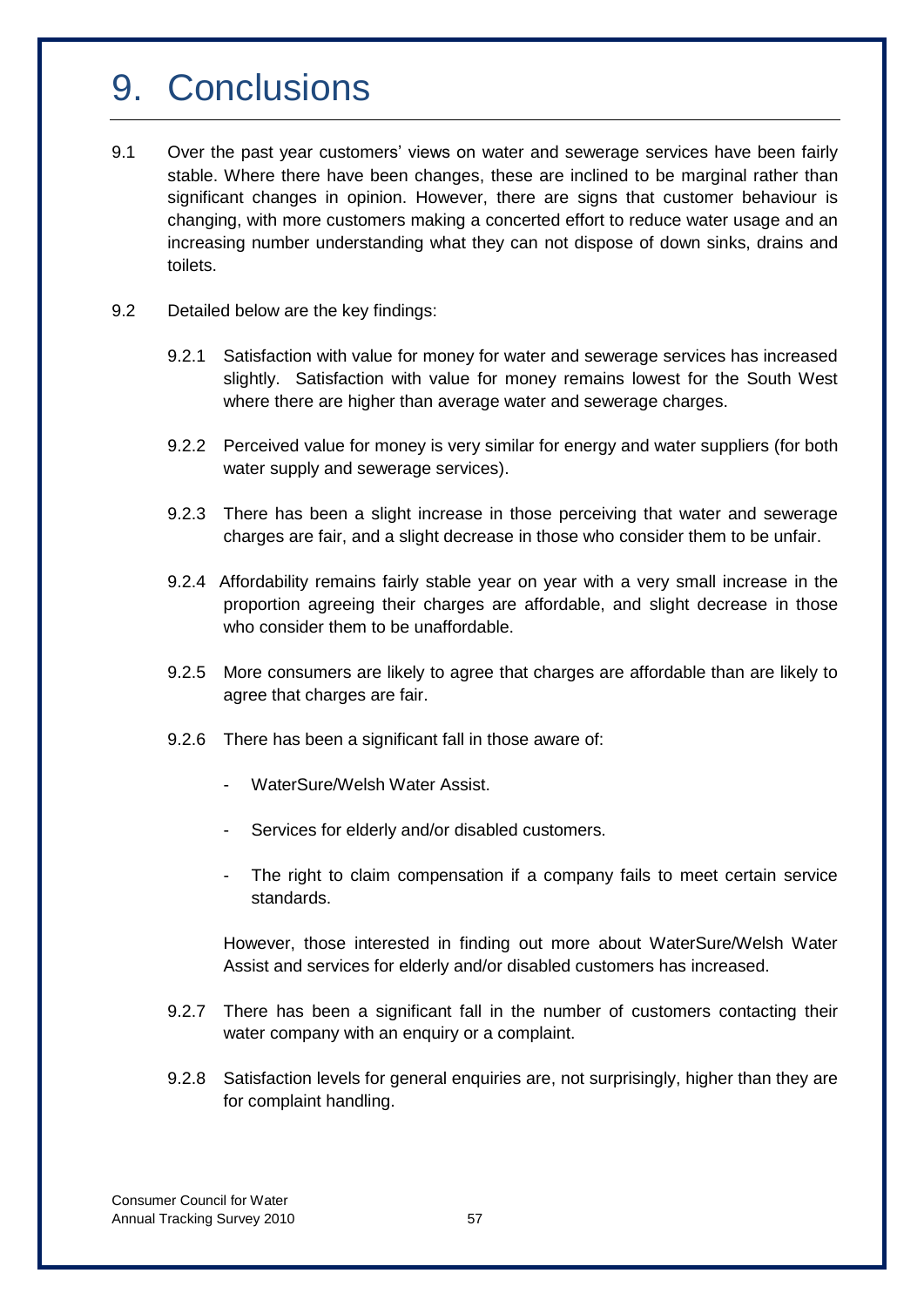- 9.2.9 Whilst overall there has been a fall in those contacting their water company, there has been a significant increase in those who would contact them if they were struggling to pay their bills.
- 9.2.10 Satisfaction with water and sewerage services remains high.
- 9.2.11 Encouragingly, there has been an increase in the number of households taking action to reduce their water usage. This is despite awareness of using water wisely campaigns decreasing.
- 9.2.12 There has also been an increase in public understanding of what should be disposed of down the toilet/sink/drain – this is an area which has been promoted by many water companies in the last year.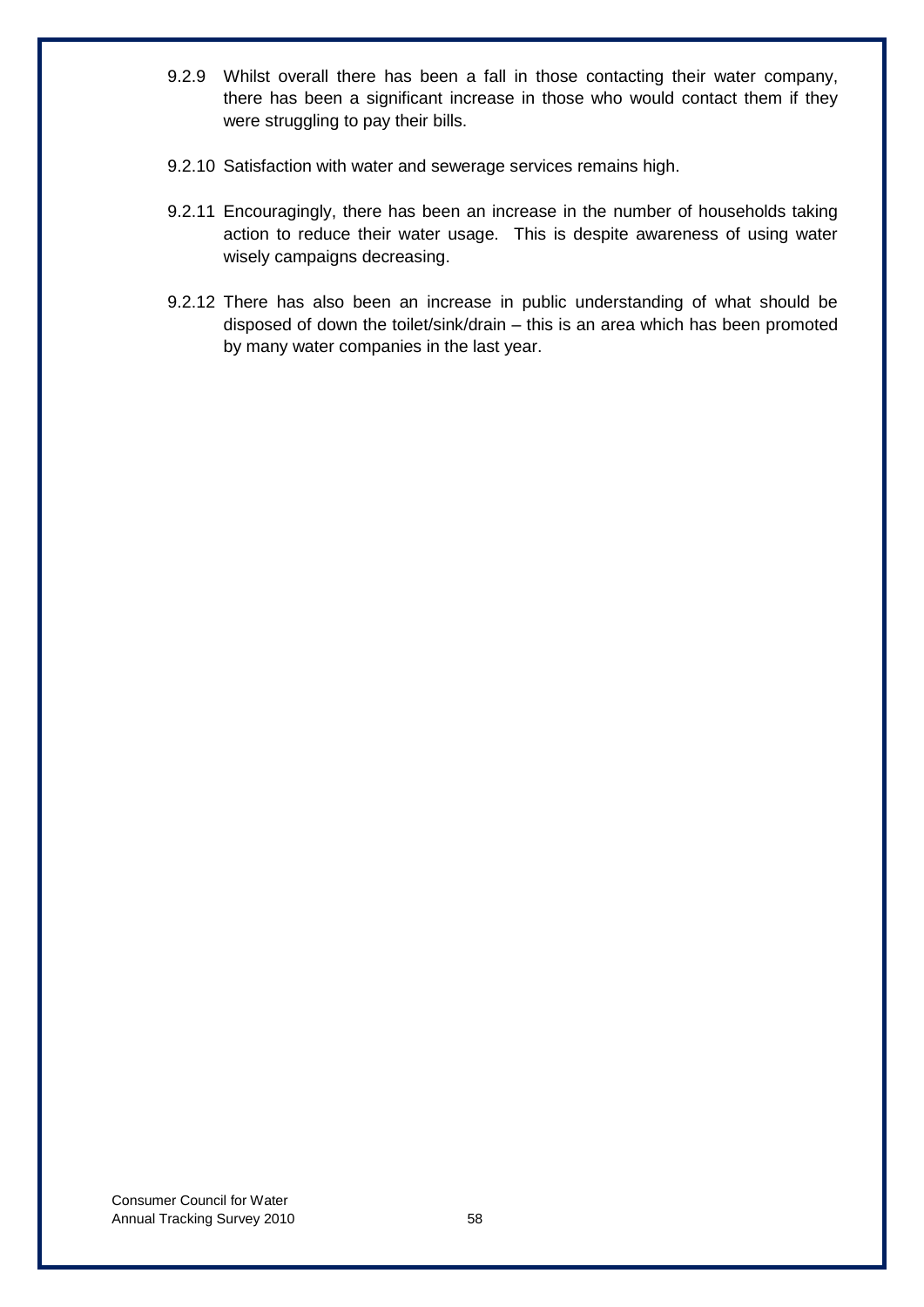# Appendix 1 – Questionnaire

#### **Introduction**

Good Morning/Afternoon, my name is… calling from DJS Research on behalf of the Consumer body for the water industry. We are carrying out a survey about water and sewerage services. Could you spare some time to answer some questions?

**READ OUT IF NECESSARY** The survey should take around 20 minutes and is intended to help ensure that you get a good service from your water company.

We would like you to give your honest opinions as this is completely confidential and we can assure you that our discussion will be undertaken under strict market research codes of conduct.

Firstly I would like to ask you some questions to ensure that you are eligible to take part in the survey:

Q1. Are you the water bill payer in your household? **INTERVIEWER INSTRUCTION: If respondent says that they pay their water bill as part of rent code as 2 (CLOSE). SINGLE CODE**

| Yes        |    | Q <sub>2</sub> |
|------------|----|----------------|
| No         |    | <b>CLOSE</b>   |
| Don't know | 85 | <b>CLOSE</b>   |

## **CLOSE If no/don't know at Q1 ask if there is somebody else in the household who is the bill payer. If yes, interview that person. If no, thank and close**

| Q2. | And which of the following applies to the way you pay your bills READ OUT |  |
|-----|---------------------------------------------------------------------------|--|
|-----|---------------------------------------------------------------------------|--|

| Sole bill payer<br>You share payment of the bill with |    |
|-------------------------------------------------------|----|
|                                                       |    |
| - With spouse/partner                                 |    |
| - As part of shared house                             | 3  |
| Other (specify)                                       | 4  |
| Don't know                                            | 85 |
|                                                       |    |

## Q3. Do you or any member of your family work in: **READ OUT**

| The water industry i.e. work for a water company               |               | <b>CLOSE</b> |
|----------------------------------------------------------------|---------------|--------------|
| A consumer organisation e.g. Consumer Focus or Consumer Direct |               |              |
| Which?, Citizens Advice Bureau                                 | $\mathcal{L}$ | <b>CLOSE</b> |
| Market Research                                                | ર             | <b>CLOSE</b> |
| None of the above                                              | 87            |              |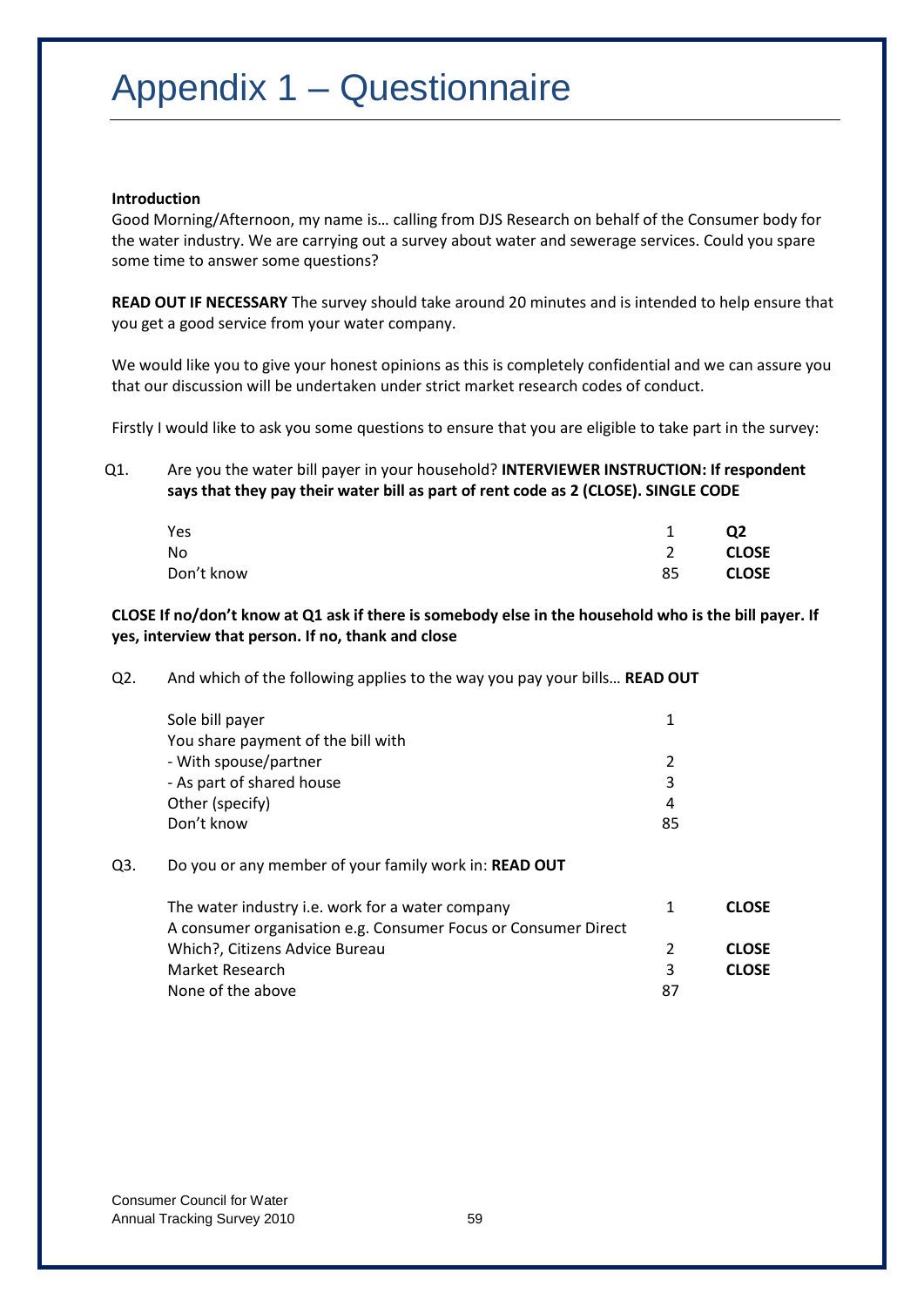## Q4a. Who is your water company? (This may be a company which deals with your sewerage too.) **SINGLE CODE – PROMPT WITH HIGHLIGHTED COMPANIES IF NECESSARY**

|                                                                  | 1  |
|------------------------------------------------------------------|----|
| Anglian Water Services Ltd                                       |    |
| Dwr Cymru Cyfyngedig (Welsh Water)                               | 2  |
| Northumbrian Water Ltd                                           | 3  |
| Severn Trent Water Ltd                                           | 4  |
| South West Water Ltd                                             | 5  |
| Southern Water Services Ltd                                      | 6  |
| Thames Water Utilities Ltd                                       | 7  |
| United Utilities Water Plc (North West Water)                    | 8  |
| Wessex Water Services Ltd                                        | 9  |
| Yorkshire Water Services Ltd                                     | 10 |
| <b>IF 1-10 ASK Q4b</b>                                           |    |
| <b>Water only companies</b>                                      |    |
| Bournemouth & West Hampshire Water Plc                           | 11 |
| <b>Bristol Water Plc</b>                                         | 12 |
| Cambridge Water Company Plc                                      | 13 |
| Cholderton & District Water Company Ltd                          | 14 |
| Dee Valley Water Plc                                             | 15 |
| Essex & Suffolk Water                                            | 16 |
| Veolia Water Southeast Ltd (formerly Folkestone & Dover Water    |    |
| Services)                                                        | 17 |
| Hartlepool Water Plc                                             | 18 |
| <b>Portsmouth Water Plc</b>                                      | 19 |
| South East Water Plc (including Mid Kent Water Plc)              | 20 |
| South Staffordshire Water Plc                                    | 21 |
| Sutton & East Surrey Water Plc                                   | 22 |
| Veolia Water East Ltd (formerly Tendring Hundred Water Services) | 23 |
| Veolia Water Central Ltd (formerly Three Valleys Water)          | 24 |
| IF 11-24 ASK Q4c                                                 |    |
|                                                                  |    |

Don't know 85 **IF DON'T KNOW: All respondents to check and arrange call back**

# **ASK IF 1-10 AT Q4a**

Q4b. And do they also provide your sewerage services, or do you have a septic tank?

| Provide sewerage services |    |
|---------------------------|----|
| Have septic tank          |    |
| Don't know                | 85 |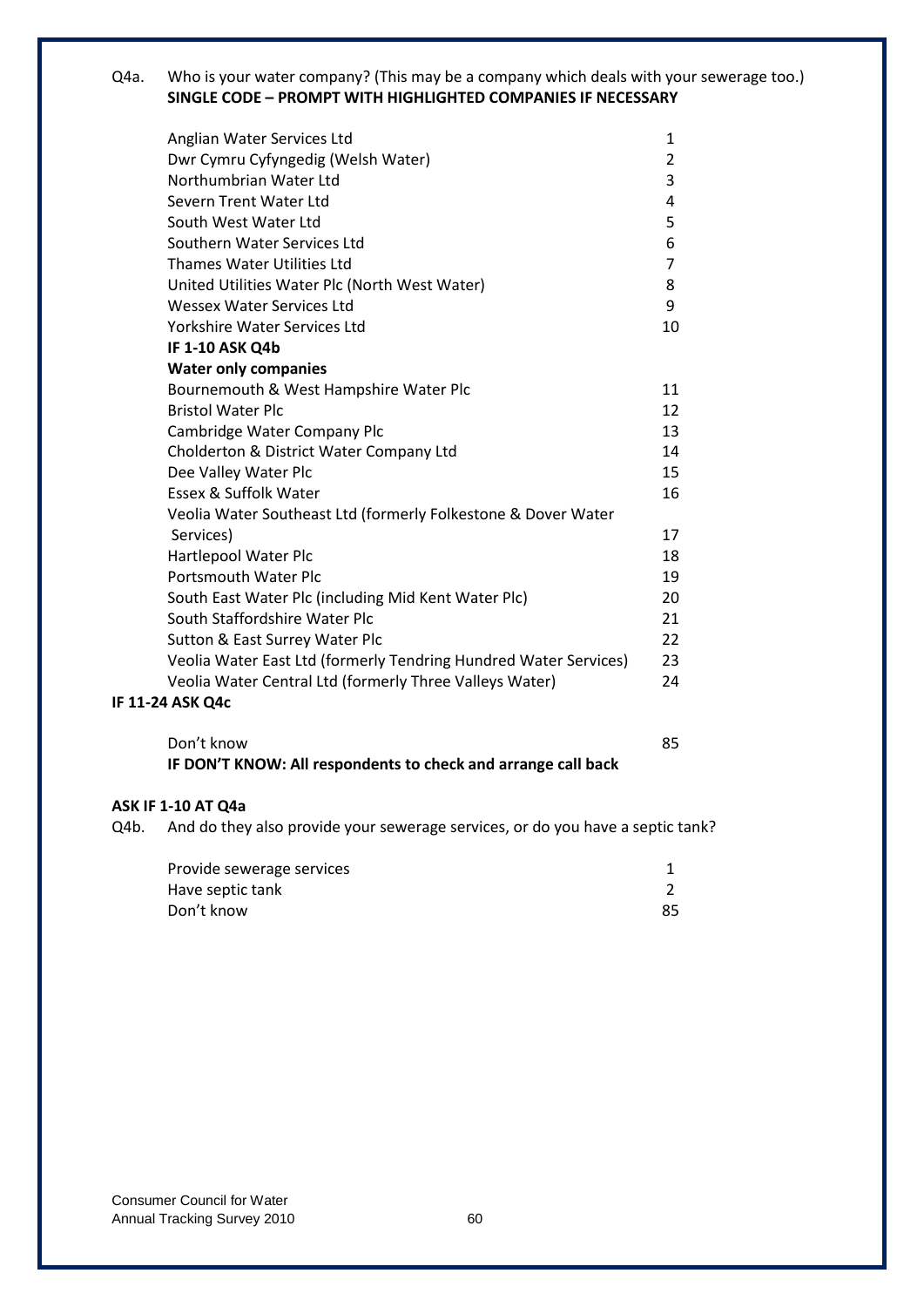## **ASK IF 11-24 AT Q4a**

#### Q4c. And who is your sewerage company?

**ADD IF NECESSARY: the bill from your water company will also say who provides your sewerage services.**

**SINGLE CODE – PROMPT WITH HIGHLIGHTED COMPANIES IF NECESSARY**

| Anglian Water Services Ltd                    |    |
|-----------------------------------------------|----|
| Dwr Cymru Cyfyngedig (Welsh Water)            |    |
| Northumbrian Water Ltd                        | 3  |
| Severn Trent Water Ltd                        | 4  |
| South West Water Ltd                          | 5  |
| Southern Water Services Ltd                   | 6  |
| Thames Water Utilities Ltd                    |    |
| United Utilities Water Plc (North West Water) | 8  |
| Wessex Water Services Ltd                     | 9  |
| Yorkshire Water Services Ltd                  | 10 |
| N/A – have septic tank                        | 11 |
| Don't know                                    | 85 |
|                                               |    |

# **SECTION A - COMPANY INFORMATION**

Q5a How much do you agree or disagree that your water and sewerage bill makes it clear how much needs to be paid and when? **SINGLE CODE**

| Strongly agree             |               |
|----------------------------|---------------|
| Tend to agree              | $\mathcal{P}$ |
| Neither agree nor disagree | ર             |
| Tend to disagree           | 4             |
| Strongly disagree          | 5.            |
| Don't know                 | 85            |
|                            |               |

Q5b. And do you agree or disagree that it is clear how the final amount of your bill was reached? **SINGLE CODE**

| Strongly agree             |               |
|----------------------------|---------------|
| Tend to agree              | $\mathcal{P}$ |
| Neither agree nor disagree | ર             |
| Tend to disagree           | 4             |
| Strongly disagree          | 5.            |
| Don't know                 | 85            |
|                            |               |

Q6. How satisfied or dissatisfied are you with the value for money of the water services in your area? **SINGLE CODE**

| ີຊ |
|----|
|    |
|    |
| 85 |
|    |

## **DO NOT ASK IF CODE 2 AT Q4B OR 11 AT Q4C (SEPTIC TANK)**

| <b>Consumer Council for Water</b> |    |
|-----------------------------------|----|
| Annual Tracking Survey 2010       | 61 |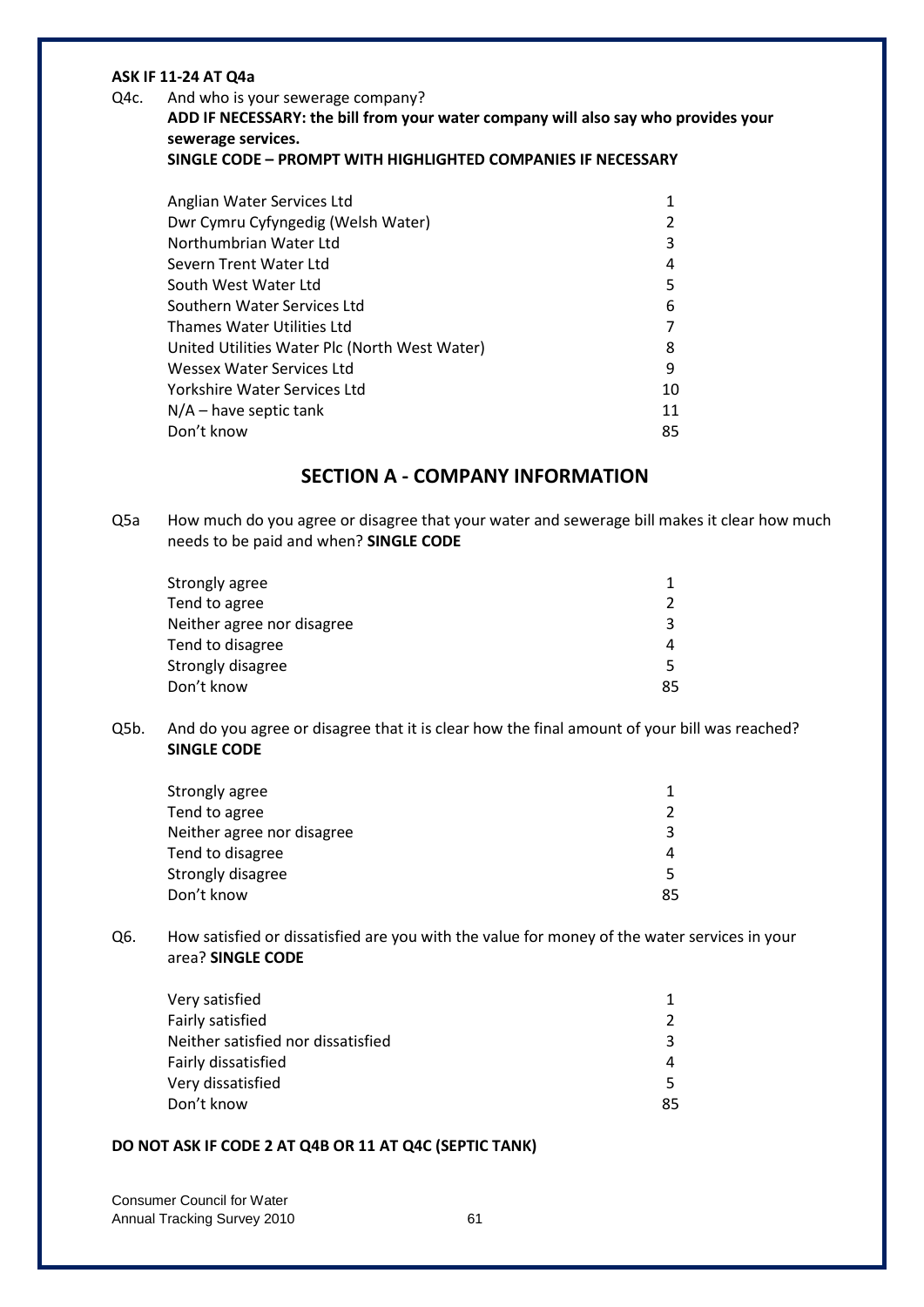Q7. How satisfied or dissatisfied are you with the value for money of the sewerage services in your area? **SINGLE CODE**

| Very satisfied                     |               |
|------------------------------------|---------------|
| Fairly satisfied                   | $\mathcal{P}$ |
| Neither satisfied nor dissatisfied | ₹             |
| Fairly dissatisfied                | 4             |
| Very dissatisfied                  | 5.            |
| Don't know                         | 85            |
|                                    |               |

## **ASK ALL DISSATISFIED (CODED 4 OR 5) AT Q6 AND/OR Q7**

Q8. Why do you think you don't get value for money from your Water [and/or sewerage] services? **DO NOT READ OUT. MULTICODE**

| Cost/prices have risen                              |               |
|-----------------------------------------------------|---------------|
| Rates are unfair/should depend on size of household | $\mathcal{P}$ |
| Poor/inefficient service/issues not resolved        | 3             |
| Poor water quality                                  | 4             |
| Problems with sewers/drains                         | 5             |
| Leaking pipes                                       | 6             |
| Water meter issues/problems                         | 7             |
| Other (specify)                                     | 80            |
| Don't know                                          | 85            |

# **ASK ALL**

Q9. We would like to ask you a couple of questions about your gas and electricity suppliers. Does the same company provide your gas and electricity?

| Yes – both gas and electricity from same company |    |
|--------------------------------------------------|----|
| No – gas and electricity from separate companies |    |
| Don't have mains gas                             |    |
| Don't know                                       | 85 |

Q10 How satisfied or dissatisfied are you with the value for money from services such as…?: **READ OUT EACH SERVICE & SINGLE CODE**

Scale: 1= very satisfied, 2= Fairly satisfied, 3= Neither satisfied nor dissatisfied, 4=Fairly dissatisfied, 5= very dissatisfied, 85= don't know 89= not applicable.

- a) Your energy supplier (gas and electricity)
- b) Your gas supplier **[IF SEPARATE COMPANIES AT Q9]**
- c) Your electricity supplier **[IF NO MAINS GAS/SEPARATE COMPANIES AT Q9]**
- d) Your telephone landline supplier
- e) Council Tax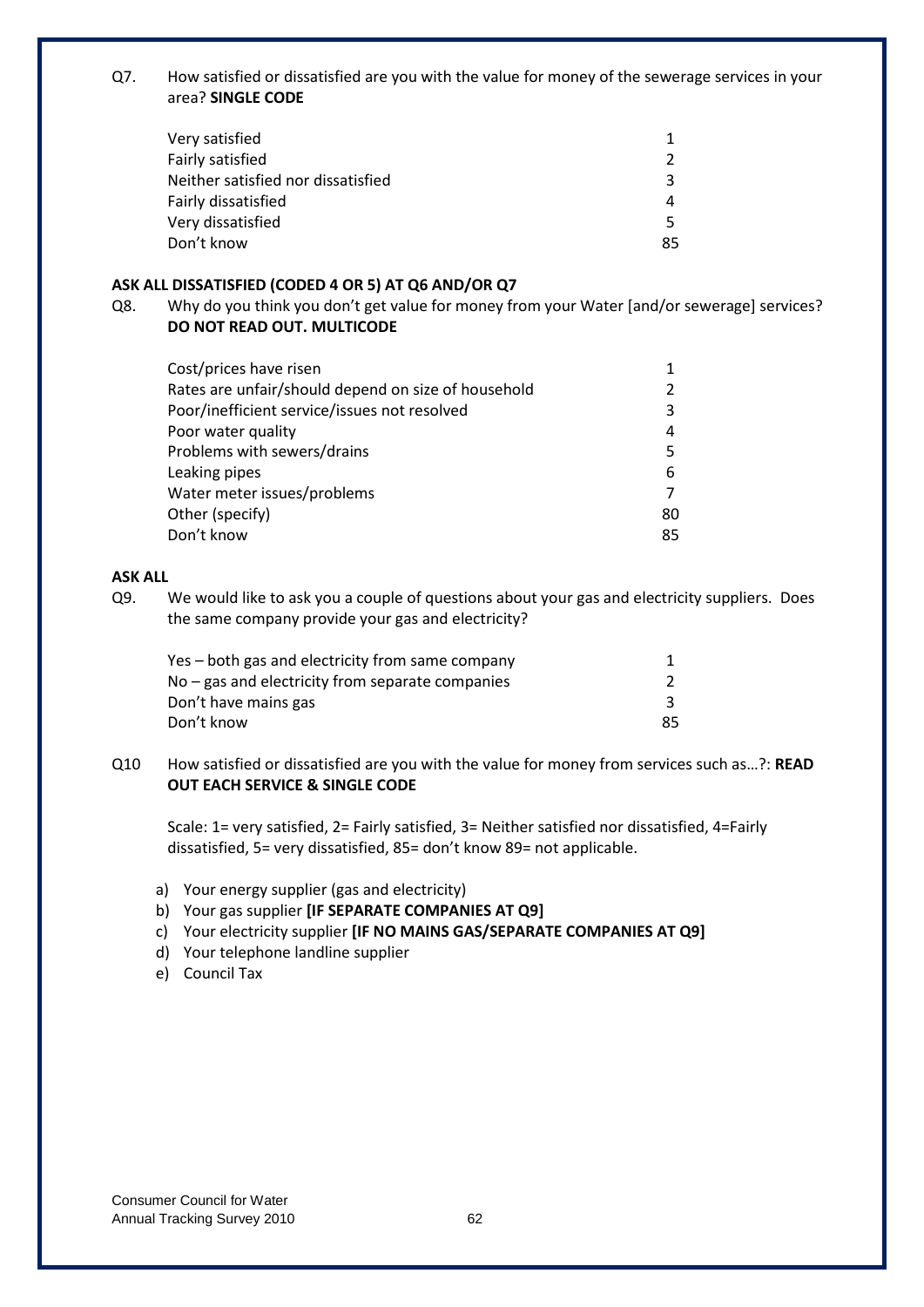## **ASK Q11 IF CODE IS HIGHER FOR Q10a/b/c THAN Q6 OR Q7**

Q11 Why do you say that you are more satisfied with the value for money from your energy (gas/electricity – IF SEPARATE SUPPLIERS/NO MAINS GAS AT Q9a) supplier than the value for money from your water [and sewerage] services? **DO NOT READ OUT. MULTICODE**

| Cheaper/better value            |               |
|---------------------------------|---------------|
| Able to switch                  | $\mathcal{P}$ |
| Better service                  | 3             |
| No complaints/problems          | 4             |
| Fixed rate from energy supplier | 5.            |
| More information/communication  | 6             |
| Other (specify)                 | 80            |
| Don't know                      | 85            |

# **ASK ALL**

Q12 How much do you agree or disagree that the water [and sewerage] charges that you pay are fair? **SINGLE CODE**

| Strongly agree             | 014 |
|----------------------------|-----|
| Tend to agree              | O14 |
| Neither agree nor disagree | O14 |
| Tend to disagree<br>4      | Q13 |
| Strongly disagree<br>5     | Q13 |
| Don't know<br>85           | 014 |

### **ASK Q13 IF DISAGREE AT Q12 (CODES 4-5)**

Q13. Why do you think that the water [and sewerage] charges that you pay are unfair? **DO NOT READ OUT. MULTICODE**

| Expensive/prices have risen                         |               |
|-----------------------------------------------------|---------------|
| Rates are unfair/should depend on size of household | $\mathcal{P}$ |
| Profits/shareholder paid too much                   | 3             |
| Poor/inefficient service                            | 4             |
| Poor water quality                                  | 5.            |
| Other (specify)                                     | 80            |
| Don't know                                          | 85            |
|                                                     |               |

# **ASK ALL**

Q14. How much do you agree or disagree that the water [and sewerage] charges that you pay for are affordable to you? **SINGLE CODE**

| Strongly agree             |               |
|----------------------------|---------------|
| Tend to agree              | $\mathcal{P}$ |
| Neither agree nor disagree | ર             |
| Tend to disagree           | 4             |
| Strongly disagree          |               |
| Don't know                 | 85            |
|                            |               |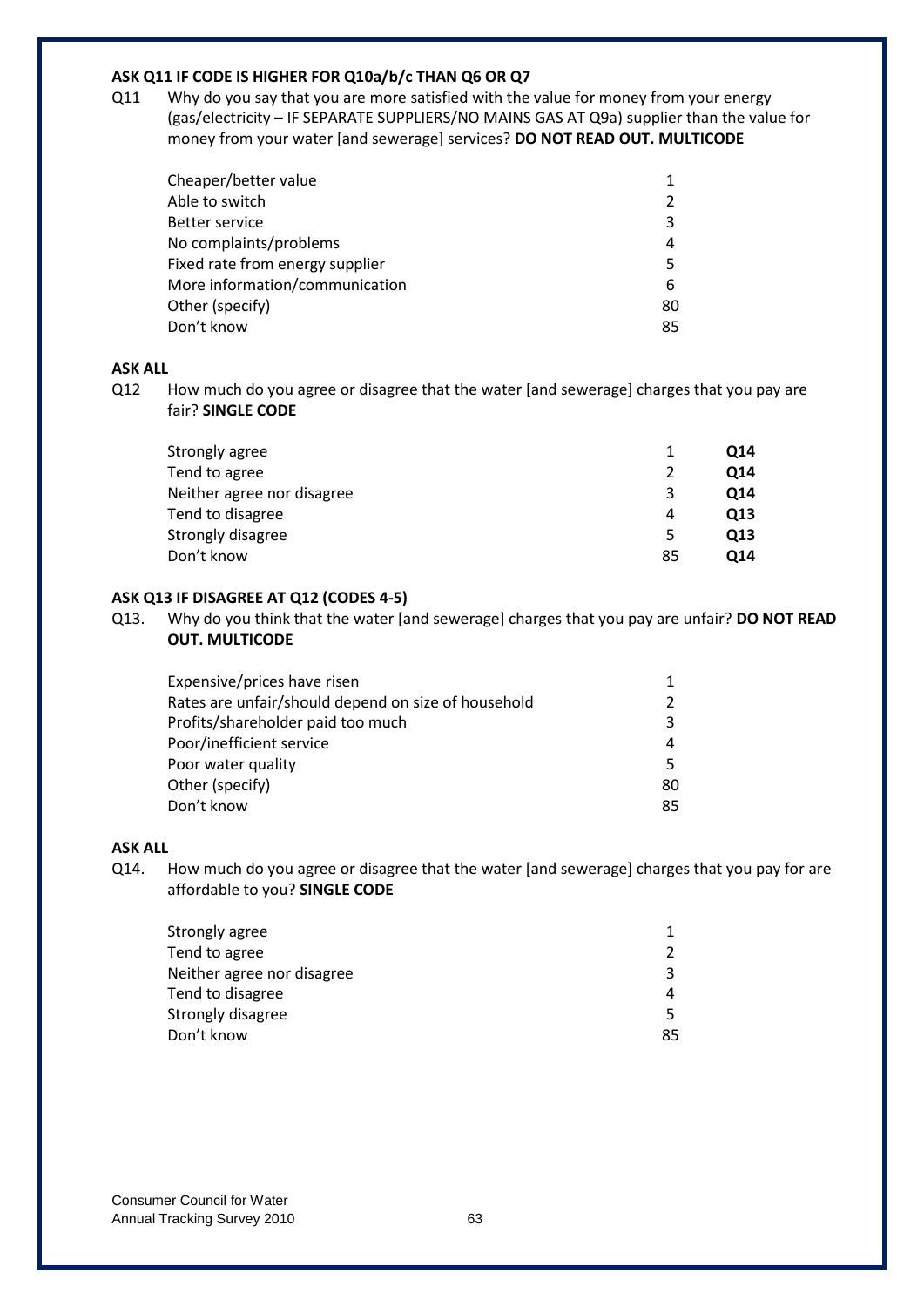# **SECTION B - CONSUMER RIGHTS & RESPONSIBILITIES**

Q15. How likely would you be to contact your water company if you were worried about paying your bill? **READ OUT**

|      | Very likely                                         | 1  |
|------|-----------------------------------------------------|----|
|      | Fairly likely                                       | 2  |
|      | Not very likely                                     | 3  |
|      | Not at all likely                                   | 4  |
|      | Don't know                                          | 85 |
| Q16. | Does your household have a water meter? SINGLE CODE |    |
|      | Yes                                                 | 1  |
|      | No                                                  | 2  |
|      | Don't know                                          | 85 |
|      |                                                     |    |

### Q17. Were you aware that …: **SINGLE CODE FOR EACH STATEMENT**

| Scale:     |    |
|------------|----|
| Yes        |    |
| No         | ົ  |
| Don't know | 85 |

- a) When requested, water meters are fitted free of charge
- b) If you ask for a meter to be fitted, you have 12 months to decide whether or not you like it. If you decide you don't like it, you can go back to a water rate charge for your property. There are no extra charges made for trialling this service. **[DO NOT ASK OF VWSE – CODE 17 AT Q4a]**

## **INTERVIEWER NOTE: If asked, the water meter itself stays within the property. Also, if you move into a property that is charged for water via a meter you cannot revert to non-metered charges.**

## **ASK ALL**

Q18. Are you aware of or are you currently on the WaterSure tariff (Welsh Water Assist - IF CODE 2 AT Q4a)? This was introduced to help people in low income groups who need to use a lot of water

# **READ OUT. SINGLE CODE**

| Yes, have heard of it but do not need it |    |
|------------------------------------------|----|
| Yes, have subscribed to it               |    |
| No, but would like to know more          |    |
| No, but do not need it                   | 4  |
| Don't know                               | 85 |

**INTERVIEWER NOTE: If respondent answers 'No, but would like to know more', then please tell them you can give them the telephone number for their water company at the end of the interview**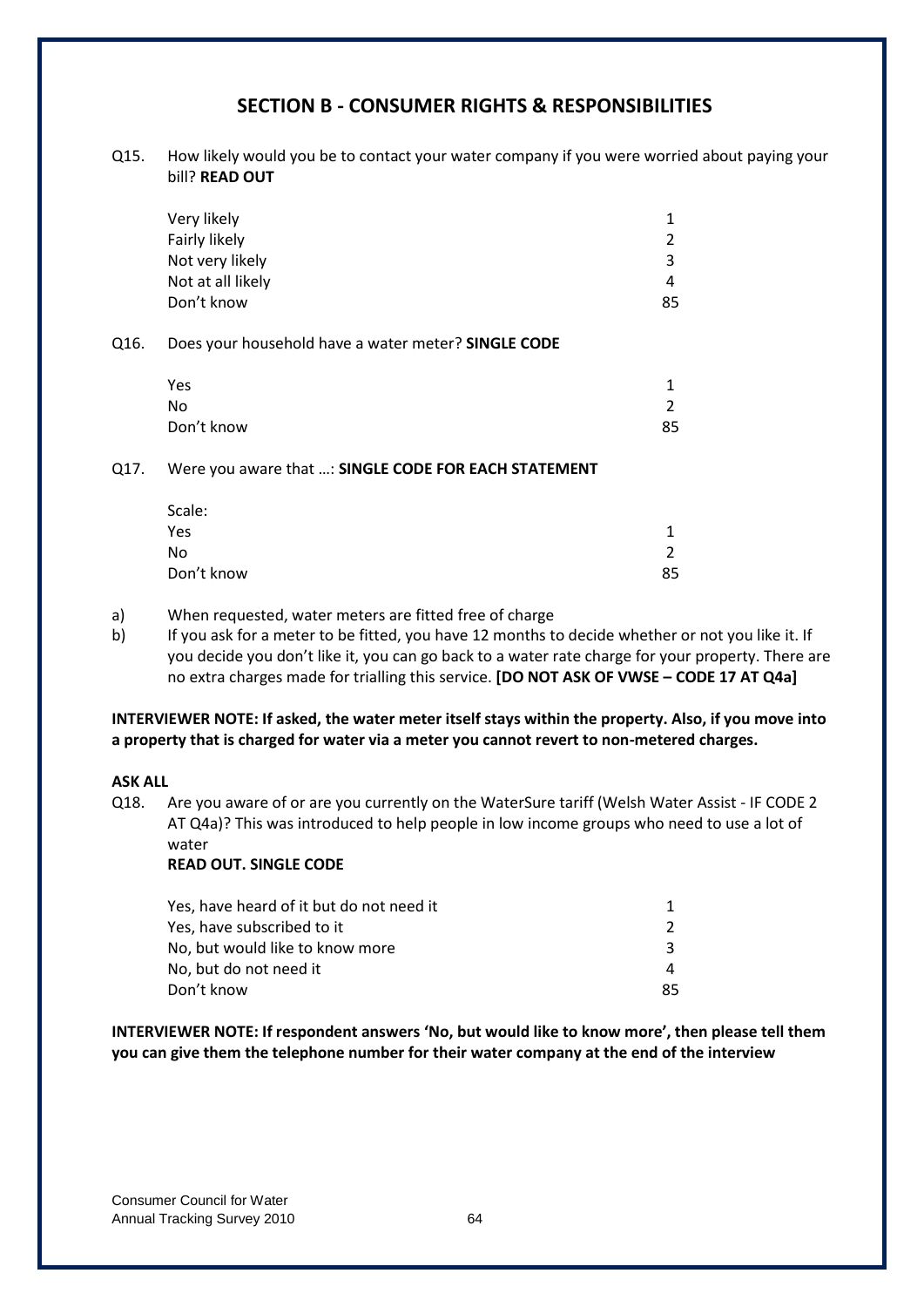Q19. Are you aware of your water company's services for elderly and/or disabled customers? These might include services for sight impaired people such as large print or Braille leaflets and bills, passwords to ensure callers from the company are genuine, or customers on dialysis who need constant availability of supply.

## **READ OUT. SINGLE CODE**

| Yes, have heard of it but do not need it |    |
|------------------------------------------|----|
| Yes, have subscribed to it               |    |
| No, but would like to know more          | ર  |
| No, but do not need it                   | 4  |
| Don't know                               | 85 |

**INTERVIEWER NOTE: If respondent answers 'No, but would like to know more', then please tell them you can give them the telephone number for their water company at the end of the interview**

Q20. Were you aware that if your water [and/or sewerage] company fails to meet certain customer service standards for reasons within their control you may be entitled to compensation? **SINGLE CODE**

| Yes, was aware    |    |
|-------------------|----|
| No, was not aware |    |
| Don't know        | 85 |

## **INTERVIEWER NOTE: If asked, information on service standards and the occasions when customers may be entitled to compensation can be obtained from your water company or their website**

Q21. Have you contacted your water [and/or sewerage] company to make an enquiry in the past 12 months? **SINGLE CODE**

| Yes        |    | Q <sub>22</sub> |
|------------|----|-----------------|
| No         |    | Q <sub>23</sub> |
| Don't know | 85 | Q <sub>23</sub> |

## **ASK IF YES AT Q21**

### Q22. Why did you contact them? **DO NOT READ OUT. MULTICODE**

| 1             | O27 |
|---------------|-----|
| $\mathcal{L}$ | Q23 |
| 3             | Q23 |
| 4             | Q23 |
| 80            | Q23 |
| 85            | Q23 |
|               |     |

# **DO NOT ASK THOSE CODED 1 AT Q22**

Q23. Have you made a complaint to your water [and/or sewerage] company in the past 12 months? **SINGLE CODE**

| Yes        | $\mathbf{1}$   | Q27 |
|------------|----------------|-----|
| No         | $\overline{2}$ | Q31 |
| Don't know | 85             | Q31 |

## **ASK IF YES AT Q21**

Consumer Council for Water Annual Tracking Survey 2010 **65**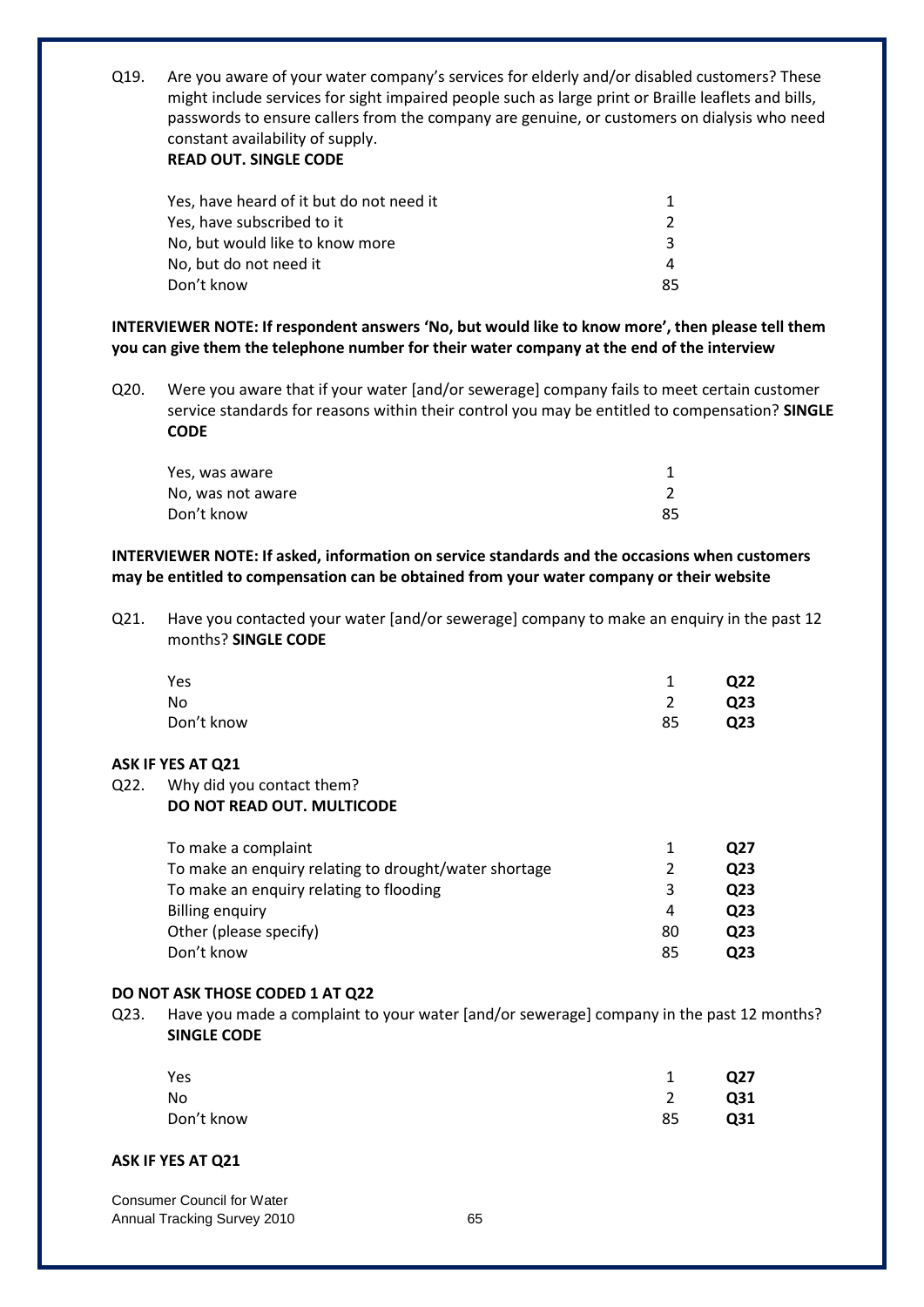Q24. Thinking about your contact with your water [and/or sewerage] company, overall how satisfied were you with:

Scale: 1= very satisfied, 2= Fairly satisfied, 3= Neither satisfied nor dissatisfied, 4= Fairly dissatisfied, 5= very dissatisfied, 85= don't know 89= not applicable. **READ OUT EACH STATEMENT & SINGLE CODE**

a) The ease of contacting someone who was able to help you

b) The quality/ clarity of information provided

c) The knowledge and professionalism of staff

d) The feeling that your query had been, or would be, resolved

e) The way that the water company has kept you informed of progress with your enquiry (and /or) claim

## **ASK ALL CODED 1 AT Q21**

Q25. Taking everything into account, overall how satisfied or dissatisfied were you with the contact with your water [and/or sewerage] company? **SINGLE CODE**

| Very satisfied                     | 1  | Q31 |
|------------------------------------|----|-----|
| Fairly satisfied                   |    | Q31 |
| Neither satisfied nor dissatisfied | 3  | Q26 |
| Fairly dissatisfied                | 4  | Q26 |
| Very dissatisfied                  | 5  | Q26 |
| Don't know                         | 85 | 031 |

## **ASK ALL CODED AS 3, 4 OR 5 AT Q25. OTHERS GO TO Q31**

Q26. You weren't satisfied, please could you say why? **PROBE FULLY & WRITE IN**

Please specify .............................................................................................................................................. Don't know 85

# **ASK ALL CODED 1 AT Q22 OR CODED 1 AT Q23. OTHERS GO TO Q31**

- Q27. How satisfied were you with: Scale: 1= very satisfied, 2= Fairly satisfied, 3= Neither satisfied nor dissatisfied, 4= Fairly dissatisfied, 5= very dissatisfied, 85= don't know **READ OUT EACH STATEMENT & SINGLE CODE** a) The speed of response to your complaint initially b) How well the company dealt with your concerns c) The knowledge and professionalism of staff d) The feeling that your complaint had been, or would be, dealt with e) The way that the water company has kept you informed of progress with your complaint (and/or) claim f) Action taken as a result of your complaint to prevent the problem re-occurring
- Q28. Taking all those aspects into account, overall how satisfied or dissatisfied were you with the way your complaint was handled by your water [and/or sewerage] company? **SINGLE CODE**

| Very satisfied                     |    |   | <b>O30a</b> |
|------------------------------------|----|---|-------------|
| Fairly satisfied                   |    |   | <b>O30a</b> |
| Neither satisfied nor dissatisfied |    | ર | O29         |
| <b>Consumer Council for Water</b>  |    |   |             |
| Annual Tracking Survey 2010        | 66 |   |             |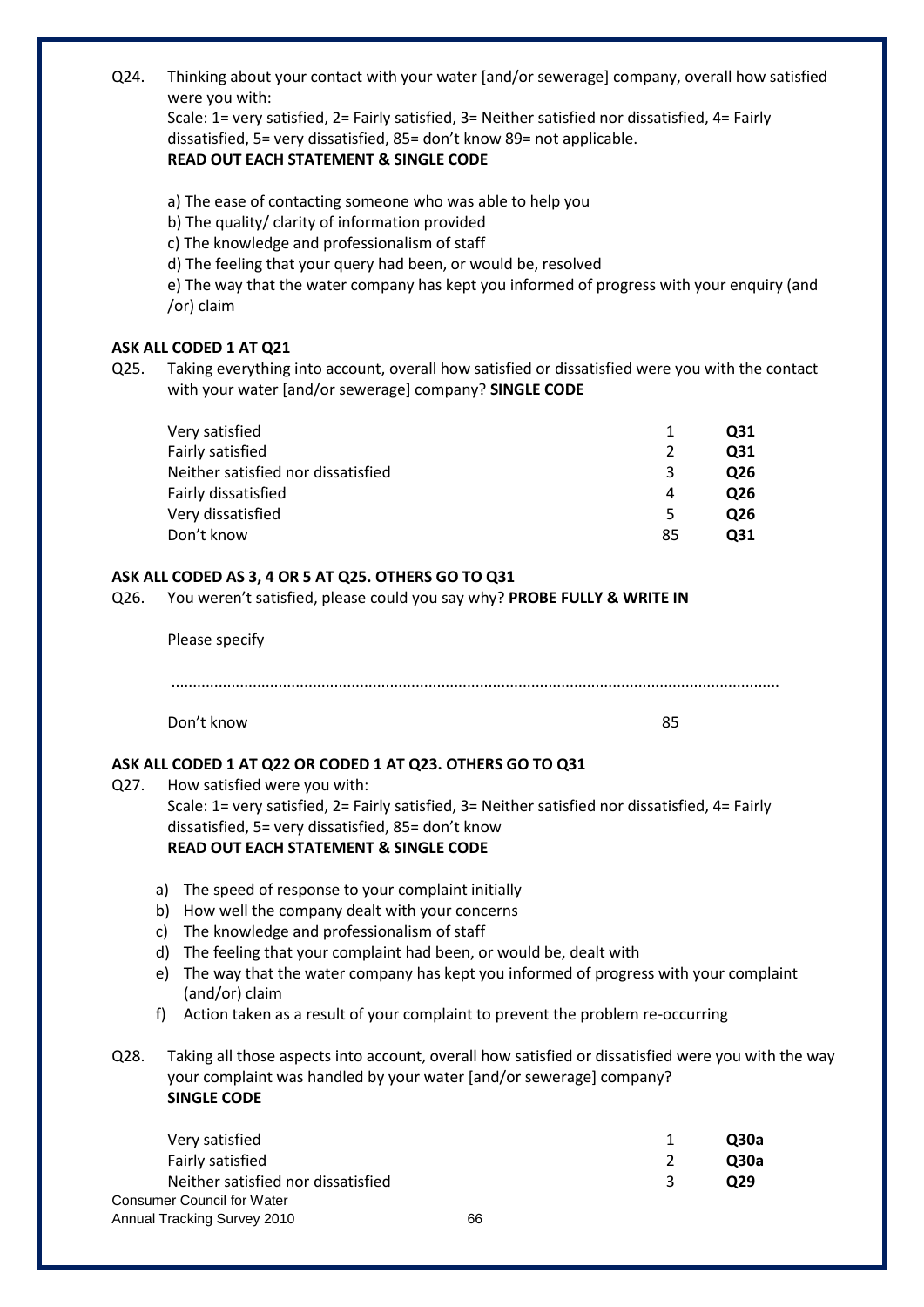|                                                                                                                                                    | Fairly dissatisfied<br>Very dissatisfied<br>Don't know                                                                                                                                                                                                              | 4<br>5<br>85                                        | Q29<br>Q29<br>Q30a                  |  |
|----------------------------------------------------------------------------------------------------------------------------------------------------|---------------------------------------------------------------------------------------------------------------------------------------------------------------------------------------------------------------------------------------------------------------------|-----------------------------------------------------|-------------------------------------|--|
| ASK ALL CODED 3,4 OR 5 AT Q28. OTHERS GO TO Q31<br>How would you have changed the way that your complaint was dealt with? DO NOT READ OUT.<br>Q29. |                                                                                                                                                                                                                                                                     |                                                     |                                     |  |
|                                                                                                                                                    | More information/communication<br>Issue should have been dealt with/resolved<br>Staff more understanding/sympathetic<br>Staff more knowledgeable/experienced<br>Quicker service<br>Staff should listen/seem more interested<br>Other (PLEASE SPECIFY)<br>Don't know | 1<br>$\overline{2}$<br>3<br>4<br>5<br>6<br>80<br>85 |                                     |  |
| Q30a                                                                                                                                               | ASK ALL CODED 1 AT Q22 OR CODED 1 AT Q23. OTHERS GO TO Q31<br>Was your complaint referred to another organisation to handle?                                                                                                                                        |                                                     |                                     |  |
|                                                                                                                                                    | Yes<br><b>No</b><br>Don't know                                                                                                                                                                                                                                      | $\mathbf{1}$<br>$\overline{2}$<br>85                | Q30aa<br><b>Q30c</b><br><b>Q30c</b> |  |
|                                                                                                                                                    | ASK IF CODED 1 AT Q30a<br>Q30aa Could you name the organisation?                                                                                                                                                                                                    |                                                     |                                     |  |
|                                                                                                                                                    | ASK IF CODED 1 AT Q30a<br>Q30b. How satisfied were you with the way the organisation handled your complaint?                                                                                                                                                        |                                                     |                                     |  |
|                                                                                                                                                    | Very satisfied<br>Fairly satisfied<br>Neither satisfied nor dissatisfied<br>Fairly dissatisfied<br>Very dissatisfied<br>Don't know                                                                                                                                  | $\mathbf{1}$<br>2<br>3<br>4<br>5<br>85              |                                     |  |
|                                                                                                                                                    | ASK ALL CODED NO AT Q30a. OTHERS GO TO Q3<br>Q30c. In your opinion, do you feel that the complaint has been resolved?                                                                                                                                               |                                                     |                                     |  |
|                                                                                                                                                    | Yes<br><b>No</b><br>Don't know                                                                                                                                                                                                                                      | 1<br>$\overline{2}$<br>85                           |                                     |  |
|                                                                                                                                                    | ASK IF NO AT Q30c. OTHERS GO TO Q31<br>Q30d. What further action, if any, did you take?                                                                                                                                                                             |                                                     |                                     |  |
|                                                                                                                                                    | Did not take any further action                                                                                                                                                                                                                                     | 1                                                   |                                     |  |
|                                                                                                                                                    |                                                                                                                                                                                                                                                                     |                                                     |                                     |  |

# **SECTION C – ENERGY SUPPLIERS BENCHMARK**

Consumer Council for Water Annual Tracking Survey 2010 **67**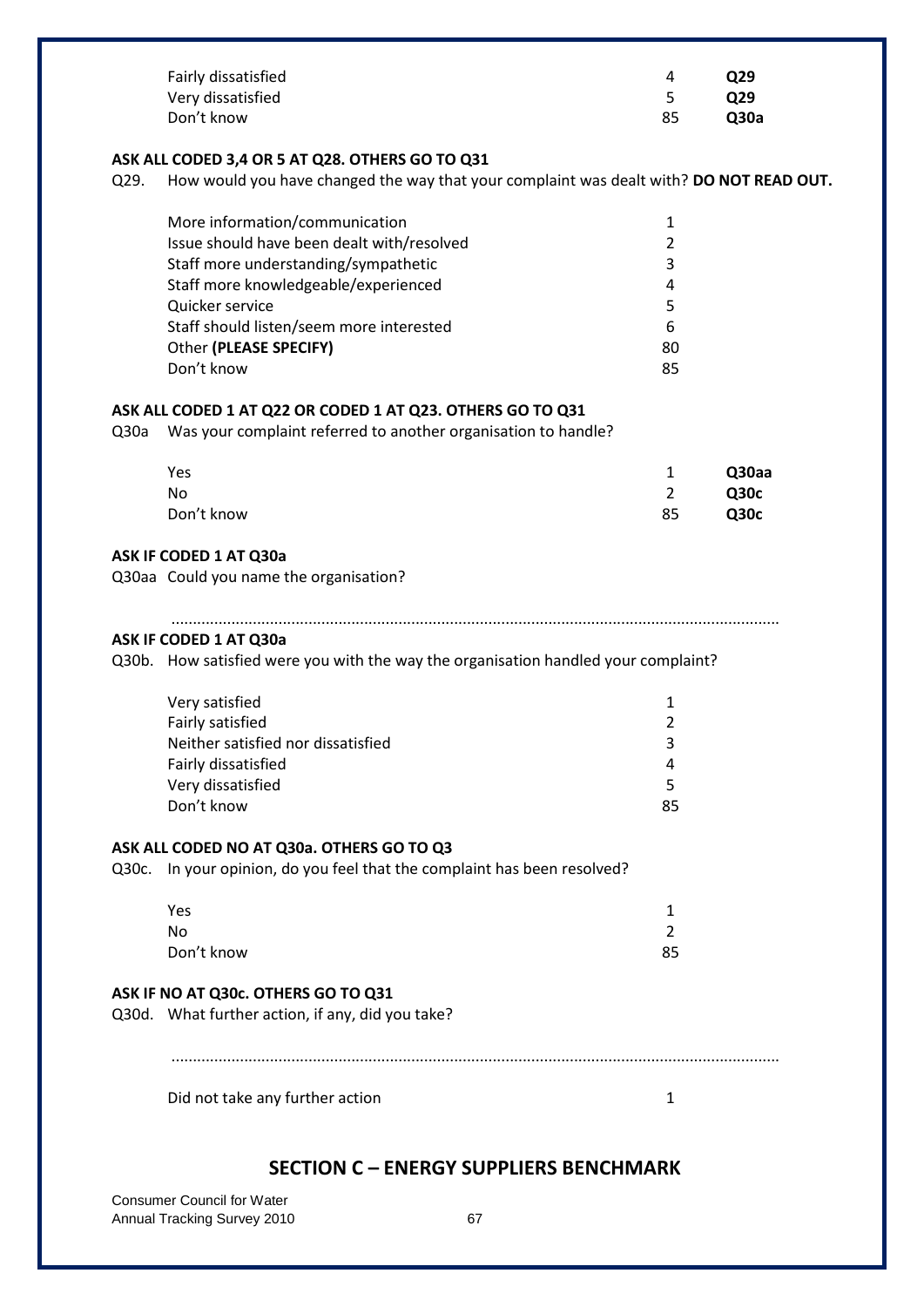#### **ASK ALL**

Q31. Have you made a complaint to your energy [gas or electricity] supplier(s) in the last 12 months?

| Yes – Energy      |    |
|-------------------|----|
| Yes – Gas         | Ο. |
| Yes - Electricity | ર  |
| No                | 4  |
| Don't know        | 85 |

#### **ASK ALL CODING 2 OR 3 AT Q31 (MADE A COMPLAINT TO GAS/ELECTRICITY SUPPLIER)**

Q32. Which was the most recent complaint you made?

| Gas         |   |
|-------------|---|
| Electricity | 2 |

#### **Interviewer Note: Please ask respondent to concentrate on most recent complaint made.**

#### **ASK ALL CODED 1 OR 2 AT Q31. OTHERS GO TO Q37**

Q33. How satisfied were you with:

Scale: 1= very satisfied, 2= Fairly satisfied, 3= Neither satisfied nor dissatisfied, 4= Fairly dissatisfied, 5= very dissatisfied, 85= don't know. **READ OUT EACH STATEMENT, SINGLE CODE**

- a) The speed of response to your complaint initially
- b) How well the company dealt with your concerns
- c) The knowledge and professionalism of staff
- d) The feeling that your complaint had been, or would be, dealt with
- e) The way that the energy company has kept you informed of progress with your complaint (and/or) claim
- f) Action taken as a result of your complaint to prevent the problem re-occurring
- Q34. Taking all those aspects into account, overall how satisfied or dissatisfied were you with the way your complaint was handled by your energy company? **SINGLE CODE**

| Very satisfied                     |               |
|------------------------------------|---------------|
| Fairly satisfied                   | $\mathcal{P}$ |
| Neither satisfied nor dissatisfied | ₹             |
| Fairly dissatisfied                | 4             |
| Very dissatisfied                  | 5.            |
| Don't know                         | 85            |
|                                    |               |

#### **ASK ALL CODED 1 OR 2 AT Q31a. OTHERS GO TO Q37**

Q35a. Was your complaint then referred to another organisation to handle?

| Yes        | 1  | Q35aa |
|------------|----|-------|
| No         | 2  | Q36a  |
| Don't know | 85 | Q36a  |

#### **ASK IF CODED 1 AT Q35a**

Q35aa Could you name the organisation?

..............................................................................................................................................

Consumer Council for Water Annual Tracking Survey 2010 **68**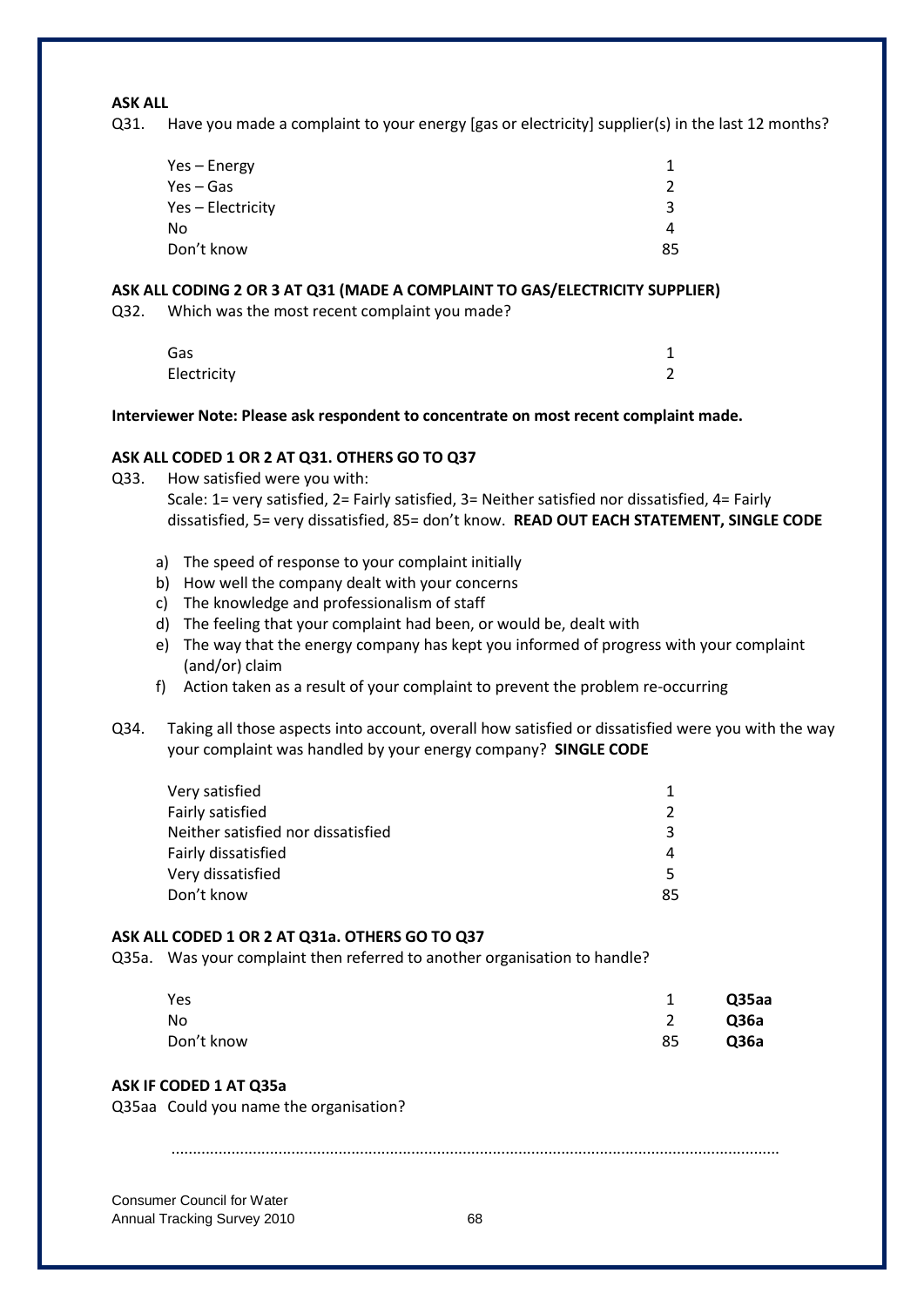# **ASK ALL CODED 1 AT Q35a. OTHERS GO TO Q37**

Q35b. How satisfied were you with the way the organisation handled your complaint?

| Very satisfied                     |               |
|------------------------------------|---------------|
| Fairly satisfied                   | $\mathcal{P}$ |
| Neither satisfied nor dissatisfied | ₹             |
| Fairly dissatisfied                | 4             |
| Very dissatisfied                  | 5.            |
| Don't know                         | 85            |
|                                    |               |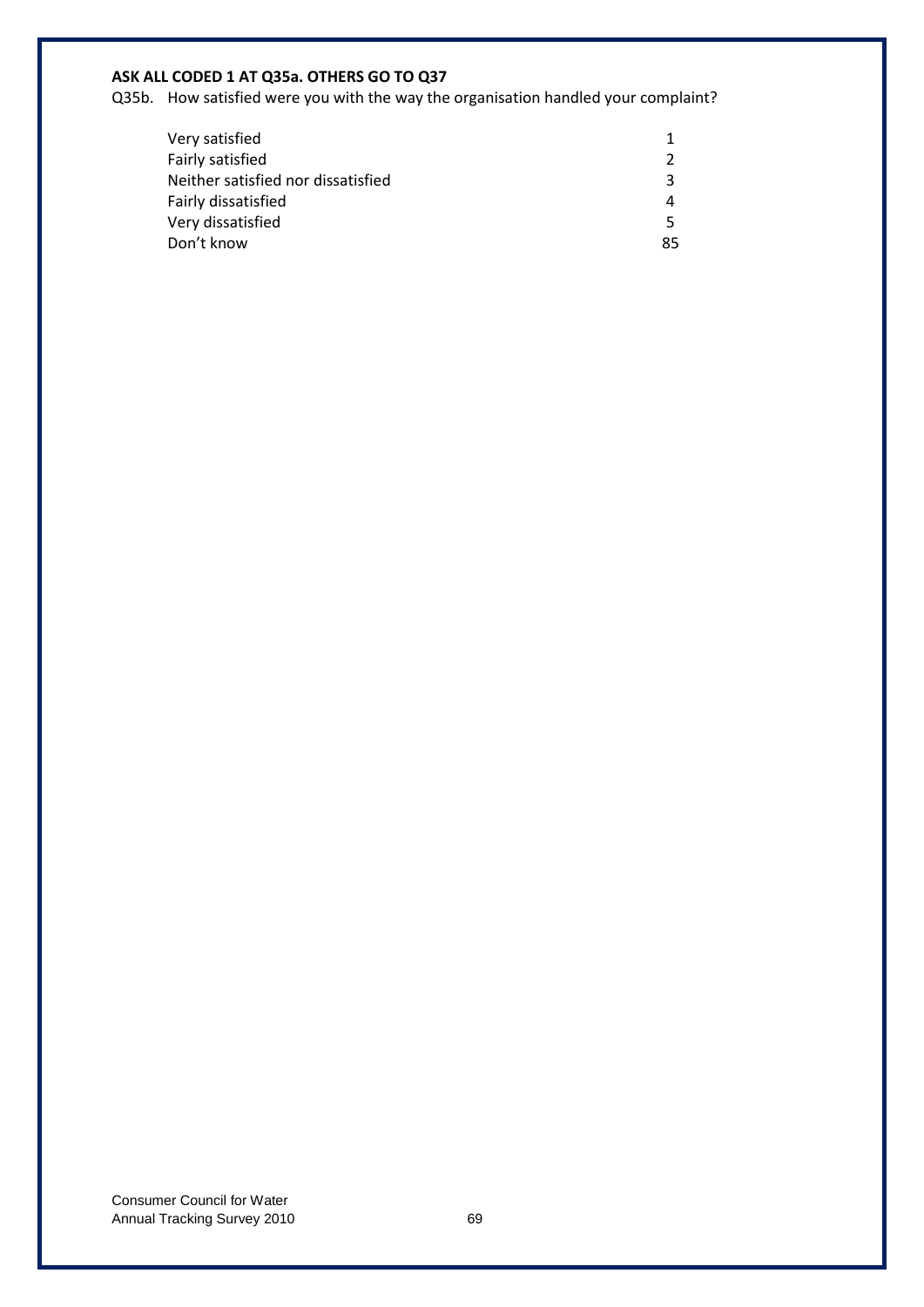| ASK ALL CODED NO AT Q35a. OTHERS GO TO Q37 |                                                                                                                                                                          |                |
|--------------------------------------------|--------------------------------------------------------------------------------------------------------------------------------------------------------------------------|----------------|
|                                            | Q36a. In your opinion, do you feel that the complaint has been resolved?                                                                                                 |                |
|                                            | Yes                                                                                                                                                                      | 1              |
|                                            | <b>No</b>                                                                                                                                                                | $\overline{2}$ |
|                                            | Don't know                                                                                                                                                               | 85             |
|                                            |                                                                                                                                                                          |                |
|                                            | ASK IF NO AT Q36a. OTHERS GO TO Q37                                                                                                                                      |                |
|                                            | Q36b. What further action, if any, did you take?                                                                                                                         |                |
|                                            |                                                                                                                                                                          |                |
|                                            |                                                                                                                                                                          |                |
|                                            | Did not take any further action                                                                                                                                          | $\mathbf{1}$   |
|                                            | <b>SECTION D - WATER ON TAP</b>                                                                                                                                          |                |
| <b>ASK ALL</b>                             |                                                                                                                                                                          |                |
| Q37.                                       | How satisfied are you with the following aspects of your water supply: READ OUT EACH<br><b>STATEMENT &amp; SINGLE CODE</b>                                               |                |
|                                            | Scale: 1= very satisfied, 2= Fairly satisfied, 3= Neither satisfied nor dissatisfied, 4=Fairly<br>dissatisfied, 5= very dissatisfied, 85= don't know 89= not applicable. |                |
|                                            | The colour and appearance of your tap water                                                                                                                              | 1              |
|                                            | Taste and smell of tap water                                                                                                                                             | 2              |
|                                            | Hardness/softness of your water                                                                                                                                          | 3              |
|                                            | The safety of your drinking water                                                                                                                                        | 4              |
|                                            | The reliability of your water supply                                                                                                                                     | 5              |
|                                            | Your water pressure                                                                                                                                                      | 6              |
| Q38.                                       | Taking all those aspects of your water supply service into account, overall how satisfied or                                                                             |                |
|                                            | dissatisfied are you with your water supply? SINGLE CODE                                                                                                                 |                |
|                                            | Very satisfied                                                                                                                                                           | $\mathbf{1}$   |
|                                            | Fairly satisfied                                                                                                                                                         | 2              |
|                                            | Neither satisfied nor dissatisfied                                                                                                                                       | 3              |
|                                            | Fairly dissatisfied                                                                                                                                                      | 4              |
|                                            | Very dissatisfied                                                                                                                                                        | 5              |
|                                            | Don't know                                                                                                                                                               | 85             |
|                                            |                                                                                                                                                                          |                |
|                                            |                                                                                                                                                                          |                |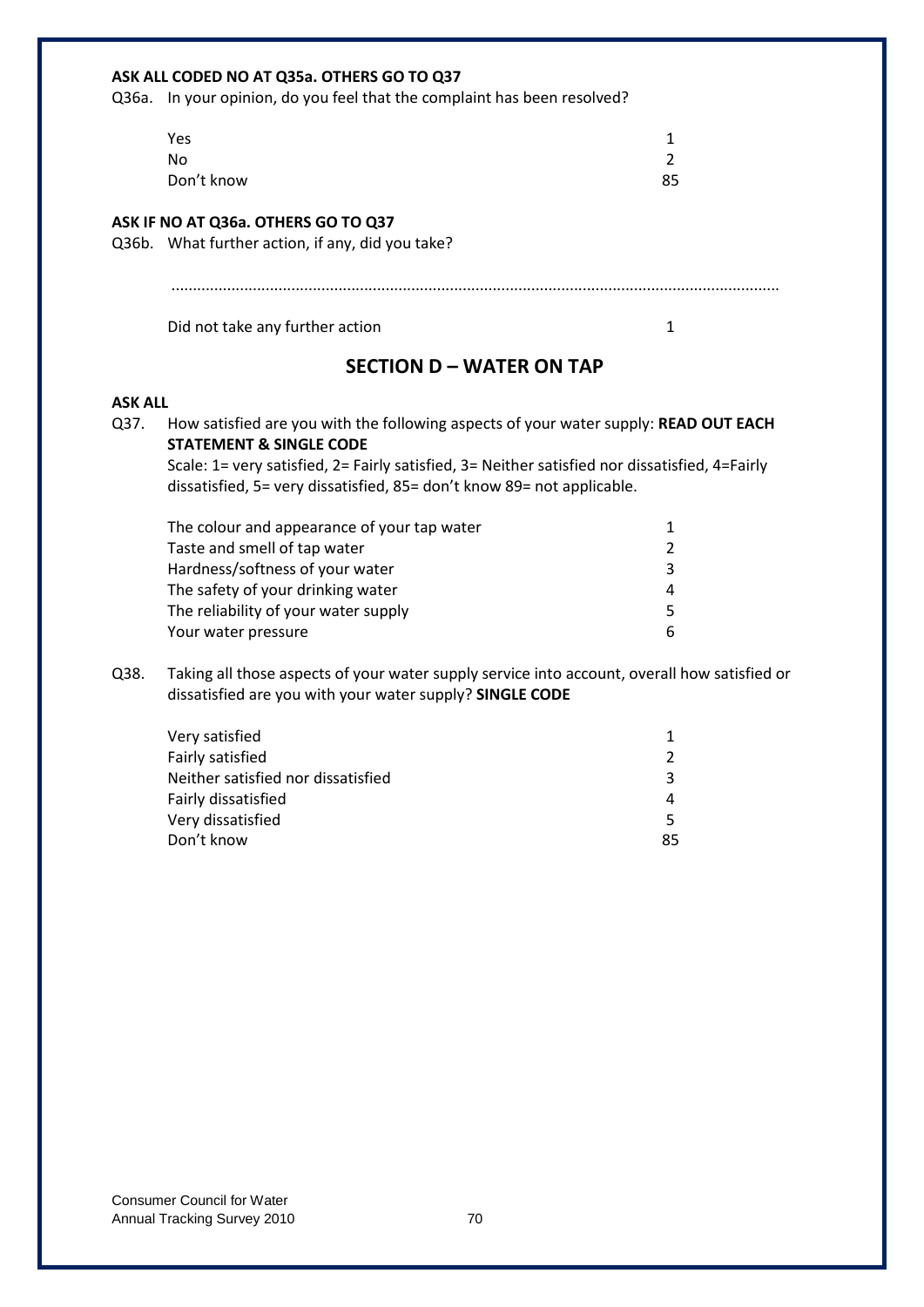## **ASK ALL**

## Q39. What actions, if any, have you and your household taken to reduce your use of water? **DO NOT READ OUT. MULTICODE.**

| Having a water meter installed                        | 1  |
|-------------------------------------------------------|----|
| Taking showers instead of baths                       | 2  |
| Water efficient shower/shower-head                    | 3  |
| Energy & Water efficient dishwasher                   | 4  |
| Energy & Water efficient washing machine              | 5  |
| Trigger device fitted to hosepipe                     | 6  |
| Hippo/Save A Flush device in toilet cistern           | 7  |
| Lag pipes to protect against bursting                 | 8  |
| Water butts in garden                                 | 9  |
| Turn off tap when brushing teeth                      | 10 |
| Wait until full load for Washing Machine / dishwasher | 11 |
| Only put required amount in kettle                    | 12 |
| Reusing water e.g. bath water                         | 13 |
| Share shower/bath                                     | 14 |
| Other (specify)                                       | 80 |
| Nothing                                               | 89 |
| Don't know                                            | 85 |

Q40. How have you been made aware, if at all, of any campaigns to use water wisely in the past 12 months? **READ OUT. MULTICODE**.

| Television                                     |    |
|------------------------------------------------|----|
| <b>Billboards</b>                              | 2  |
| Radio                                          | 3  |
| Leaflets                                       | 4  |
| Mail from water companies                      | 5  |
| Newspapers/magazines                           | 6  |
| Other (please specify)                         | 80 |
| Not aware of any campaigns to use water wisely | 89 |
| Don't know                                     | 85 |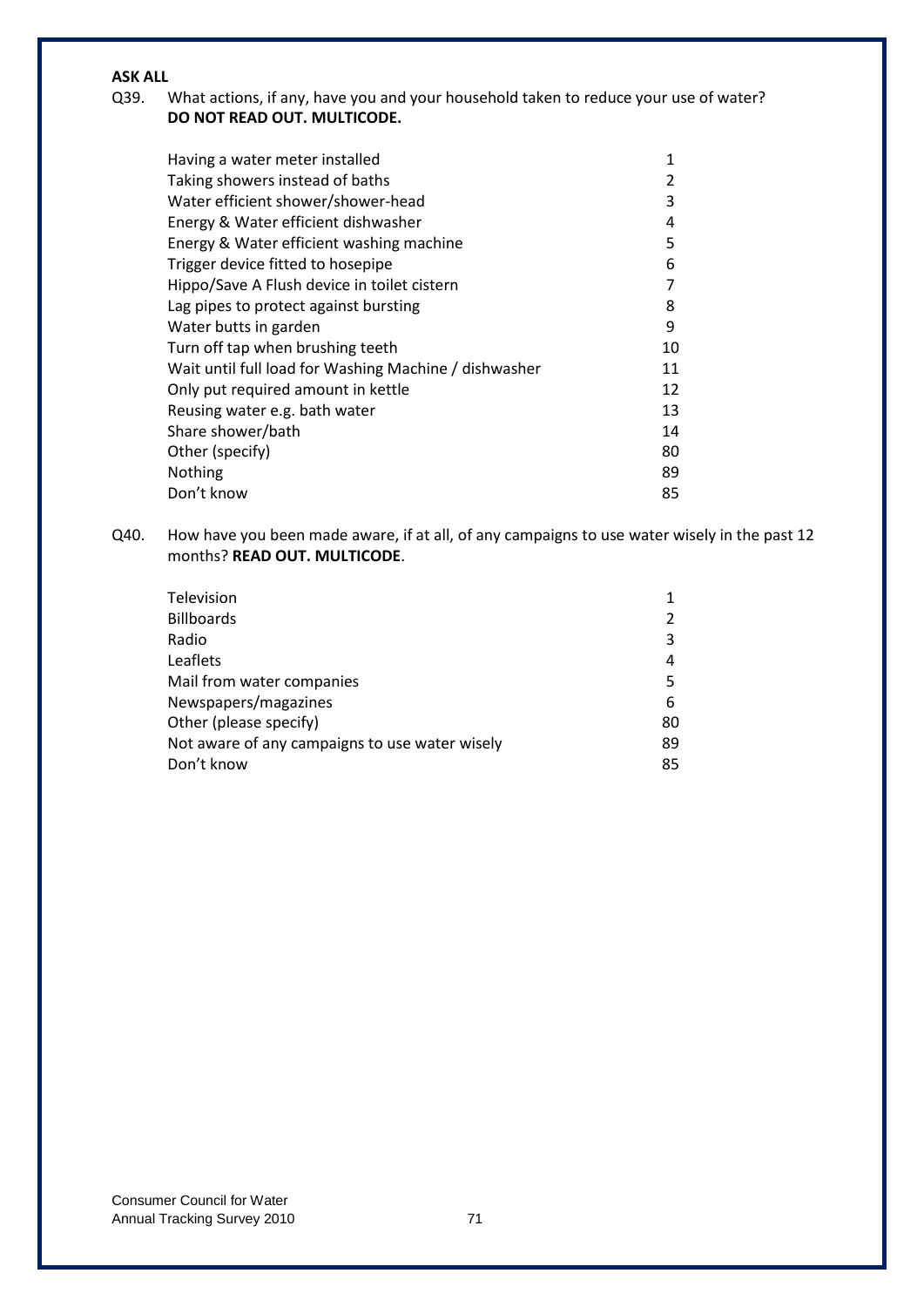## **SECTION E – KEEPING IT CLEAN**

#### Q41. Which of the following do you think are acceptable to dispose of down the toilet, sink or drain? **READ OUT. MULTICODE**

| 1  |
|----|
| 2  |
| 3  |
| 4  |
| 5  |
| 6  |
| 7  |
| 8  |
| 9  |
| 87 |
| 85 |
|    |

#### **INTERVIEWER NOTE: If asked, none of these are acceptable**

#### **DO NOT ASK IF CODE 2 AT Q4B OR 11 AT Q4C (SEPTIC TANK)**

Q42. How satisfied are you with your sewerage company's management of the following aspects of their service:

Scale: 1= very satisfied, 2= Fairly satisfied, 3= Neither satisfied nor dissatisfied, 4= Fairly dissatisfied, 5= very dissatisfied, 85= don't know 89= not applicable. **READ OUT EACH STATEMENT AND SINGLE CODE**

- a) Reducing smells from sewage treatment works
- b) Maintenance of sewerage pipes and treatment works
- c) Cleaning waste water properly before releasing it back into the environment
- d) Minimising sewer flooding

## **DO NOT ASK IF CODE 2 AT Q4B OR 11 AT Q4C (SEPTIC TANK)**

Q43a. Taking all those aspects into account, overall how satisfied or dissatisfied are you with your sewerage service? **SINGLE CODE**

| Very satisfied                     |               |
|------------------------------------|---------------|
| Fairly satisfied                   | $\mathcal{P}$ |
| Neither satisfied nor dissatisfied | 3             |
| Fairly dissatisfied                | 4             |
| Very dissatisfied                  | 5.            |
| Don't know                         | 85            |
|                                    |               |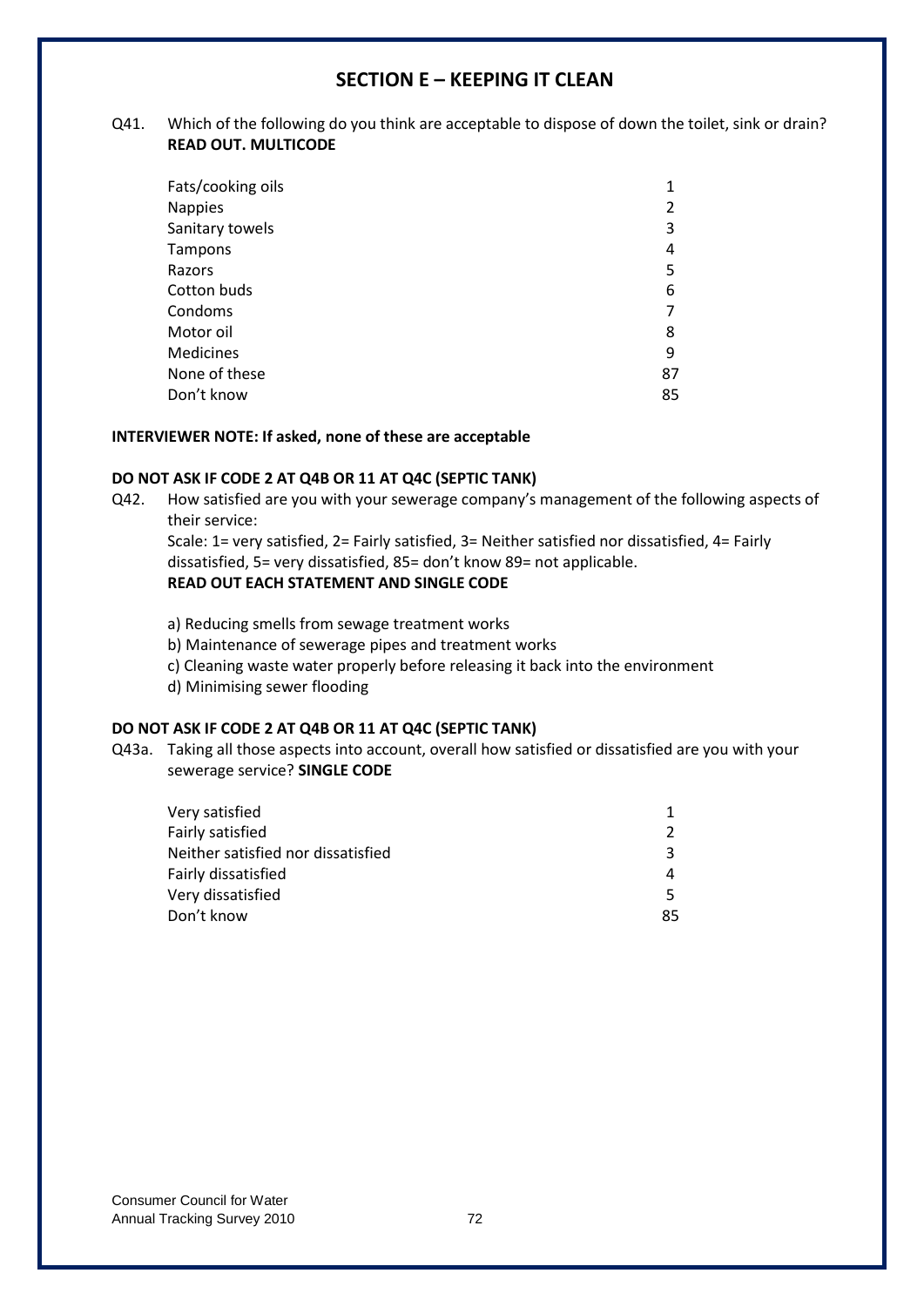#### **ASK ALL**

Q43b. How satisfied are you with the services you receive from your…? **READ OUT EACH SERVICE & SINGLE CODE**

| Scale: 1= very satisfied, 2= Fairly satisfied, 3= Neither satisfied nor dissatisfied, 4=Fairly |
|------------------------------------------------------------------------------------------------|
| dissatisfied, 5= very dissatisfied, 85= don't know 89= not applicable.                         |

- a) Your energy supplier
- b) Your gas supplier **[IF SEPARATE COMPANIES AT Q9]**
- c) Your electricity supplier **[IF NO MAINS GAS/SEPARATE COMPANIES AT Q9]**
- d) Your telephone landline supplier
- e) Council Tax
- Q44. How much do you agree or disagree that your water [and sewerage] company cares about the service it gives to customers? **READ OUT. SINGLE CODE**

| $\mathcal{P}$ |
|---------------|
| ર             |
| 4             |
|               |
| 85            |
|               |

Q45. How much do you agree or disagree that your gas and electricity company cares about the service it gives to customers? **READ OUT. SINGLE CODE**

| $\mathcal{P}$ |
|---------------|
| ર             |
| 4             |
| 5.            |
| 85            |
|               |

Q46. How much do you trust your water [and sewerage] company. Please give a score on a 1-10 scale where 10 means that you trust them completely and 1 means that you don't trust them at all

#### $[ ] [ ]$

Q47. How much do you trust your gas and electricity company. Please give a score on a 1-10 scale where 10 means that you trust them completely and 1 means that you don't trust them at all

 $[ ] [ ]$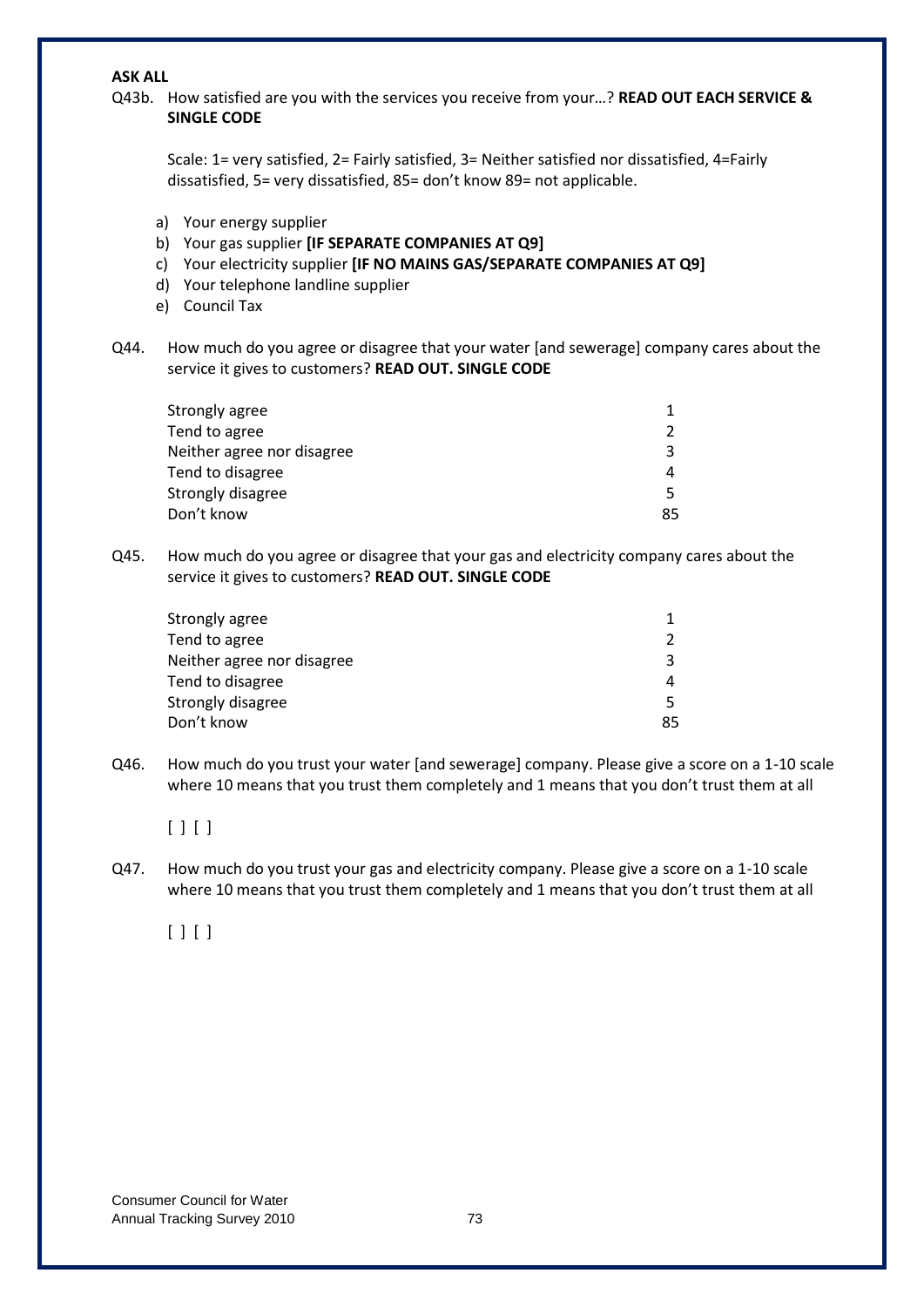## **SECTION F – SPEAKING UP FOR WATER CONSUMERS**

#### Q48. Do you know the name of the consumer body for the water industry? **DO NOT READ OUT – DO NOT PROMPT**

|    | <b>O50</b> |
|----|------------|
|    | O49        |
| 80 | O49        |
| 85 | O49        |
|    |            |

#### **ASK IF CCWATER OR CONSUMER COUNCIL FOR WATER NOT NAMED AT Q48. OTHERS GO TO Q51**

Q49. Had you heard of the Consumer Council for Water (CCWater) before now?

| Yes        | 1  | <b>Q50</b> |
|------------|----|------------|
| No         | 2  | Q51        |
| Don't know | 85 | Q51        |

#### **ASK IF CCWATER OR CONSUMER COUNCIL FOR WATER MENTIONED AT Q48, OR CODED 1 AT Q49. OTHERS GO TO Q51**

Q50. What, if anything, do you know about the Consumer Council for Water (CCWater)? **DO NOT READ OUT. MULTICODE**

| <b>Water Company</b>                         |               |
|----------------------------------------------|---------------|
| Consumer Body/provides a voice for consumers | $\mathcal{P}$ |
| Does consumer research                       | ξ             |
| Part of Ofwat, the regulators                | 4             |
| A government agency                          | 5.            |
| Regulatory body for water sector             | 6             |
| Other (specify)                              | 80            |
| Nothing/not sure                             | 89            |
|                                              |               |

**READ OUT: The Consumer Council for Water was set up in October 2005 to represent customers of water and sewerage companies in England and Wales. The Consumer Council for Water provides a national voice for water and sewerage consumers. They want consumers to get (and be able to recognise that they are getting) high standards and good value for money in water and sewerage services, comparing well with the best of other service sectors.**

#### **ASK ALL**

Q51. How important is it to you to have a consumer body representing your interests about the water and sewerage services you receive?

| <b>READ OUT</b> |  |
|-----------------|--|
|-----------------|--|

| Absolutely essential |               |
|----------------------|---------------|
| Very important       | $\mathcal{P}$ |
| Fairly important     | ₹             |
| Not very important   | 4             |
| Not at all important | 5.            |
| Don't know           | 85            |

#### **ASK IF CCWATER OR CONSUMER COUNCIL FOR WATER MENTIONED AT Q48, OR CODED 1 AT Q49.**

Q52. Have you contacted the Consumer Council for Water (CCWater) in the last year?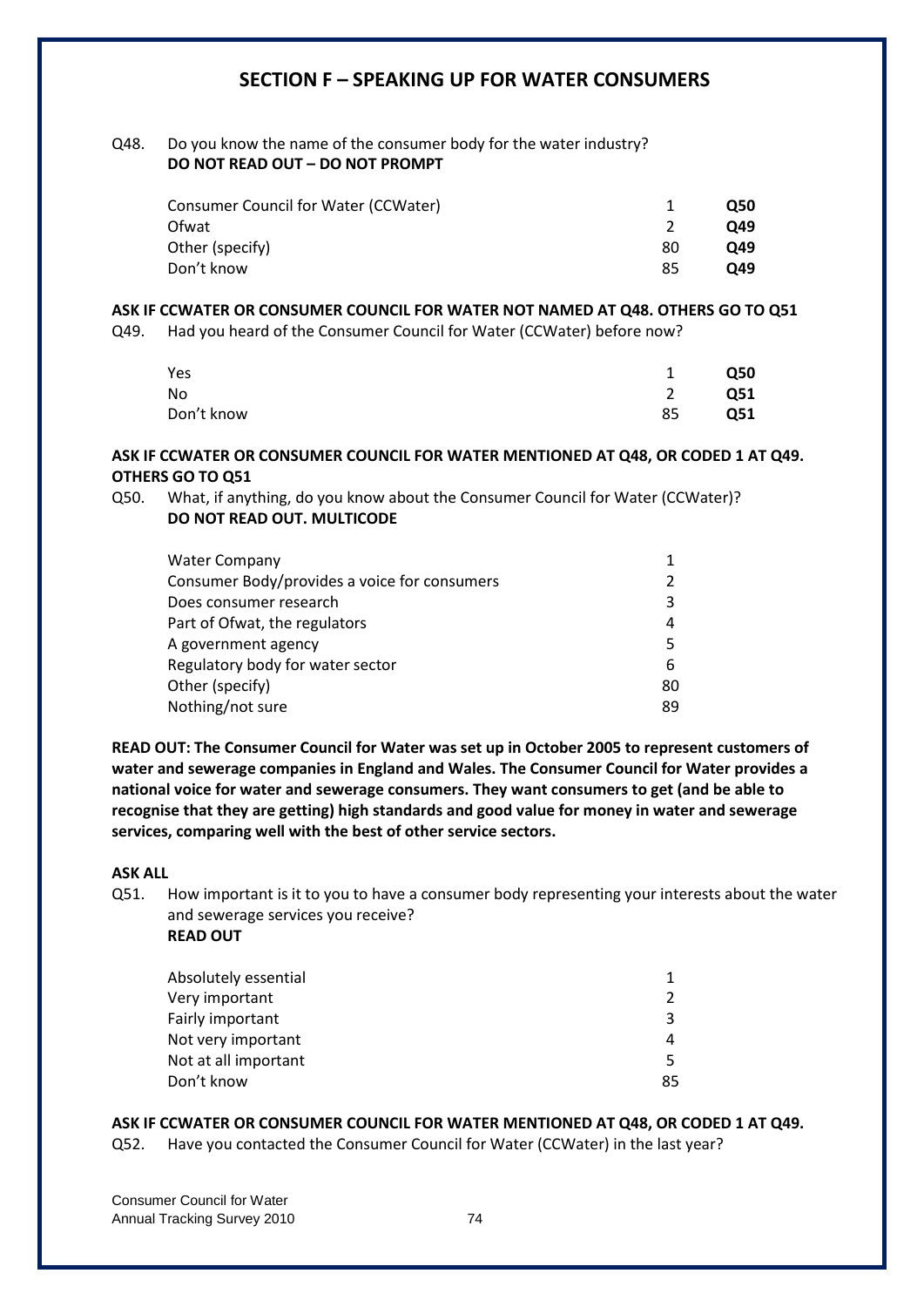|      | Yes                                                                                                                                                                                                                                                                                                                                         | 1              | Q53        |  |  |
|------|---------------------------------------------------------------------------------------------------------------------------------------------------------------------------------------------------------------------------------------------------------------------------------------------------------------------------------------------|----------------|------------|--|--|
|      | <b>No</b>                                                                                                                                                                                                                                                                                                                                   | $\overline{2}$ | Q55        |  |  |
|      | Don't know                                                                                                                                                                                                                                                                                                                                  | 85             | <b>Q55</b> |  |  |
|      | <b>ASK IF YES AT Q52</b>                                                                                                                                                                                                                                                                                                                    |                |            |  |  |
| Q53. | What did you last make contact about?                                                                                                                                                                                                                                                                                                       |                |            |  |  |
|      | DO NOT READ OUT SINGLE CODE                                                                                                                                                                                                                                                                                                                 |                |            |  |  |
|      | To ask for information                                                                                                                                                                                                                                                                                                                      | $\mathbf{1}$   |            |  |  |
|      | To comment on a service received                                                                                                                                                                                                                                                                                                            | $\overline{2}$ |            |  |  |
|      | To make a complaint                                                                                                                                                                                                                                                                                                                         | 3              |            |  |  |
|      | <b>Billing enquiry</b>                                                                                                                                                                                                                                                                                                                      | $\overline{4}$ |            |  |  |
|      | Other (specify)                                                                                                                                                                                                                                                                                                                             | 80             |            |  |  |
|      | Don't know                                                                                                                                                                                                                                                                                                                                  | 85             |            |  |  |
| Q54. | Thinking about your contact with the Consumer Council for Water, overall how satisfied were<br>you with:<br>Scale: 1= very satisfied, 2= fairly satisfied, 3= Neither satisfied nor dissatisfied, 4= fairly<br>dissatisfied, 5= very dissatisfied, 85= don't know 89= not applicable.<br><b>READ OUT EACH STATEMENT &amp; SINGLE CODE</b>   |                |            |  |  |
|      | a) The ease of contacting someone who was able to help you<br>b) The quality/clarity of information provided<br>c) The knowledge and professionalism of staff<br>d) The feeling that your query had been, or would be, resolved<br>e) The way that the water company has kept you informed of progress with your enquiry (and<br>/or) claim |                |            |  |  |
|      | ASK ALL AWARE OF CCWATER (CODE 1 AT Q48 OR Q49)                                                                                                                                                                                                                                                                                             |                |            |  |  |
| Q55. | How much do you agree or disagree with the following statements about the Consumer Council<br>for Water?                                                                                                                                                                                                                                    |                |            |  |  |
|      | $\frac{1}{2}$ (and $\frac{1}{2}$ -transly $\frac{1}{2}$ -tand to $\frac{1}{2}$ area $\frac{1}{2}$ -neither $\frac{1}{2}$ area nor disparse $\frac{1}{2}$ -tand to disparse                                                                                                                                                                  |                |            |  |  |

Scale 1=strongly agree, 2=tend to agree, 3=neither agree nor disagree, 4=tend to disagree, 5=strongly disagree, 85=don't know

## **READ OUT EACH STATEMENT & SINGLE CODE**

I have seen references to CCWater or CCWater press notices I know how to contact CCWater if I have a problem or need advice I rate CCWater as being effective in representing my views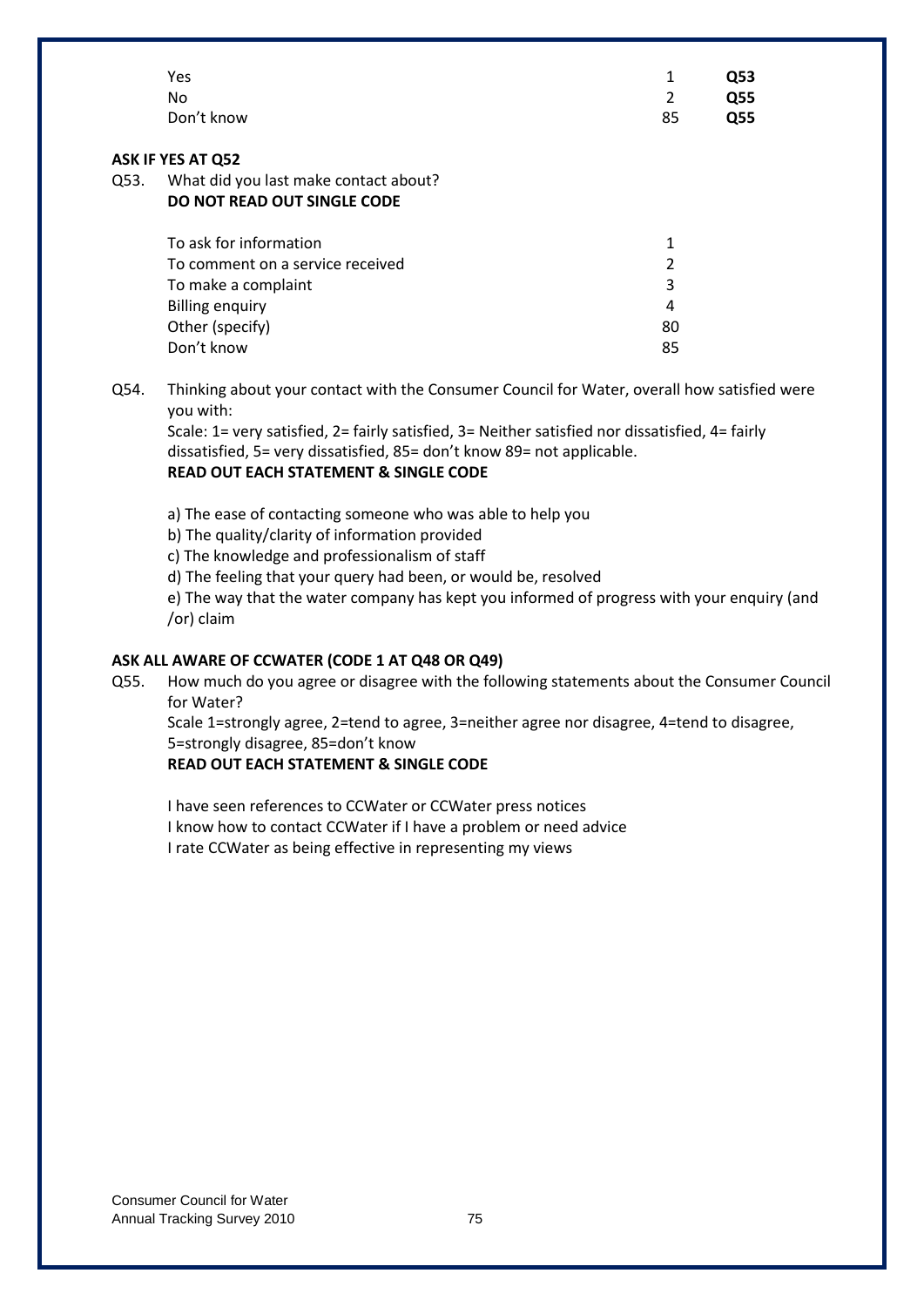# **SECTION G – BACKGROUND – ASK ALL**

|      | For all respondents:                                                                 |                |
|------|--------------------------------------------------------------------------------------|----------------|
| Q56. | Please record the gender of the respondent DO NOT ASK                                |                |
|      | Male                                                                                 | 1              |
|      | Female                                                                               | $\overline{2}$ |
| Q57. | Which of the following age groups do you fall into?<br><b>READ OUT SINGLE CODE</b>   |                |
|      | 18-24                                                                                | 1              |
|      | 25-34                                                                                | $\overline{2}$ |
|      | 35-44                                                                                | 3              |
|      | 45-60                                                                                | 4              |
|      | 61-74                                                                                | 5              |
|      | $75+$                                                                                | 6              |
|      | Refused                                                                              | 86             |
| Q58. | How would you describe your ethnic background?<br><b>DO NOT READ OUT SINGLE CODE</b> |                |
|      | White: British                                                                       | 1              |
|      | White: Irish                                                                         | $\overline{2}$ |
|      | White: Any other White background                                                    | 3              |
|      | Mixed: White and Black Caribbean                                                     | 4              |
|      | Mixed: White and Black African                                                       | 5              |
|      | Mixed: White and Asian                                                               | 6              |
|      | Mixed: Any other Mixed background                                                    | $\overline{7}$ |
|      | Asian or Asian British: Indian                                                       | 8              |
|      | Asian or Asian British: Pakistani                                                    | 9              |
|      | Asian or Asian British: Bangladeshi                                                  | 10             |
|      | Asian or Asian British: Any other Asian background                                   | 11             |
|      | Black or Black British: Caribbean                                                    | 12             |
|      | <b>Black or Black British: African</b>                                               | 13             |
|      | Black or Black British: Any other Black background                                   | 14             |
|      | Chinese                                                                              | 15             |
|      | Other                                                                                | 80             |
|      | Refused                                                                              | 86             |

Q59. Do you or anyone in your household have a long-term illness, health problem or disability which limits your daily activities or the work you can do?

| Yes (self)         |    |
|--------------------|----|
| Yes (other)        |    |
| No                 |    |
| Don't know/refused | 85 |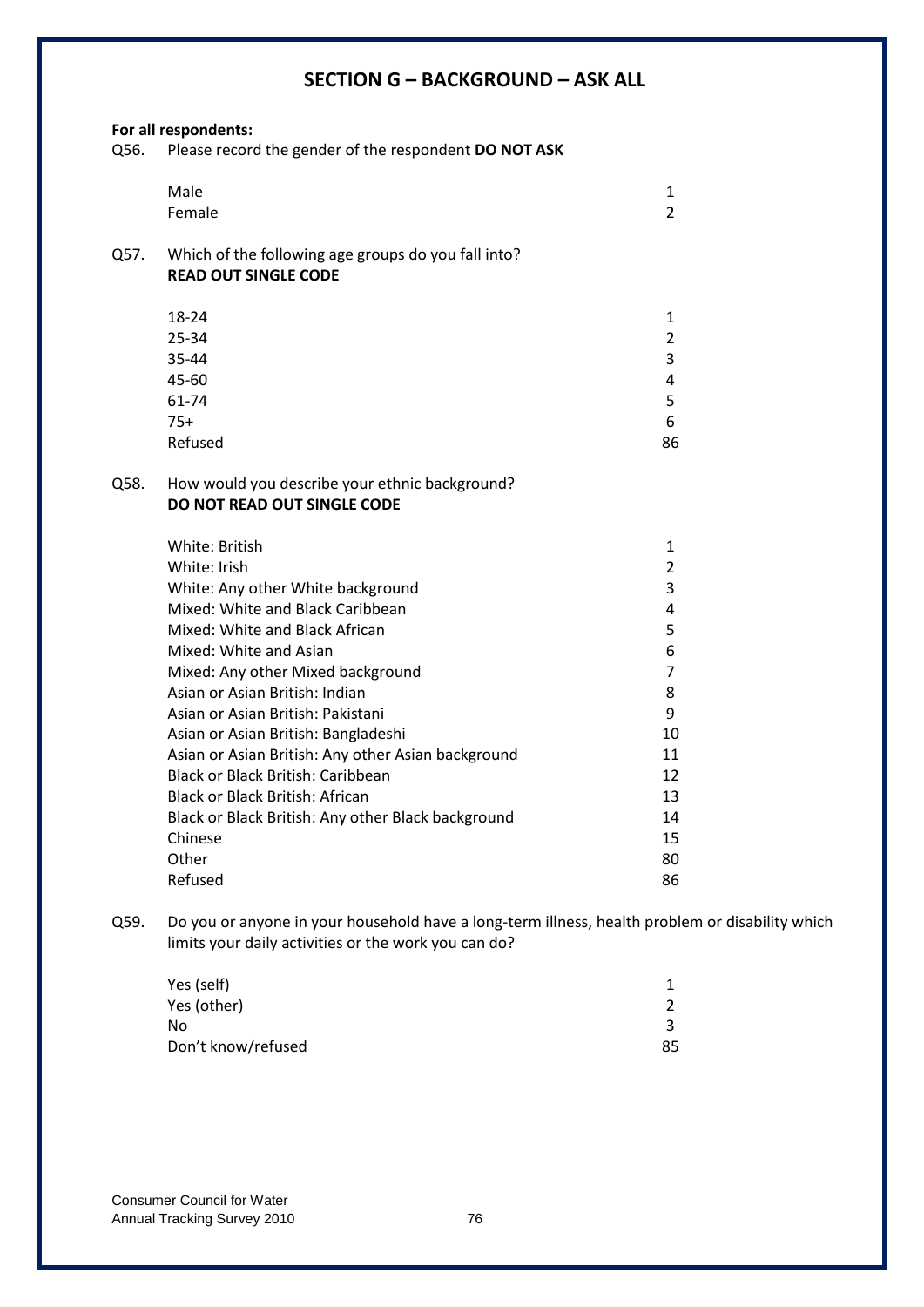Q60. How would you describe the composition of your household? **READ OUT SINGLE CODE**

| One person household                                     |    |
|----------------------------------------------------------|----|
| Married couple household                                 |    |
| Married couple with dependent children (under 16)        | 3  |
| Married couple with non-dependent children only (16+)    | 4  |
| Cohabiting couple household                              | 5  |
| Cohabiting couple with dependent children (under 16)     | 6  |
| Cohabiting couple with non-dependent children only (16+) |    |
| Lone parent household:                                   |    |
| - with dependent children (under 16)                     | 8  |
| - with non-dependent children only (16+)                 | 9  |
| Other (specify)                                          | 80 |
| Refused                                                  | 86 |

Q61. What is the occupation of the main income earner in your household? **CLASSIFY ACCORDING TO FOLLOWING OCCUPATIONAL GROUPINGS. IF PENSIONER/RETIRED PROBE FOR PREVIOUS OCCUPATION. SINGLE CODE**

| A – Very senior managerial positions (large organisations) and professional occupations           | $\mathbf{1}$ |
|---------------------------------------------------------------------------------------------------|--------------|
| B – Senior managerial; business owners. Middle management in large organisations                  | 2            |
| C1 - Small employers; junior management and other non-manual occupations                          | ર            |
| C2 - Skilled manual workers e.g. served apprenticeships, special qualifications or certificates 4 |              |
| D - Semi skilled and unskilled workers                                                            | -5.          |
| $E$ – Casual workers; unemployed and otherwise not working                                        | 6            |
| Refused                                                                                           | 86           |

#### **ONLY ASK Q62 IF WELSH WATER CUSTOMER (CODE 2 AT Q4A) AND NOT ON WATERSURE (NOT CODED 2 AT Q18) OR IF NOT WELSH WATER CUSTOMER AND METERED (YES AT Q16) AND NOT ON WATERSURE (NOT CODED 2 AT Q18). OTHERS GO TO Q66.**

Q62. As mentioned earlier in this interview, in certain circumstances some people may be entitled to assistance with their water charges. Can I just check is anyone in your household currently receiving any benefits or tax credits?

| Yes | 1 Q63 |
|-----|-------|
| No  | 2 Q66 |

#### **ASK IF YES AT Q62**

Q63. And are you/someone in your household responsible for three or more children under the age of 19? (they must be in full-time education and living in your home)

| Yes | 1 Q65 |
|-----|-------|
| No  | 2 Q64 |

#### **ONLY ASK IF SOMEONE IN HOUSEHOLD HAS A DISABILITY OR LONG-TERM HEALTH CONDITION (CODE 1-2 AT Q59). OTHERS GO TO Q66.**

Q64. You mentioned that you/someone in your household has an illness, disability or long-term health condition. Does this medical condition mean that you have to use significant additional volumes of water?

| Yes | 1 Q65 |
|-----|-------|
| No  | 2 Q66 |
|     |       |

## **ASK IF YES AT Q63 OR Q64**

Consumer Council for Water Annual Tracking Survey 2010 **77**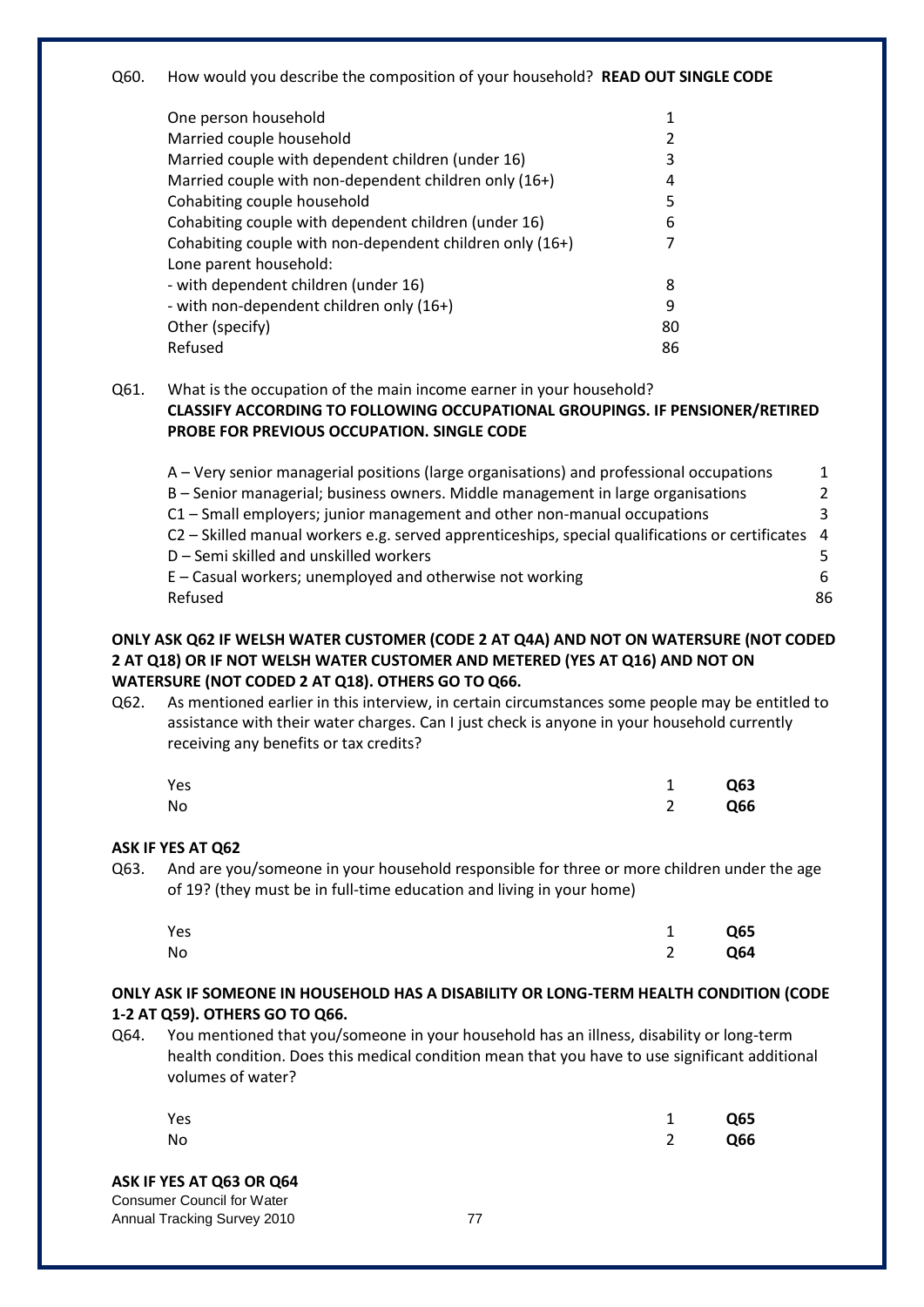# Q65. And are you/someone in your household receiving any of the following benefits? **READ OUT** Council Tax Benefit (not the single person allowance) 1 Housing Benefit 2 Income support 3 Income-based Job Seeker's Allowance 4 Working Tax Credit 5 Child Tax Credit (other than just the family element) 6 Pension Credit 7 and 2008 and 2008 and 2008 and 2008 and 2008 and 2008 and 2008 and 2008 and 2008 and 2008 and 2008 and 2008 and 2008 and 2008 and 2008 and 2008 and 2008 and 2008 and 2008 and 2008 and 2008 and 2008 and 200 Income related Employment and Support Allowance 8 None of these 87 **ASK ALL** Q66. What type of accommodation do you live in? **READ OUT SINGLE CODE** Owner occupied 1 Private rental 2 Council tenant 3 Housing Association tenant 4 Leaseholder 5 Don't know 85 Refused 86 Q67. Would you say you live in an urban or rural area? **SINGLE CODE** Urban 1 Rural 2012 and 2012 and 2013 and 2014 and 2014 and 2014 and 2014 and 2014 and 2014 and 2014 and 2014 and 2014 and 2014 and 2014 and 2014 and 2014 and 2014 and 2014 and 2014 and 2014 and 2014 and 2014 and 2014 and 2014 and Suburban/semi rural 3

**Thank you for sparing the time to take part.**

Don't know 85

**This survey was conducted on behalf of the Consumer Council for Water and is intended to allow them to better understand your requirements and help provide a better service to you, the consumer. Should you wish to contact the Consumer Council for Water you can call their national enquiries line on 0845 039 2837 or visit their website at www.ccwater.org.uk**

**Should you want to contact the MRS (the Market Research Society) to verify that DJS Research Ltd comply with the code of conduct you can call them on 0500 39 69 85.**